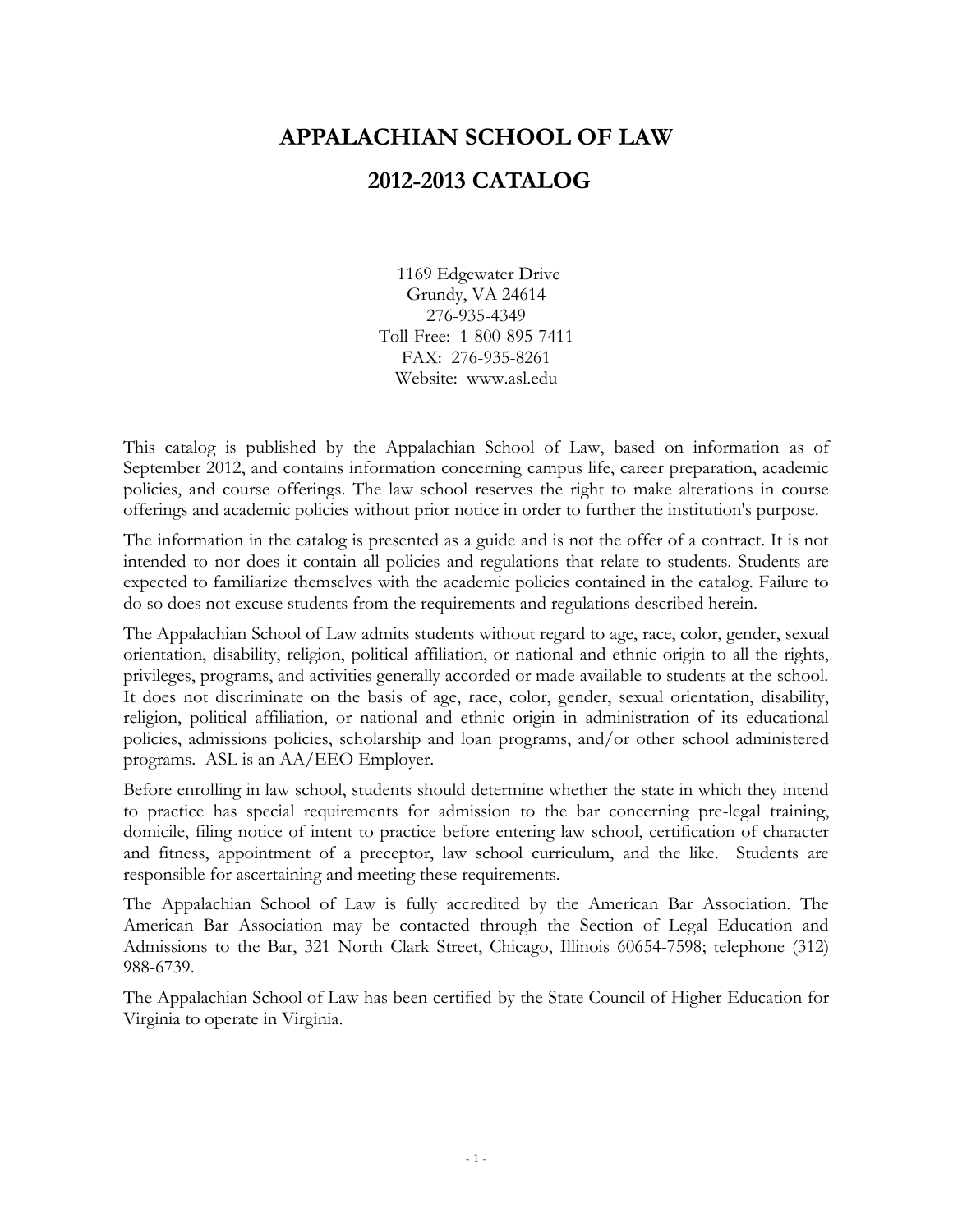#### **TABLE OF CONTENTS**

| Page |
|------|
|      |
|      |
|      |
|      |
|      |
|      |
|      |
|      |
|      |
|      |
|      |
|      |
|      |
|      |
|      |
|      |
|      |
|      |
|      |
|      |
|      |
|      |
|      |
|      |
|      |
|      |
|      |
|      |
|      |
|      |
|      |
|      |
|      |
|      |
|      |
|      |
|      |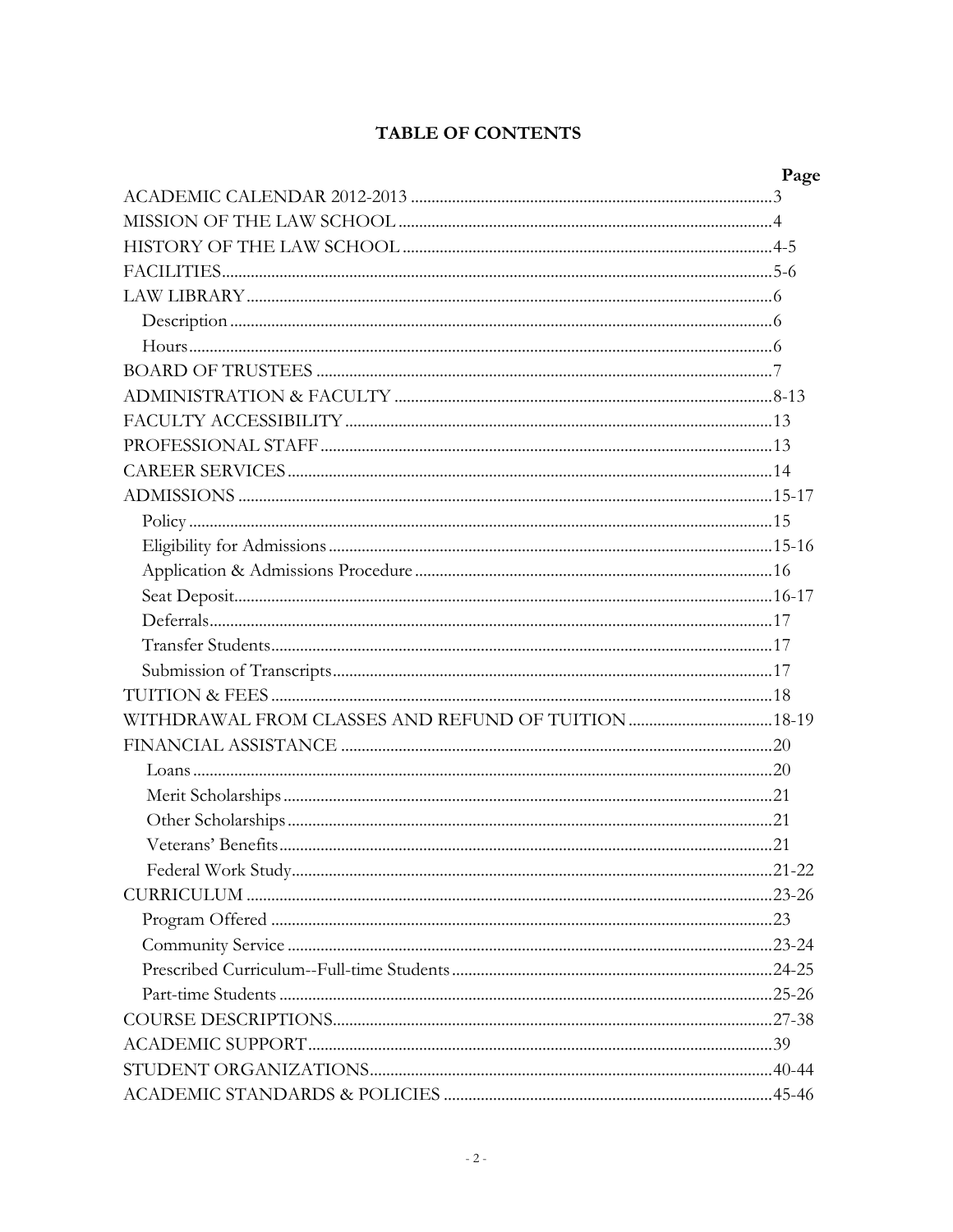#### **ACADEMIC CALENDAR 2012-2013**

#### **2012 FALL SEMESTER**

| Introduction to Law & Torts:         | Monday, August 13, 2012 -     |
|--------------------------------------|-------------------------------|
|                                      | Friday, August 17, 2012       |
| Fall Semester classes begin:         | Monday, August 20, 2012       |
| Holidays:                            | Monday, September 3, 2012     |
|                                      | Monday, November 19 –         |
|                                      | Friday, November 23, 2012     |
| Last day of Fall Semester classes:   | Monday, December 3, 2012      |
| Fall Semester final examinations:    | Wednesday, December 5, 2012 - |
|                                      | Friday, December 14, 2012     |
| <b>2013 SPRING SEMESTER</b>          |                               |
| Spring Semester classes begin:       | Thursday, January 10, 2013    |
| Holidays:                            | Monday, January 21, 2013      |
|                                      | Monday, March 4, 2013 -       |
|                                      | Friday, March 8, 2013         |
| Last day of Spring Semester classes: | Friday, April 26, 2013        |

Spring Semester examinations: Tuesday, April 30, 2013 –

Commencement Saturday, May 11, 2013

Note: Inclement weather days, if needed, will be made up during breaks, weekends, or at the end of the semesters.

Friday, May 10, 2013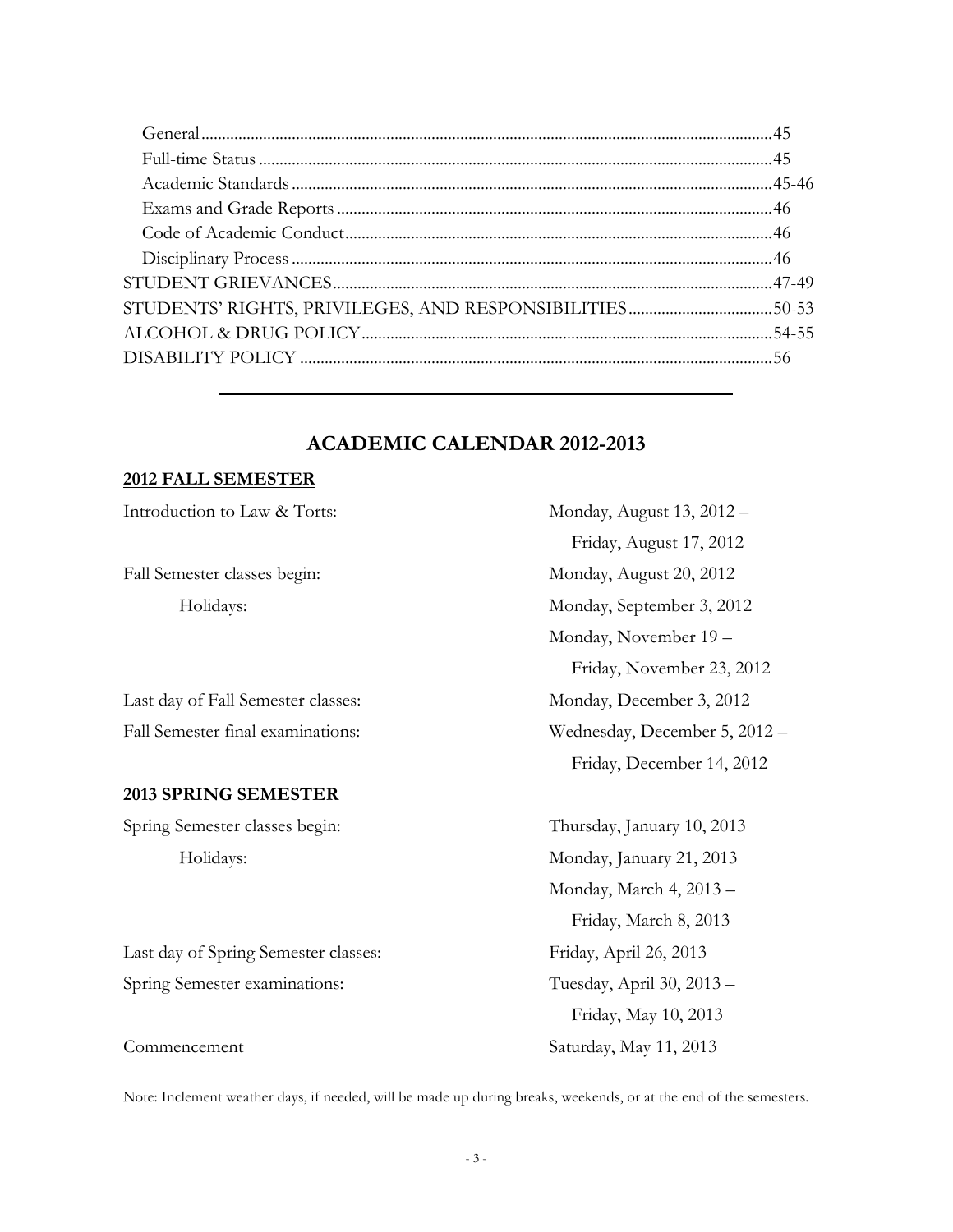# **MISSION OF THE LAW SCHOOL**

The Appalachian School of Law was organized in 1994 as an independent not-forprofit educational institution located in the Town of Grundy, Virginia. Governed by a Board of Trustees, the Law School provides a high quality program for the professional preparation of lawyers--the Juris Doctor or J.D. degree. The general curriculum emphasizes dispute resolution, ethics, and professional responsibility. Students will gain insights into the time-honored role of the attorney as counselor and representative of the court who seeks balance between the interests of the client and those of the public and strives for fairness and justice.

This relatively small law school maintains a learning environment centered on students. A nationally recruited, well-qualified, and diverse faculty has instruction as its primary commitment. Up-to-date computers, software, peripherals, and other electronic technology enhance the classrooms, seminars, moot court, offices, and other facilities. The law library, characterized by a comprehensive current and retrospective collection of physically present materials and other information accessible through microforms and computer-managed information bases, is readily available to students, faculty, and the public. Students and faculty also engage in scholarship and contribute to the community and profession through service activities.

The Appalachian School of Law students, while largely representative of the region, come from throughout the nation and are both traditional and nontraditional with respect to age. Their cultural, racial, ethnic, and economic diversity enriches and furthers the institution's educational mission.

The Appalachian School of Law began offering its law degree program courses at the Grundy campus beginning in the fall of 1997. In the future, the Law School may provide continuing legal education courses in the nearby Tri-Cities, Tennessee/Virginia area and surrounding region.

# **HISTORY OF THE LAW SCHOOL**

In late 1993, Joseph E. Wolfe, a Norton, Virginia attorney, proposed to establish a law school in southwestern Virginia. Within six months his proposal attracted the support of regional business executives, civic leaders, attorneys, and educators. In late 1994, a Steering Committee formed that eventually grew to eighty members. This committee chartered the Law School as a Virginia non-stock corporation, secured tax-exempt status from the Internal Revenue Service, and drafted the Law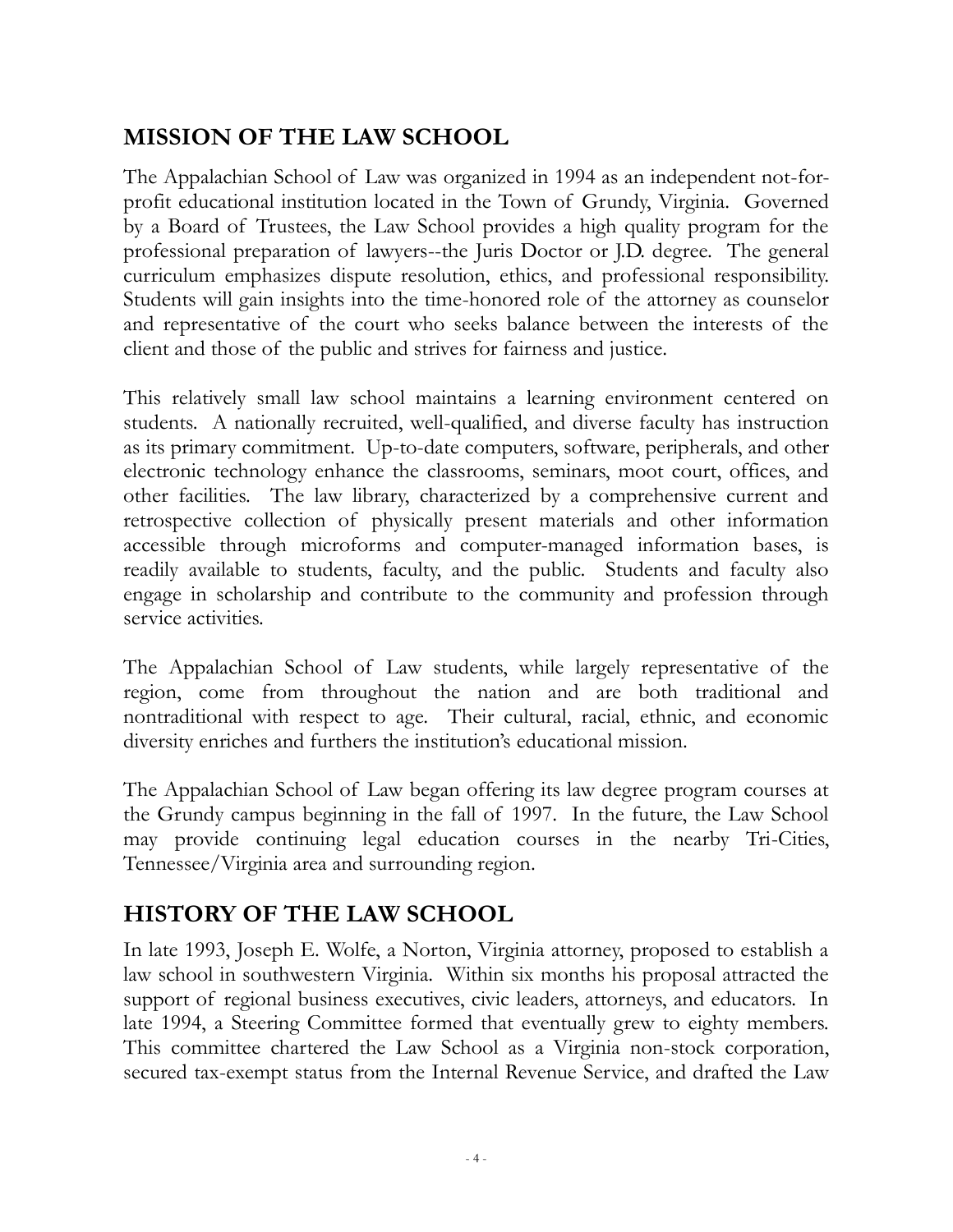School's preliminary mission statement. The Steering Committee also prepared a feasibility study for the new law school.

In early May 1995 the State Council of Higher Education for Virginia approved establishment of the Law School.

In April 1996 Buchanan County signed a compact with the Law School, under the terms of which the Law School received its main and library buildings and their grounds, funds for renovation of the buildings, and funds towards operating costs. The Appalachian Regional Commission, a federal agency, also contributed funds to the Law School's operating costs.

In April 1997, the Commonwealth of Virginia Council of Higher Education granted the Law School authorization to enroll students in courses leading to the Juris Doctor (J.D.) degree. The Law School held its first faculty meeting on August 8, 1997, and its first classes on August 12, 1997, with nine faculty members in residence and seventy-one students in attendance.

The Law School Charter Class of 2000 graduated on May 12, 2000. On February 19, 2001, the Law School received provisional approval from the American Bar Association. On June 12, 2006, the Law School received full approval from the American Bar Association. The Law School currently enrolls approximately 360 students.

# **FACILITIES**

The Law School has a four-building campus located near the center of Grundy, Virginia. The award-winning classroom building contains 47,000 square feet and was extensively renovated for the Law School in 1997. It is a two-story structure built around an open quadrangle and houses classrooms, faculty and staff offices, and space for student organizations. The classrooms include the Appellate Courtroom, the Trial Courtroom, and several smaller classrooms and seminar rooms. Most classrooms are wired for network access for laptop computers and have electrical outlets at each seat. In addition to wired network connections, the main classroom building and library have access to the Internet through a wireless network. The library collection is housed in the library building, which is adjacent to the classroom building. The third building houses privately-operated restaurant. The fourth building will be renovated in the near future to accommodate the planned Appalachian Natural Resources Law Center and Clinic.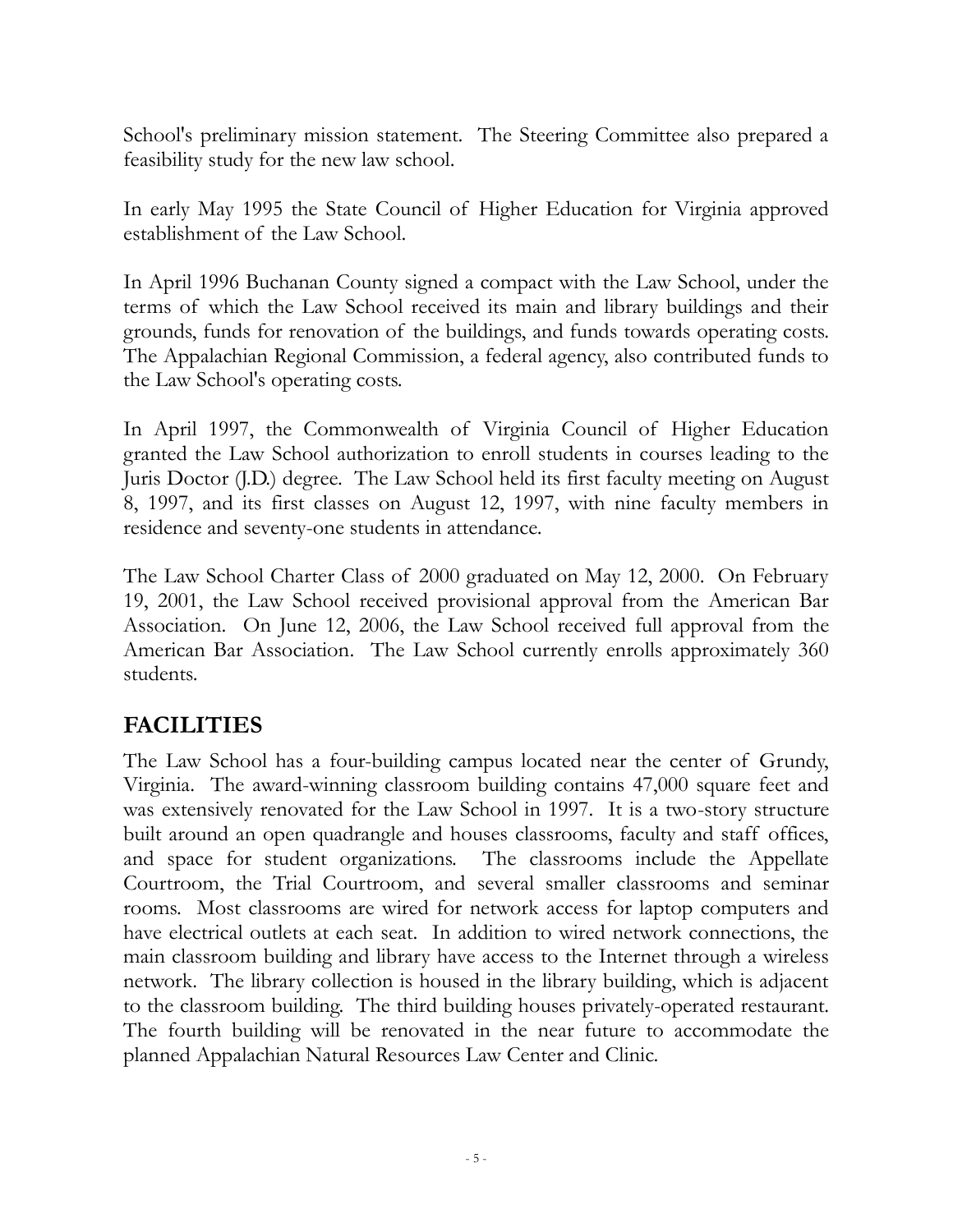The Law School also uses dedicated space in the adjacent Booth Center including the School's Business Office, Institutional Development, Career Services, Alumni Relations, and a 150-seat classroom.

# **LAW LIBRARY**

#### **Description**

The Library has a core collection of reporters and codes, law reviews, treatises, and legislative history materials in print and microfiche. Supplementing the traditional research tools are over two dozen online legal databases (including Westlaw and LexisNexis). The collection is enhanced by our Appalachian Collection, containing both fiction and nonfiction materials dealing with our local area. The librarians offer assistance in using the collection by providing ongoing training classes, oneon-one assistance, and printed research guides. The Library is a full government depository, and also provides interlibrary loans to students and faculty when other materials are needed.

The two-story building, built as an elementary school in 1951, provides space for the collection as well as study space in individual carrels, tables, and group study rooms. Students can access our wireless network from anywhere in the building; public access computers are also available throughout the Library.

#### **Hours**

More information about the Library, including the hours of operation, can be found on our web page at <u>http://www.asl.edu/library</u>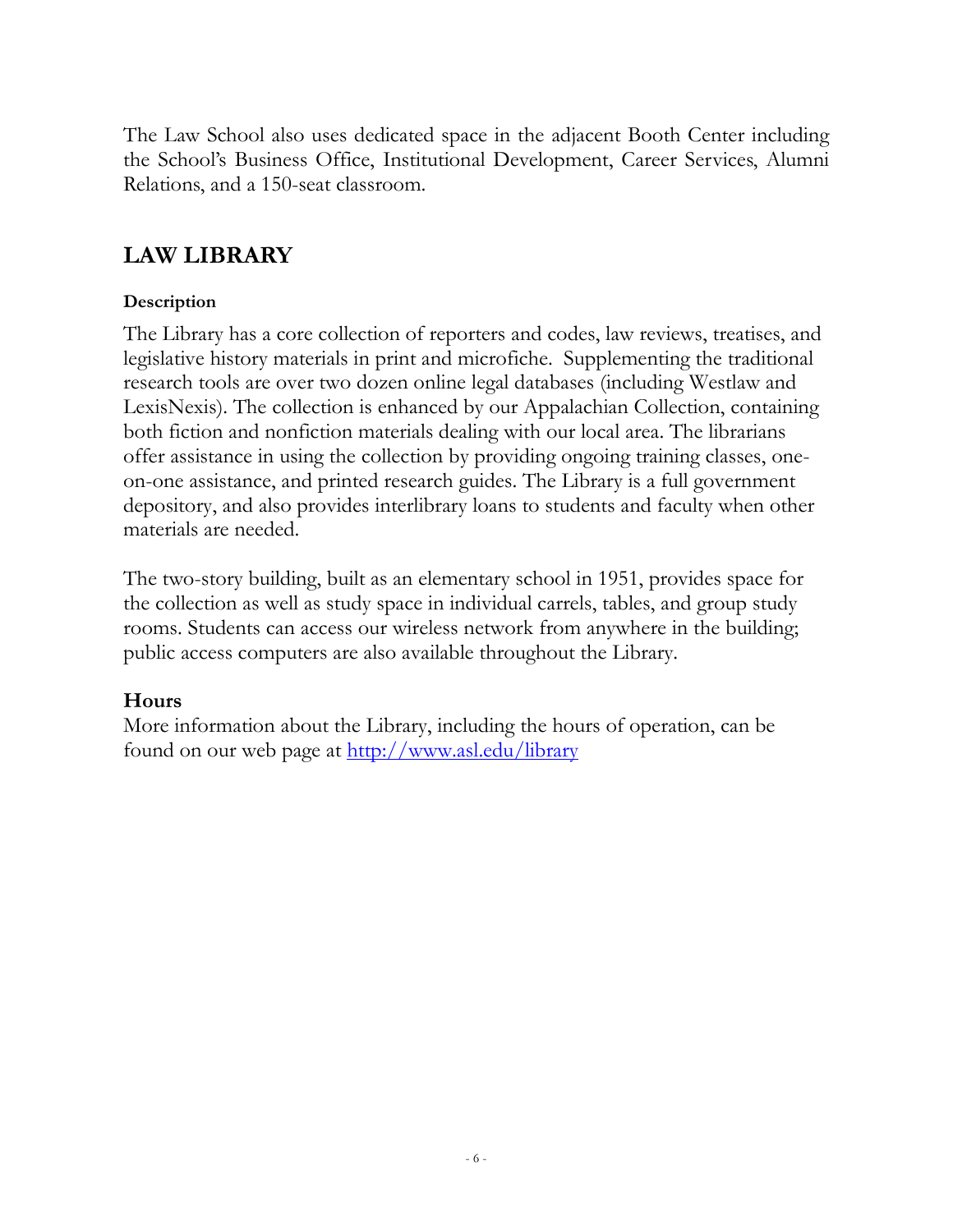The Law School is governed by a Board of Trustees. The Board members, who are appointed to three-year terms, are distinguished leaders from central Appalachia who are strongly dedicated to the mission and goals of the Law School. The current Board members and officers are:

> Honorable Birg E. Sergent Honorable Keary Williams Chair Vice-Chair Pennington Gap, Virginia Grundy, Virginia

Michael McGlothlin, Esq. Lowell Dexter Ray Treasurer Assistant Treasurer Grundy, Virginia Vansant, Virginia

Wise, Virginia

Honorable Teresa Chafin Jim Wayne Childress Tazewell, Virginia Grundy, Virginia

Charlie Ellis Jerry W. Kilgore

Weber City, VA Bristol, Virginia

Roger Powers Donald Ratliff

Joseph E. Wolfe, Esq. Margaret Lawton Norton, Virginia Trustee Emeritus

Lucy S. McGough Dean and President Ex-officio, non-voting Grundy, Virginia

Dawneda Williams Honorable George Allen Secretary Alexandria, Virginia

Abingdon, Virginia Richmond, Virginia

Suzanne Kerney-Quillen Honorable Larry Kirksey

Grundy, Virginia Big Stone Gap, Virginia

Garry Roger Rife Honorable Glen Williams Grundy, Virginia Abingdon, Virginia

Mt. Pleasant, South Carolina

The Appalachian School of Law is a Virginia-registered non-stock corporation. The powers, duties, and responsibilities of the governing Board of Trustees, Dean and Chief Operating Officer, and Faculty are contained in the Corporate Charter,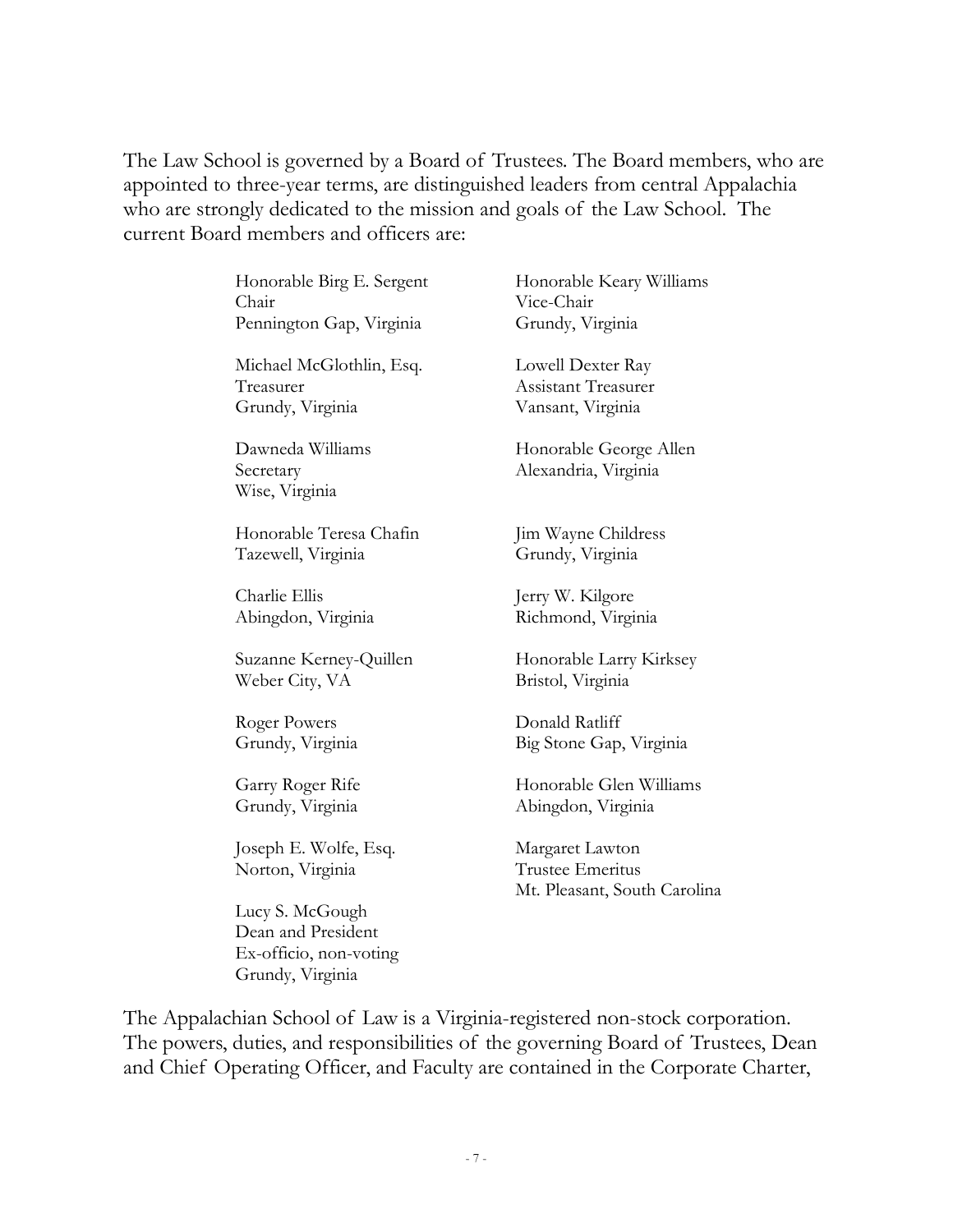Corporate By-laws, and Academic Standards, which are on file in the Law Library and available by mail upon request from the Office of the Dean.

# **ADMINISTRATION & FACULTY**

# **Lucy S. McGough, Dean and President**

B.A., Agnes Scott College, 1962; J.D. with Distinction, Emory University, 1966; LL.M., Harvard University, 1971. Lucy S. McGough became Dean of the Appalachian School of Law in July 2012. She received her J.D. with Distinction in 1966 from Emory University Law School and was elected to the Bryan Society (Order of the Coif). She received her LL.M. in 1971 from Harvard University School of Law. She taught at Louisiana State University for over 25 years prior to coming to Appalachian School of Law. While at LSU, she taught Criminal Justice I, Family Law, Trusts & Estates, Juvenile Law Seminar and occasionally Mediation. She co-taught the Juvenile Defense Representation Clinic at LSU in which thirdyear law students represent real juveniles in the East Baton Rouge Juvenile Court. She was engaged in work in connection with the LSU's MacArthur Foundation grant to create a model juvenile defense clinic that can be adapted by other American law schools. While at LSU, she was very active in law reform work, serving among other responsibilities, as the Reporter of the Children's Code Advisory Committee to the State Law Institute and as a member of the State Public Defender Board. Dean McGough is also involved in law school accreditation activities. She previously sat as a member of the ABA Law School Accreditation Committee and currently is a member of the ABA Committee charged with producing a new set of accreditation standards for American law schools. Dean McGough authored or co-authored over 10 books and 49 law review articles.

### **Sandra Keen McGlothlin, Associate Dean for Academic Affairs and Associate Professor of Law**

B.A., University of Virginia, 1978; J.D., T.C. Williams School of Law of the University of Richmond, 1981. Formerly: Associate, Williams & Gibson, Grundy, Virginia; Partner, McGlothlin & McGlothlin, Grundy, Virginia; President, Buchanan County Bar Association; Member, Town Council of the Town of Grundy, Virginia; Member, Virginia Coalfield Regional Tourism Development Authority; Vice-Mayor, Town of Grundy, Virginia; Member, Virginia Transportation Advisory Council. Published: VIRGINIA PRACTICE: CIVIL DISCOVERY (co-author). Courses taught: Family Law; Virginia Procedure; Family Law Practice; Juvenile Law Practice.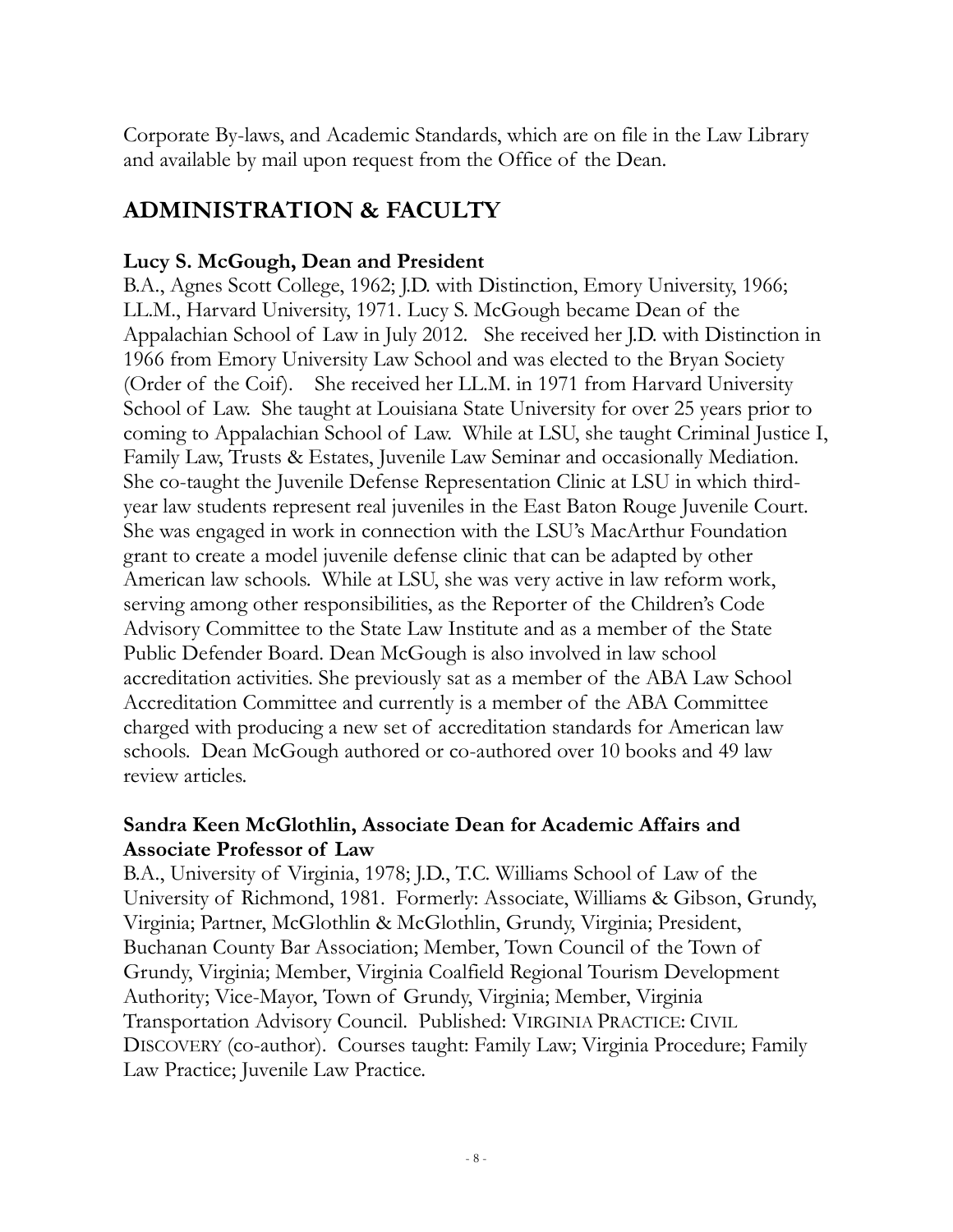### **Charles J. Condon, Associate Dean for Information Services and Director of the Law Library, and Associate Professor of Law**

B.A., Florida Atlantic University (1975); J.D., Nova Southeastern University College of Law, (1980); LL.M., Agriculture Law, University of Arkansas College of Law (1993); M.L.S., University of Southern Mississippi (1994). Formerly: Faculty Member and Computer Services/Reference Librarian, Northern Illinois University College of Law; Public Services Librarian, University of Toledo College of Law. Courses: Remedies and Pretrial Practice.

#### **Patrick R. Baker, Assistant Professor of Law**

B.A., Virginia Military Academy, J.D., Appalachian School of Law. Licensed to practice in Tennessee and Virginia. Formerly in private practice with the Abingdon, Virginia office of PennStuart. Prof. Baker's scholarship focuses on Mineral and Energy Law. Courses taught: Virginia Civil Procedure, Legal Process I and II.

#### **Judith M. Barger, Professor of Law**

B.S., *magna cum laude,* Accounting, Wright State University, 1990; J.D., Georgetown University Law Center, 1993. Formerly: Senior Writing Fellow, Georgetown University Law Center; Law Clerk, Circuit Court for the 31<sup>st</sup> Judicial Circuit, Manassas, Virginia; Assistant Public Defender, Fairfax County, Virginia; Associate, Piliero, Mazza & Pargament, Washington, D.C. Published: VIRGINIA PRACTICE: CIVIL DISCOVERY (co-author). Courses taught: Criminal Law; Criminal Procedure; Criminal Practice; Advanced Criminal Issues Seminar; Advanced Criminal Advocacy; Appellate Advocacy.

#### **Mark Belleville, Associate Professor of Law**

B.A., Philosophy, Miami University, with Departmental and University Honors; J.D. with Honors from the Ohio State University College of Law. Formerly, 12 years as a business litigator and counselor with the well-respected law firms of Woods Rogers PLC in Blacksburg and Calfee Halter & Griswold LLP in Cleveland and Columbus. His litigation practice focused on commercial contract disputes, tort and products liability, environmental litigation, a variety of business torts, labor litigation and premises liability. On behalf of a utility client, Professor Belleville obtained the first summary judgment in Ohio in defense of a premises liability asbestos claim, and participated in the drafting significant asbestos reform legislation. He has also successfully negotiated and avoided multi-million dollar environmental claims on behalf of municipal and industrial clients. He is licensed to practice in Pennsylvania, Ohio and Virginia. Professor Belleville teaches Contracts, Appellate Advocacy, and Sustainable Energy Seminar.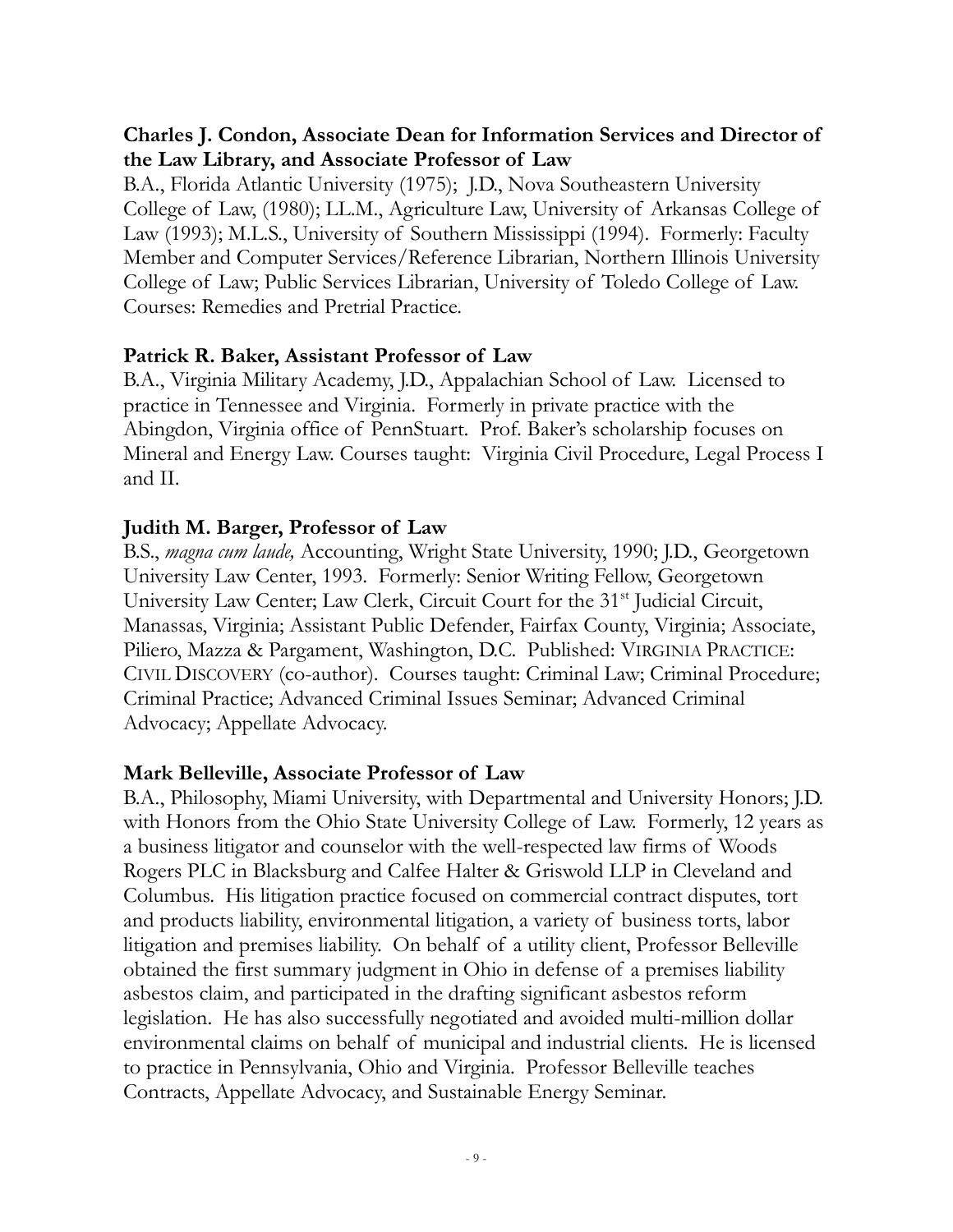#### **James W. Bowers, Professor of Law**

B.A., Yale University, 1964; LL.B., Yale Law School, 1967. Professor Bowers is a Montana native. While at Yale University, he was a National Merit Scholar and Economic (Honors) Major. He was awarded a Yale National Scholarship at Yale Law School where he was Runner-up in the Thurman Arnold Moot Court Competition. He served as Captain for the United States Army Intelligence Corps. After Army service in Vietnam, he practiced law in St. Paul, Minnesota, became a part-time teacher at a night law school located there, and in 1978, became a fulltime law professor at Texas Tech Law School in Lubbock. Professor Bowers joined the LSU Law Center Faculty in 1982. Professor Bowers has authored one book and over 14 law review articles.

### **Priscilla N. Harris, Associate Professor of Law**

B.A., Florida State University, 1982; J.D., University of Pennsylvania Law School, 1986. Formerly: Associate, Reed Smith Shaw & McClay, Philadelphia, Pennsylvania; Associate, Bell, Boyd & Lloyd, Washington, D.C.; Staff Attorney, Michigan Court of Appeals, Detroit, Michigan; Partner, Harris Law Offices, Orange Park, Florida. Courses taught: Torts; Advanced Torts; Conflict of Laws; Environmental Law Seminar.

#### **Stewart L. Harris, Professor of Law**

A.B., Woodrow Wilson School of Public and International Affairs, Princeton University, 1983; J.D., University of Pennsylvania Law School, 1986. Formerly: Honors Program Attorney, U.S. Army Corps of Engineers; Lecturer, Oakland University; Associate, Hill Lewis, P.C., Birmingham, Michigan; Partner, Harris Law Offices, Orange Park, Florida; Instructor, University of Florida College of Law. Published: Capital University Law Review; National Law Journal. Courses taught: Civil Procedure I & II; Constitutional Law I & II.

# **Maryann Herman, Assistant Professor of Law**

B.A., Siena Heights College, 1997; J.D., Wayne State University, 2003. Maryann Herman joined ASL after having worked for a national bar exam preparation company for eight years, where she authored review materials and assisted students with their studies. After law school, Professor Herman practiced with a legal clinic, which served low-income Chicago residents.

# **Derrick Howard, Associate Professor of Law, Externship Director**

B.A., University of Pittsburgh; J.D., University of Pittsburgh School of Law. Formerly, private practice with the law firm of Kirkpatrick & Lockhart, LLP: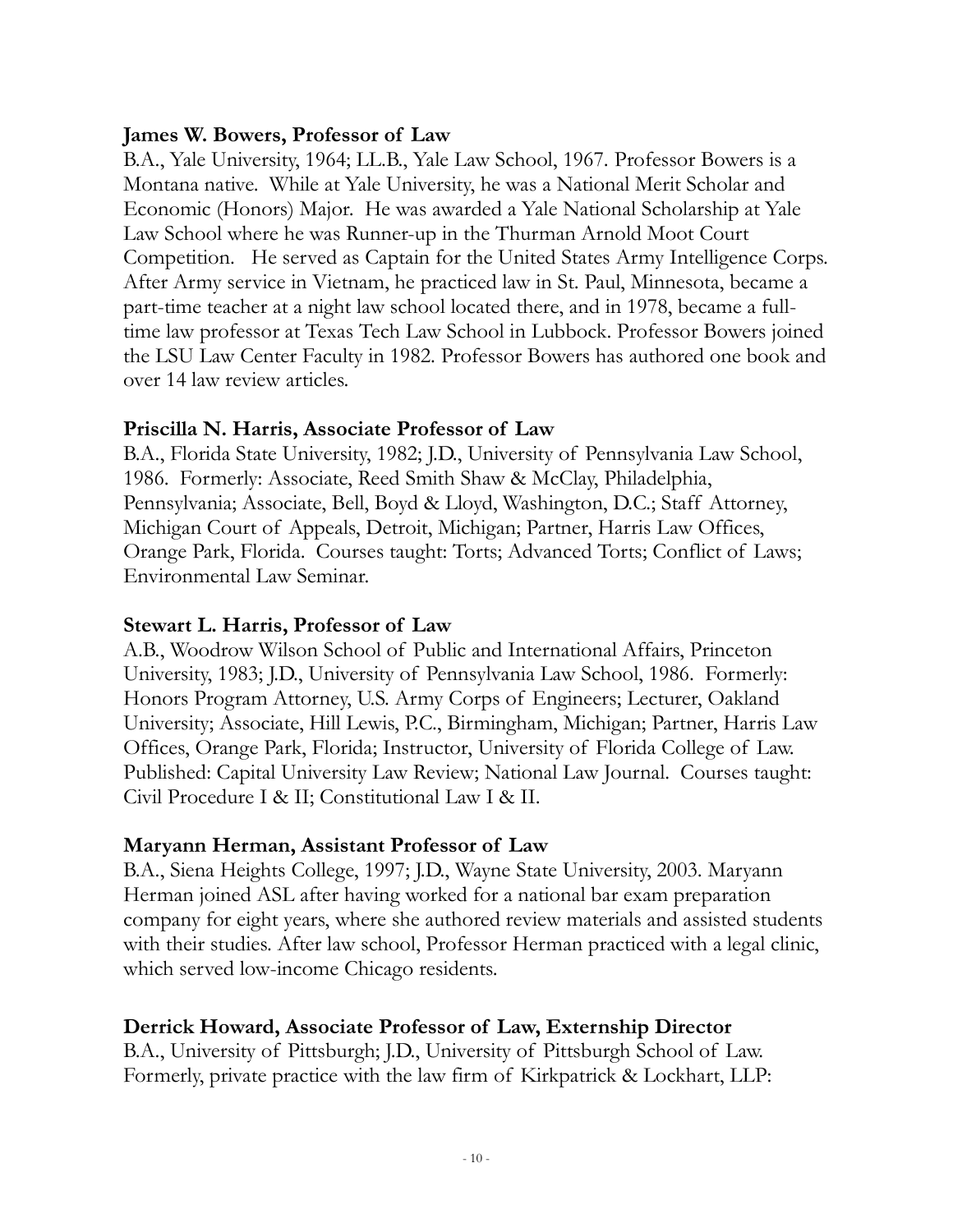partner in Howard & Hosay Law Group, LC, in Pittsburgh. Courses taught: Property I & II, Natural Resources, Real Estate Transactions Practice.

#### **Kendall D. Isaac, Assistant Professor of Law**

B.A., The Ohio State University, 1994; J.D., Capital University Law School, 2005. Formerly in private practice with The Isaac firm, L.L.C., and as an associate with Reminger & Reminger, Columbus Ohio. Courses taught: Appellate Advocacy; Dispute Resolution; Advanced Negotiation; Client Interviewing and Counseling.

### **Danielle Smith Kiser, Visiting Professor of Law**

B.A. The College of William and Mary, 1994; J.D., Washington & Lee University School of Law, 2000. Professor Kiser has been in private practice for twelve years, most recently as Associate General Counsel in the Legal Department of King Pharmaceuticals, Inc. in Bristol, Tennessee. Professor Kiser oversaw the company's human pharmaceutical labor and employment matters, was responsible for negotiating and advising on the company's secured financings, and worked on complex transactions such as the \$3.6 billion acquisition of King by Pfizer Inc. Prior to joining King Pharmaceuticals, Inc., Professor Kiser was an associate attorney at Penn, Stuart & Eskridge, also in Bristol, Tennessee. Professor Kiser's practice has focused on corporate transactions, real estate, and employment matters. She received her J.D. from Washington & Lee University School of Law. Courses taught: Legal Process I & II.

#### **Michael W. Loudenslager, Professor of Law, Director of Legal Process**

B.A., *summa cum laude*, Economics and Political Science, Miami University of Ohio, 1991; J.D., *cum laude*, Washington & Lee University School of Law, 1994. Formerly: Notes & Comments Editor, Washington & Lee Law Review; Associate, Taft, Stettinius & Hollister, Cincinnati, Ohio; Associate Professor of Lawyering Skills, University of Dayton School of Law. Published: Washington & Lee Law Review; Baylor Law Review; Brigham Young University Journal of Public Law. Courses taught: Legal Process I & II; Professional Responsibility.

#### **Douglas McKechnie, Associate Professor of Law**

B.A., *summa cum laude,* Ohio University; J.D, *cum laude,* University of Pittsburgh School of Law. He also received a Scandinavian Studies Certificate from Odense University in Denmark. Previously: judicial clerk in the Superior Court of Connecticut, private practice with Healey & Hornack, P.C. in Pittsburgh, in the areas of employment law, civil rights and liberties. Courses taught: Legal Process I & II, Pretrial Practice, First Amendment.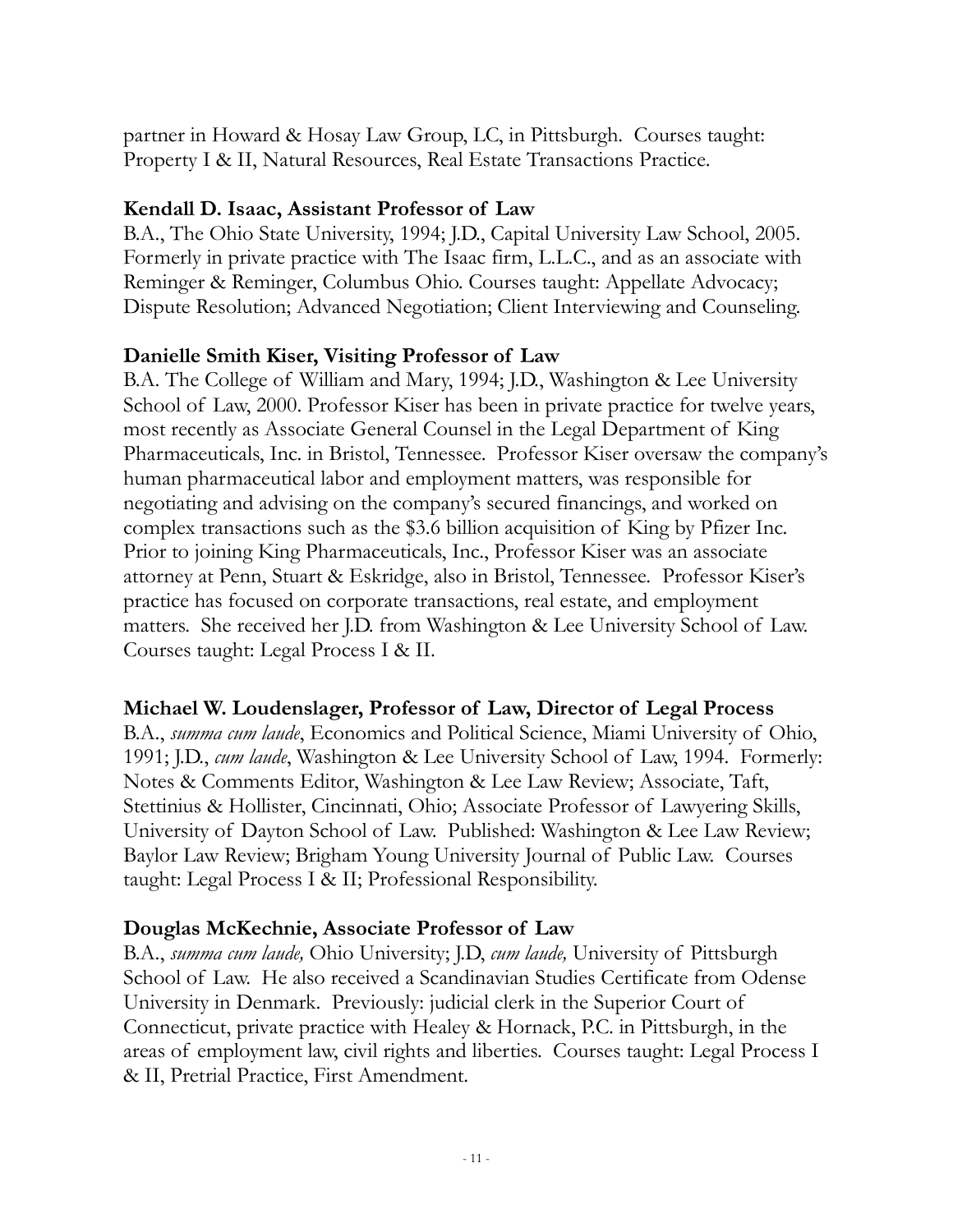#### **John W. Murrey, III, Visiting Assistant Professor of Law**

B.S., Engineering Physics, University of Tennessee at Knoxville, 1964; J.D., University of Tennessee College of Law, 1966. Member, Order of the Coif. Formerly: Member, Tennessee Law Review; Judge Advocate, United States Air Force; Partner, Witt, Gaither & Whitaker, Chattanooga, Tennessee. Courses taught: Business Associations; Debtor-Creditor Law; Secured Transactions; Small Business Entities; Payment Systems.

#### **Alan Oxford, Associate Professor of Law**

B.A., Oklahoma Baptist University; J.D. (with honors), University of Oklahoma. Member: Order of the Coif. Prior to attending law school, Professor Oxford practiced as a Certified Public Accountant. Previously: private practice and of counsel with Drummond Law, PLLC, Tulsa, Oklahoma, and five years adjunct professor at the Tulsa College of Law. Courses taught: Estate Planning, Estates & Trusts, and Federal Taxation, Payment Systems.

#### **Stephen P. Parsons, Visiting Assistant Professor of Law**

B.A., David Lipscomb College; J.D., University of Tennessee College of Law. Member: Order of the Coif. Formerly, Associate and Partner, Stophel, Caldwell & Heggie, Chattanooga, Tennessee; Partner, Wagner, Myers and Sanger, Knoxville, Tennessee; Principal, Parsons Law Firm, Greeneville, Tennessee. Courses taught: Contracts I and II; Evidence; Sales.

#### **Dale F. Rubin, Professor of Law**

B.A., Psychology, Stanford University, 1966; J.D., University of California at Berkeley, 1970. Formerly: Associate, Heller, Ehrman, White & McAuliffe, San Francisco; International Legal Center Fellow, Barbados; practitioner, Oakland, California, representing World Airways, East Bay Municipal Utility District, City of Berkeley, Trans-Bay Engineers, Inc.; Associate Professor of Law, Willamette University College of Law; private consultant, public financing. Published: University of Toledo Law Review; St. Louis University Public Law Review; Idaho Law Review; Northern Kentucky Law Review; Oregon Business Law Digest; the Public Law Review; Urban Lawyer; University of Richmond Law Review; Journal of World Trade Law; Anglo-American Law Review. Former editor, American Bar Association Public Transportation Newsletter and the Oregon State Bar Business Law Digest; current editor, ABA State and Local Government Section newsletter. Member, ABA Steering Committee on the Unmet Legal Needs of Children. Courses taught: Corporate Governance Seminar; Administrative Law; Employment Law; State and Local Government Practicum.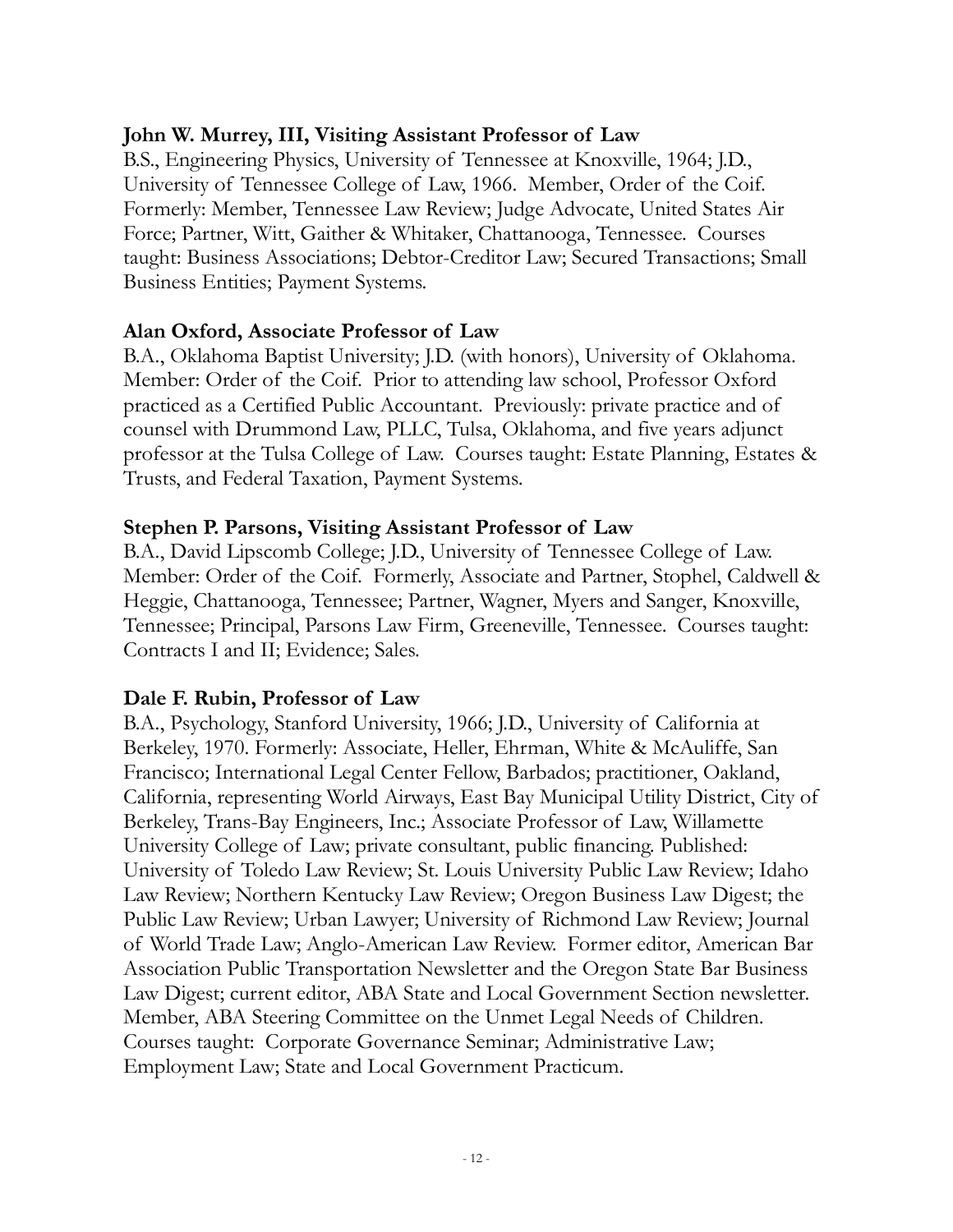**Thomas R. Scott, Jr., Visiting Assistant Professor of Law & General Counsel**  B.A., Government & Political Science, Hampden-Sydney College, 1974; J.D., T.C. Williams School of Law of the University of Richmond, 1976. Formerly: Moot Court Board, T.C. Williams School of Law; Substitute Judge, Virginia 29<sup>th</sup> Judicial District; Fellow, American College of Trial Lawyers; Advocate, American Board of Trial Advocacy; Member, Tenth District Ethics Committee; Faculty Member, Virginia State Bar Course on Professionalism; Member, Governor's Advisory Commission on Workers' Compensation; Member, Town of Grundy Town Council; Member, Virginia State Bar Council. Presently: Partner, Street Law Firm, Grundy, Virginia. Courses taught: Trial Advocacy; Legal Process I and II.

#### **Paula M. Young, Professor of Law**

B.A., Political Science, Washington University, 1978; J.D., Washington University School of Law, 1982; LL.M., University of Missouri-Columbia, 2002. Formerly: Member, Urban Law Journal; Associate, Hall, Estill, Hardwick, Gable, Golden & Nelson, Tulsa, Oklahoma; Associate, Skadden, Arps, Slate, Meagher & Flom, Washington, D.C.; Associate, Suelthaus & Kaplan, St. Louis, Missouri; Partner, McCarthy, Leonard, Kaemmerer, Owen, Lamkin & McGovern, St. Louis, Missouri; Proprietor, Pathways Mediation and Arbitration Center, St. Louis, Missouri. Published: Ohio State Journal on Dispute Resolution; numerous articles in bar journals and newsletters. Courses taught: Dispute Resolution; Certified Civil Mediation; Insurance Practicum.

#### **ADJUNCT FACULTY**

Charles Arnold, J.D. Edward J. Kelly, J.D.

# **FACULTY ACCESSIBILITY**

The Board of Trustees has adopted the following Faculty Accessibility Policy: The Appalachian School of Law is committed to its role as a professional school dedicated to training outstanding lawyers in a learning environment centered on students. Therefore, the school is committed to the ideal that faculty members are teachers both in the classroom and outside the classroom in less formal settings, such as student lounge areas and faculty offices. Faculty members are expected to be on the school campus and accessible to students for the majority of the operating hours of the school during any semester in which they have course assignments. During other portions of the year, faculty members are expected to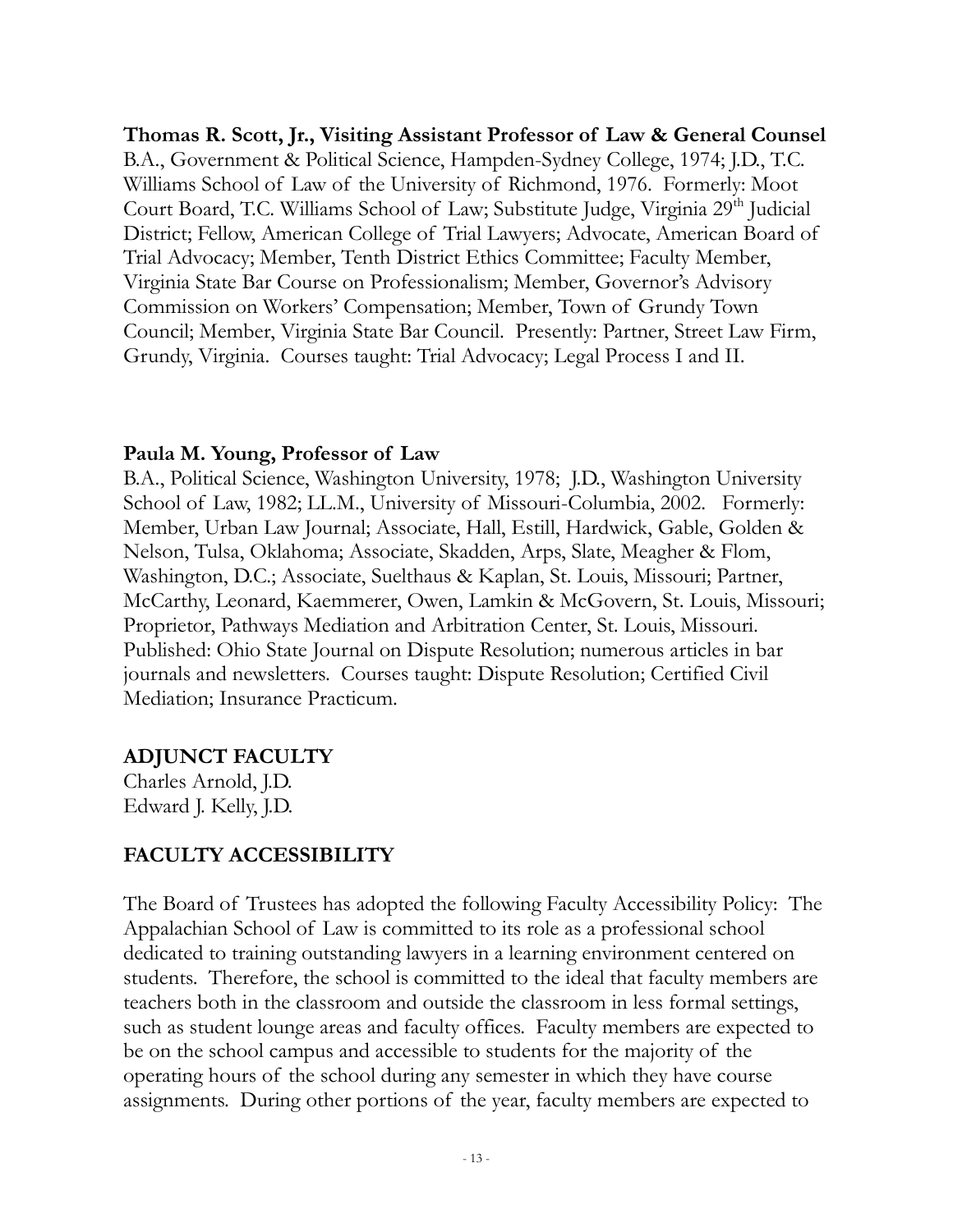be accessible to the extent consistent with their other job performance expectations.

#### **PROFESSIONAL STAFF**

| Director of Admissions and Student Services    | Mary A. Ragland, B.A., M.B.A.    |
|------------------------------------------------|----------------------------------|
| Director of the Business Office                | Patricia Deel, B.S.              |
| Director of Career Services & Alumni Relations | Janie Castle, J.D.               |
| Director of Community Service & Personnel      | Jina M. Sauls, B.A., J.D.        |
| and Students' Ombudsperson                     |                                  |
| Director of Information Services               | Brian Presley, B.S.              |
| Director of Institutional Development          | Karen Harvey, CFRE               |
| Director of Reporting, Student Records, and    | Crystal Dye, B.S., M.I.T         |
| Regulatory Compliance and Registrar            |                                  |
| Access Services Librarian                      | Rebecca Belcher, B.S., M.L.S.    |
| Acting Collection Management Librarian         | Beth Stanley, B.S., M.L.I.S.     |
| Administrative Assistant to the Dean           | Brenda Oxford, B.A.              |
| Admissions Counselor                           | <b>TBA</b>                       |
| Admissions and Outreach Technology Coordinator | Taylor R. Burgess, B.A.          |
| <b>Associate Library Director</b>              | Glenna Owens, B.A., M.L.S.       |
| Financial Aid Officer                          | TBA                              |
| Network Administrator                          | Joshua Snead, B.S.               |
| Public Services Librarian                      | Chris King, B.A., J.D., M.L.I.S. |
| Reference Librarian                            | Nicholas Stump, B.S., J.D.       |
| <b>Student Services Assistant</b>              | David Brookshire, B.S.           |

# **CAREER SERVICES**

The Career Services office functions to help students develop their career goals and objectives, and to introduce potential employers to the Law School. Students are served by the Career Services office in their second and third years of law school as they evaluate their career goals in terms of specialization, geographic placement and personal preferences. The Director assists students in resume preparation, job searches, arranges for on-campus interviewing, facilitates student attendance at public interest and corporate job fairs, and helps students apply for judicial clerkships.

The Career Services Director serves to increase the visibility of the Law School and its graduates by communicating on a regular basis with potential employers. This includes developing contacts with law firms and local, state and federal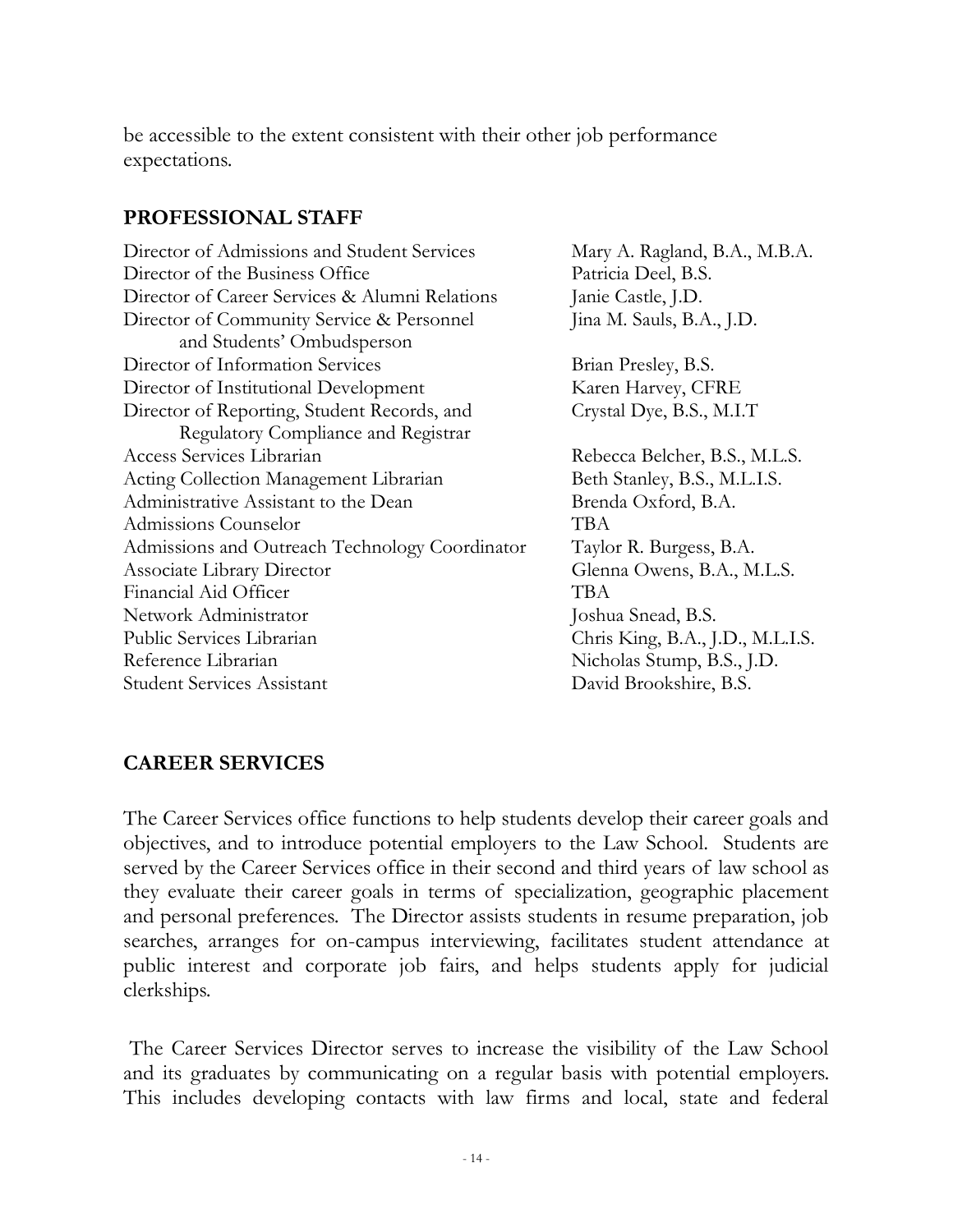governmental agencies that routinely hire law school graduates in an effort to support the career goals of the students of the Law School. The Career Services Director facilitates off-campus interviews with those potential employers who are not able to recruit on-campus.

# **ADMISSIONS**

# **Policy**

General policy regarding qualifications needed for students seeking admission to the Law School is set by the faculty, with individual admission decisions made by the faculty Admissions Committee. The Law School accepts for admission those students who will benefit from a challenging curriculum in a professional environment. Admission decisions are not based on a single criterion; rather, each item will be considered in relation to the applicant's total qualifications. In addition to the undergraduate transcripts and Law School Admissions Test (LSAT) score, other considerations include an applicant's graduate work, character, work history, professional promise, personal commitment, recommendations, life experience, and other non-academic achievements.

The Law School does not discriminate in admissions decisions on the basis of age, citizenship, color, disability, national origin, political affiliation, race, religion, gender, sexual orientation, or veteran status. The Law School is committed to providing full opportunities for the study of law and entry into the legal profession by qualified members of groups that have been victims of discrimination in various forms. To this end, the potential of applicants from these groups is of special concern in the individualized admissions process. The Law School encourages qualified women and minorities, people with disabilities, and people who have overcome significant disadvantages to apply for admission. Applicants are free to disclose in the application or their personal statements information concerning their gender, race, disability, or past disadvantages if they wish the Admissions Committee to consider that information as a factor.

#### **Eligibility for Admissions**

The Law School requires a bachelor's degree from an accredited institution, an LSAT score, two letters of recommendation, a personal statement, and an application fee. The Appalachian School of Law accepts application fee payments processed through the Law School Admissions Council as well as direct check or money order payments in US funds.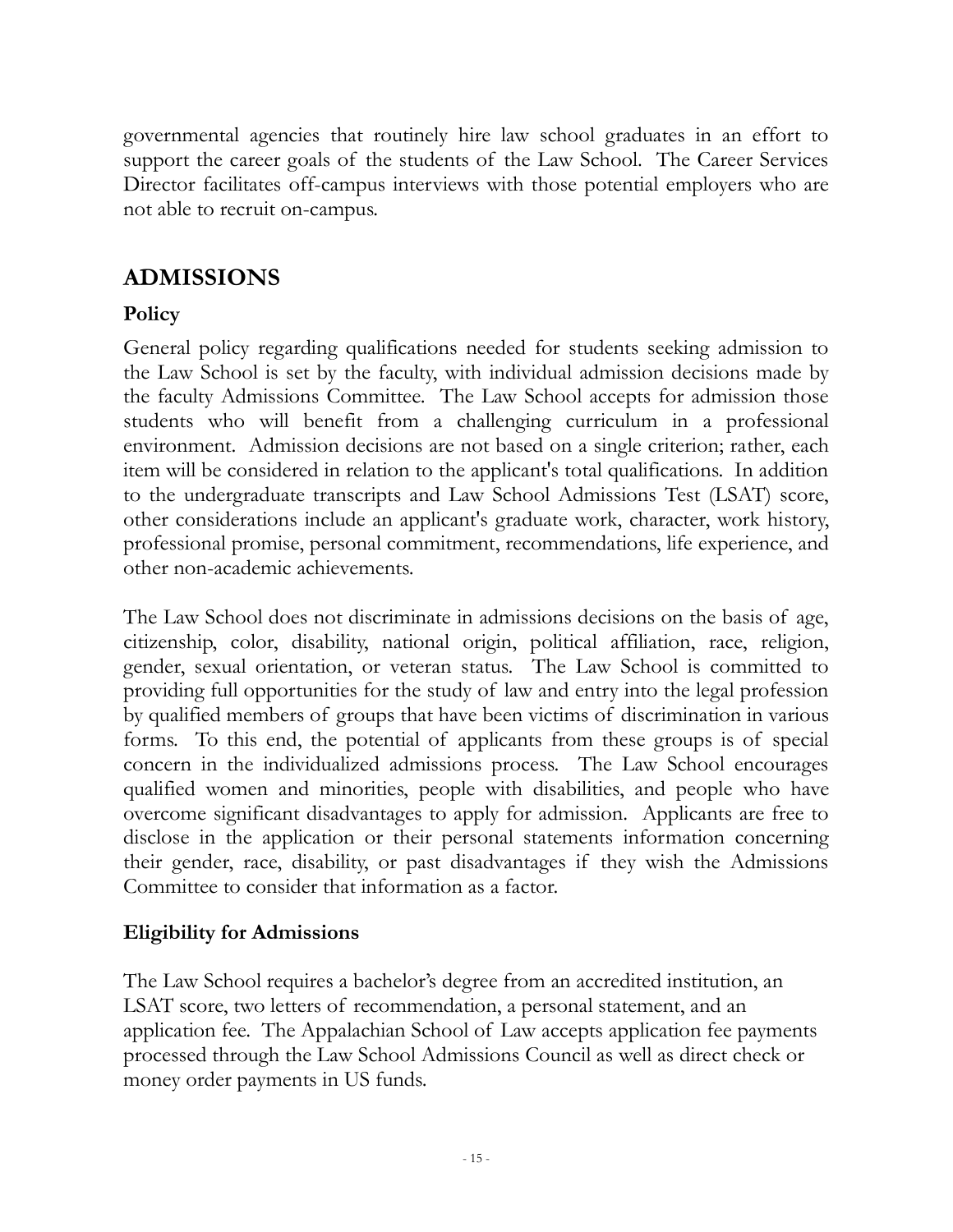All applicants are required to subscribe to the Law School Data Assembly Service (LSDAS). All documents received by the Law School in connection with such applications for admission become the property of the Appalachian School of Law. Under no circumstance will they be duplicated, returned to the applicant, or forwarded to any agency, college, or university.

*Appalachian School of Law applicants must be United States citizens or individuals who are considered permanent legal residents. The Appalachian School of Law is not authorized by the Department of Homeland Security US Citizenship and Immigration Services to issue I-20 documents required to obtain the F-1 student visa.* 

# **Application & Admissions Procedure**

All applicants must submit an ASL application form. The ASL Admissions Staff will request a copy of the applicant's Law School Data Assembly Service (LSDAS) report that should include two letters of recommendation. In addition, applicants may submit additional letters specific to their application to ASL if they so choose to the Office of Student Services, Appalachian School of Law, 1169 Edgewater Drive, Grundy, VA 24614.

First-year students are admitted only in the Fall Semester. Admissions are made on a rolling basis as applications are received. The Admissions Committee accepts, rejects, or places the application on hold for later review. Most applicants can expect to receive an admissions decision shortly after the Law School receives all of the application material. In the case of applicants who are completing their undergraduate degree at the time of application, admission to the Law School will be conditioned on proof of a conferred bachelor's degree.

While the Law School has no formal application deadline, applicants who desire full consideration for acceptance should complete the application process by April 1, with February LSAT scores to follow, if applicable.

Some applicants may be invited to participate in our Pre-Admission Special Opportunity (PASO) program. We have designed the PASO program for students who have the potential to succeed as law students and lawyers, but whose skills and talents may not be reflected fully by the traditional measures of the LSAT and undergraduate performance. PASO is a program that provides participants an opportunity to experience law school course work and an opportunity for the faculty to evaluate the students' performance to assess the ability to succeed in law school. PASO participants who successfully complete the program may be offered admission to the entering class in August of the year in which they complete the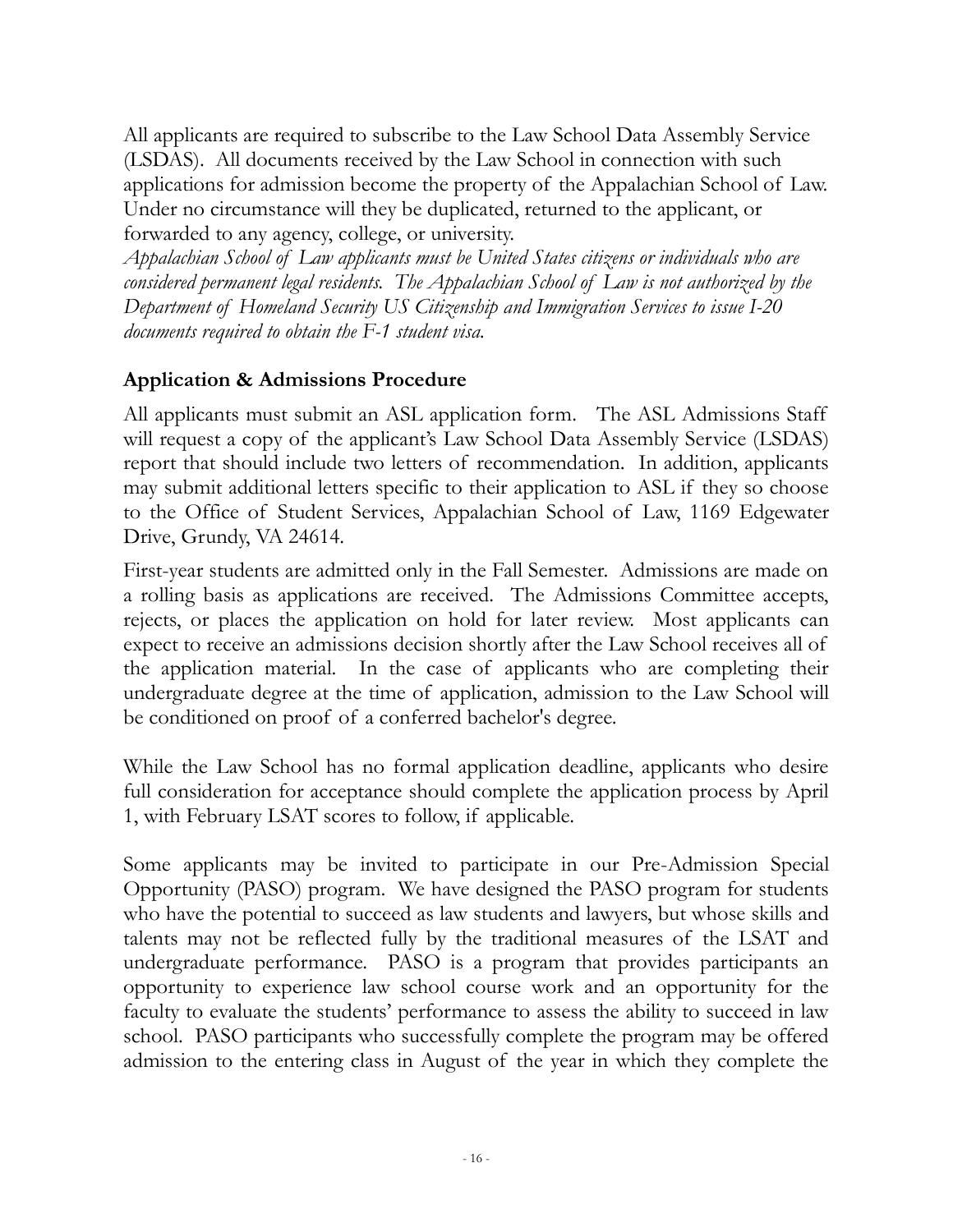program or in the following year's entering class, depending upon availability factors.

## **Seat Deposit**

Admitted students will receive a letter informing them of acceptance and requesting that a \$200 seat deposit be submitted to the Law School within a specified time. A second seat deposit of \$300 is due June 1. The seat deposit is credited toward the Fall Semester tuition and/or fees. Admitted applicants who are awarded full-tuition scholarships are still required to submit seat deposits to reserve a seat in the incoming first-year class. Because an accepted student is not guaranteed a place in the Fall entering class until the student's seat deposit has been received and accepted by the Law School, students who have been accepted for admission should submit their seat deposits as soon as possible. Seat deposits are not refundable after April 1.

# **Deferrals**

Deferrals of admission are rarely granted.

### **Transfer Students**

The Law School may accept transfer students from ABA-approved or stateapproved law schools in accordance to ABA Standard 506 upon demonstration that the student would have qualified for entrance into the School as a first year student and the student either is or was a student in good standing at the prior law school.

# **Submission of Transcripts**

American Bar Association rules require students to submit official transcripts for all work undertaken at other higher education institutions either before the admitted student registers at the Law School or within a reasonable time thereafter. Students who fail to submit the required transcripts to the Law School may be administratively withdrawn from courses, barred from taking exams, or have their grades withheld. In addition, the Financial Aid Office will not disburse federal funds until receipt of a bachelor's degree is confirmed by receipt of an official degree-granting transcript.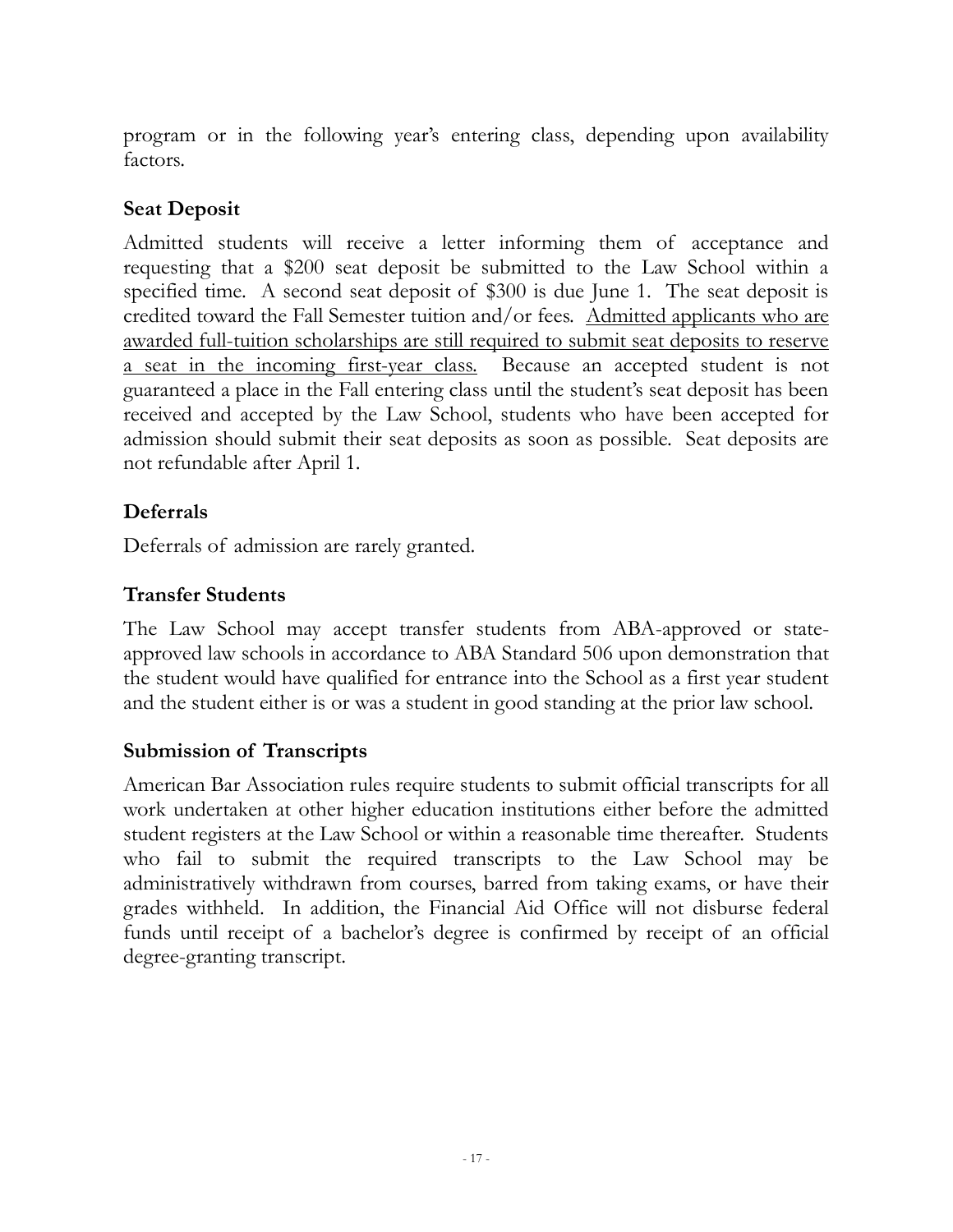# **TUITION & FEES**

The tuition and fees for students entering the Law School in the 2012-2013 academic year are listed below. Tuition is guaranteed not to increase during the three years as long as the student maintains uninterrupted enrollment. A withdrawal or leave will result in a change of tuition to the new current tuition rate upon the student's return. Each applicant's seat deposits are credited toward the first semester's tuition.

| Tuition                    | \$31,000     | $(\$15,000$ per semester)                                                                                                     |
|----------------------------|--------------|-------------------------------------------------------------------------------------------------------------------------------|
| <b>Activity Fee</b>        | \$325        | $(\$162.50$ per semester)                                                                                                     |
| Laptop Computer            | Market Price | (an optional one-time expense)                                                                                                |
| Summer Externship Fee      | \$200        | (payable Spring Semester of first year)                                                                                       |
| Part-time tuition rate of  | \$990        | (per credit hour/requires approval from Dean's<br>Office)                                                                     |
| Visitor administrative fee | \$1,000      | (upon commencement of visit)                                                                                                  |
| Transcripts                | \$0          | (current students and alumni for employment<br>or bar applications);                                                          |
| Transcripts                | \$5          | (former students and non-employment or bar<br>application purposes)                                                           |
| Transfer package fee       | \$25         | (per school application)                                                                                                      |
| <b>Expedited Shipping</b>  | \$20         | If expedited shipping is requested for any of<br>the above transcript requests, the expedited<br>shipping charge is required. |

# **WITHDRAWAL FROM CLASSES AND REFUND OF TUITION**

*Students who voluntarily withdraw from the School are responsible for paying all assessed tuition and fees due for that semester.* For purposes of determining the amount of tuition owed by a withdrawing student, the Law School follows the method described by the federal *Return of Title IV Funds* regulations to calculate the percentage of the academic term completed. The amount of tuition owed by a student will be assessed based upon the percentage of time the student spent in academic attendance. For the purposes of this policy, the Introduction to Law class is included in the definition of semester for first-year students. This policy will apply to all students regardless of whether the student received Title IV funds. Student fees are not refundable.

Up through the 60% point in each period of enrollment, a pro rata schedule will be used to determine the amount of tuition the student owes at the time of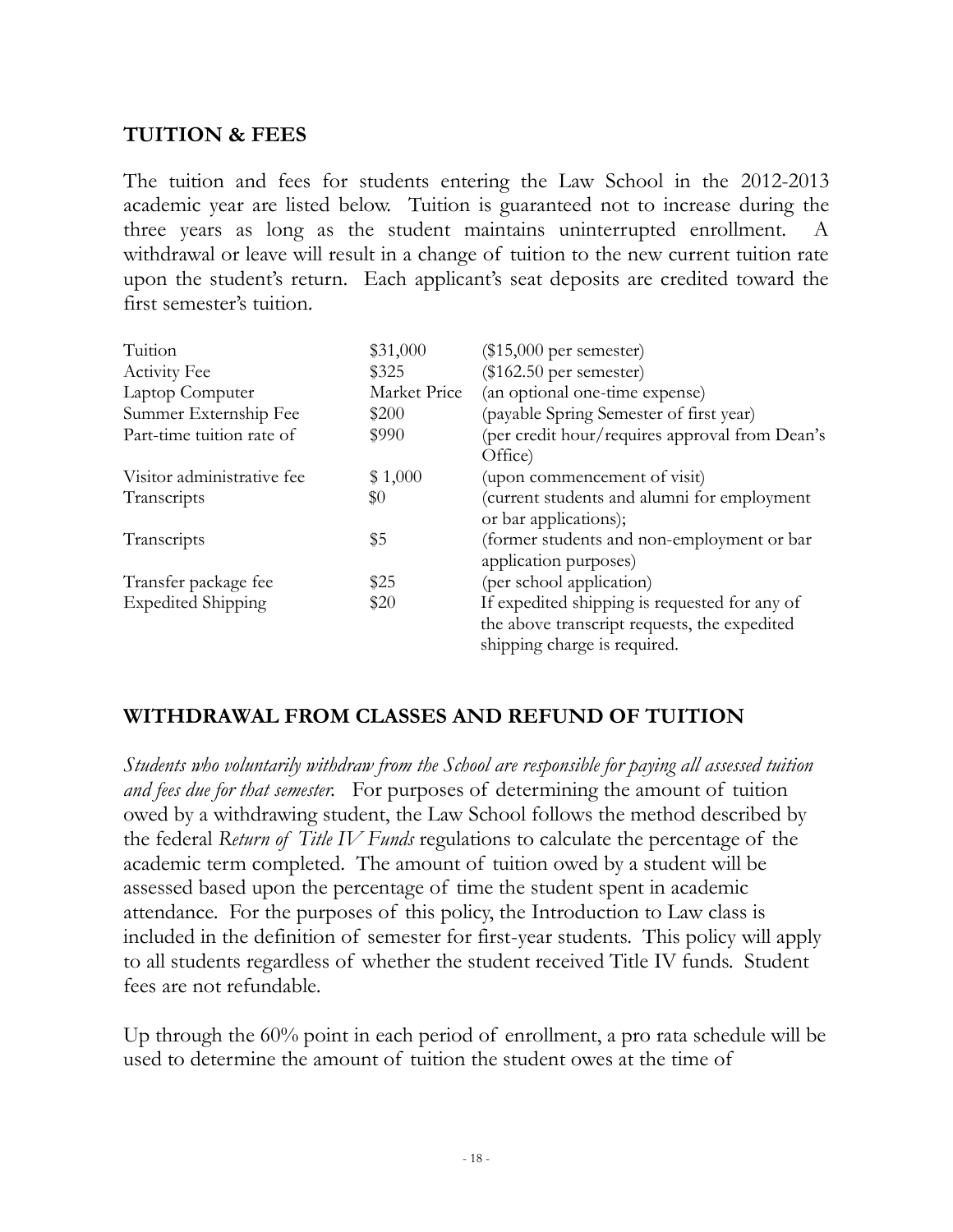withdrawal. After the 60% point in the period of enrollment, a student owes 100% of the tuition for that semester.

Because the amount of tuition owed depends on the number of calendar days of the academic term completed by the withdrawing student, *any student contemplating withdrawal should contact the Financial Aid Office for a calculation of tuition and fees owed as of the student's intended withdrawal date.*

Withdrawal forms are available from the Director of Reporting, Student Records, and Regulatory Compliance and Registrar. Withdrawal is effective only upon completion of the Law School's withdrawal form, approval of that form by the Dean or his or her designee, and payment of all tuition or fees owed to the Law School. Any tuition paid by the student prior to withdrawal that exceeds the amount for which the student is responsible will be refunded by the Law School to the student at the address provided to the Law School by the student within three weeks of the date of withdrawal. However, if the Law School is obligated under the terms of a student's loan program to remit the excess tuition to a lender or other appropriate agency, the Law School will do so.

An interruption in enrollment will permanently deactivate all scholarship awards.

# **FINANCIAL ASSISTANCE**

A legal education is a major investment of time and money. All potential students should plan early during the application process and consider carefully, before entering, the costs and obligations of a legal education. The first step in the financial aid process is the completion of a FAFSA.

Although some assistance is available, students and their families are expected to make every reasonable effort to contribute through their own resources. The importance of responsible borrowing cannot be stressed enough. Students who borrow conservatively will find more flexibility in their future legal employment options. Counseling on student budgeting and financing options is available from Student Services. Prior to graduation or in the event that the student leaves law school, a student must complete exit counseling [https://www.nslds.ed.gov](https://www.nslds.ed.gov/) before the end of the final semester or academic year. Federal regulations state that the Appalachian School of Law is responsible for ensuring that all students who receive Federal Financial Aid while enrolled at ASL complete exit counseling.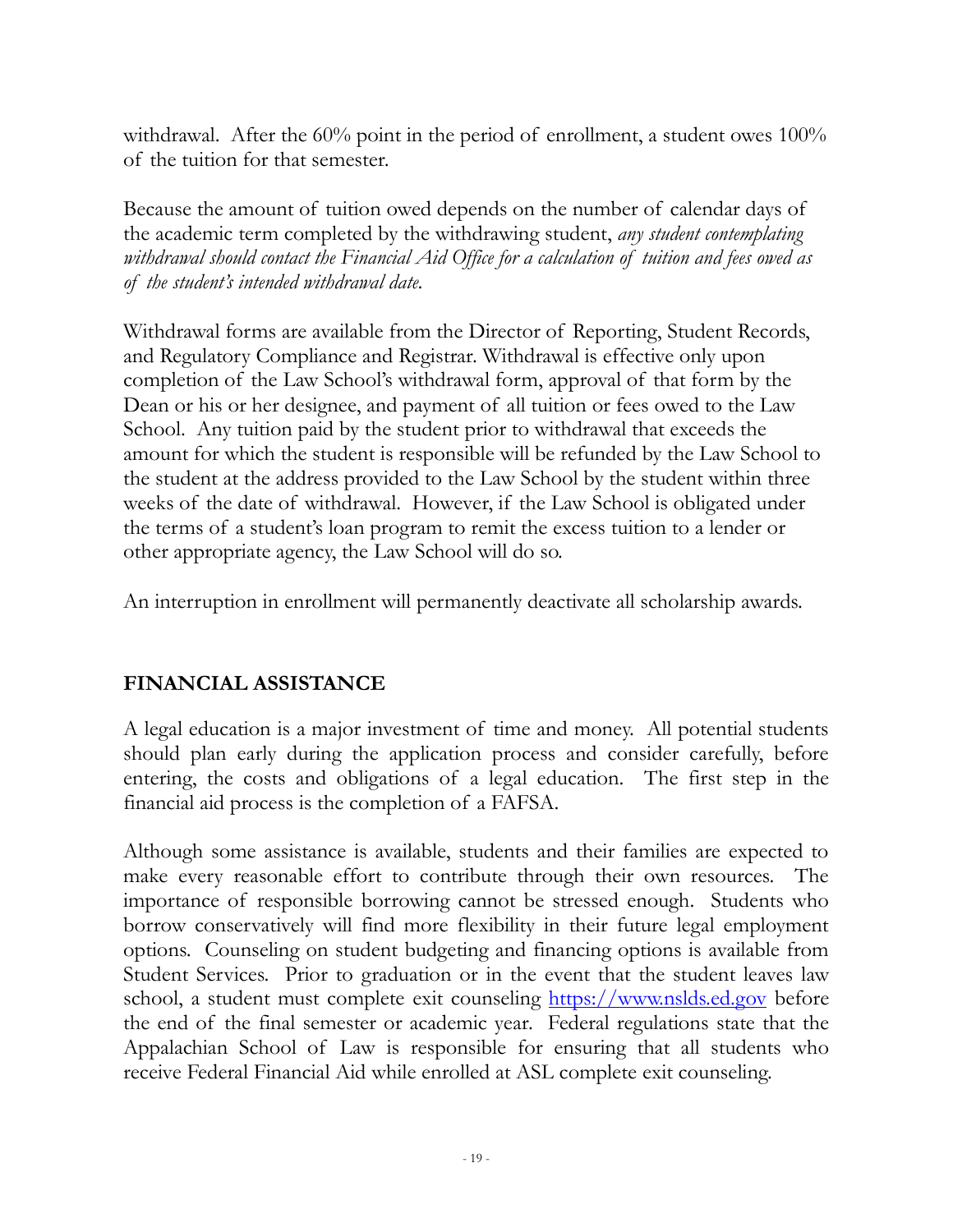## **Loans**

The Law School participates in the William D. Ford Federal Direct Loan (Direct Loan) Program beginning July 1, 2010. Students who previously received loans through the Federal Family Education Loan (FFEL) Program will now borrow through the Direct Loan Program. Instead of a bank lending the money, the U.S. Department of Education lends the money directly to students through the student's school.

Students should complete a Free Application for Federal Student Aid (FAFSA) at [http://www.fafsa.ed.gov.](http://www.fafsa.ed.gov/) A Federal Student Aid PIN is required to complete the FAFSA. PINS may be obtained at [www.pin.ed.gov.](http://www.pin.ed.gov/) First-Time Student Loan Borrowers must complete a Direct Loan Master Promissory Note (MPN) and complete Direct Loan Entrance Counseling**.** To complete a Direct Loan MPN electronically, the student must have a Federal Student Aid PIN. The Federal Student Aid PIN is the same PIN used to complete the Free Application for Federal Student Aid (FAFSA). Direct Loan Entrance Counseling and Direct Loan Master Promissory notes must be completed electronically via the StudentLoans.gov Web site at [https://studentloans.gov.](https://studentloans.gov/)

For additional information, contact the Financial Aid Office at 800-895-7411, ext. 1207.

# **Merit Scholarships**

The Appalachian School of Law is committed to recognizing the outstanding scholastic achievements of its entering students. The School therefore has established several levels of academic scholarships. Prospective students should contact the Financial Aid Office or check the Law School's website to determine the current eligibility criteria for these scholarships. The School will endeavor to make these awards to all applicants who meet these eligibility criteria. However, prospective students are encouraged to complete their applications and submit their seat deposits as soon as possible in the event that the scholarships become oversubscribed.

#### **Other Scholarships**

The Law School annually allocates monies for scholarships that are either need- or merit-based. For the 2012-2013 academic year, the Law School has set aside over one million dollars in scholarship money. In addition to the Merit Scholarship program described above, the Appalachian Scholars and the Buchanan County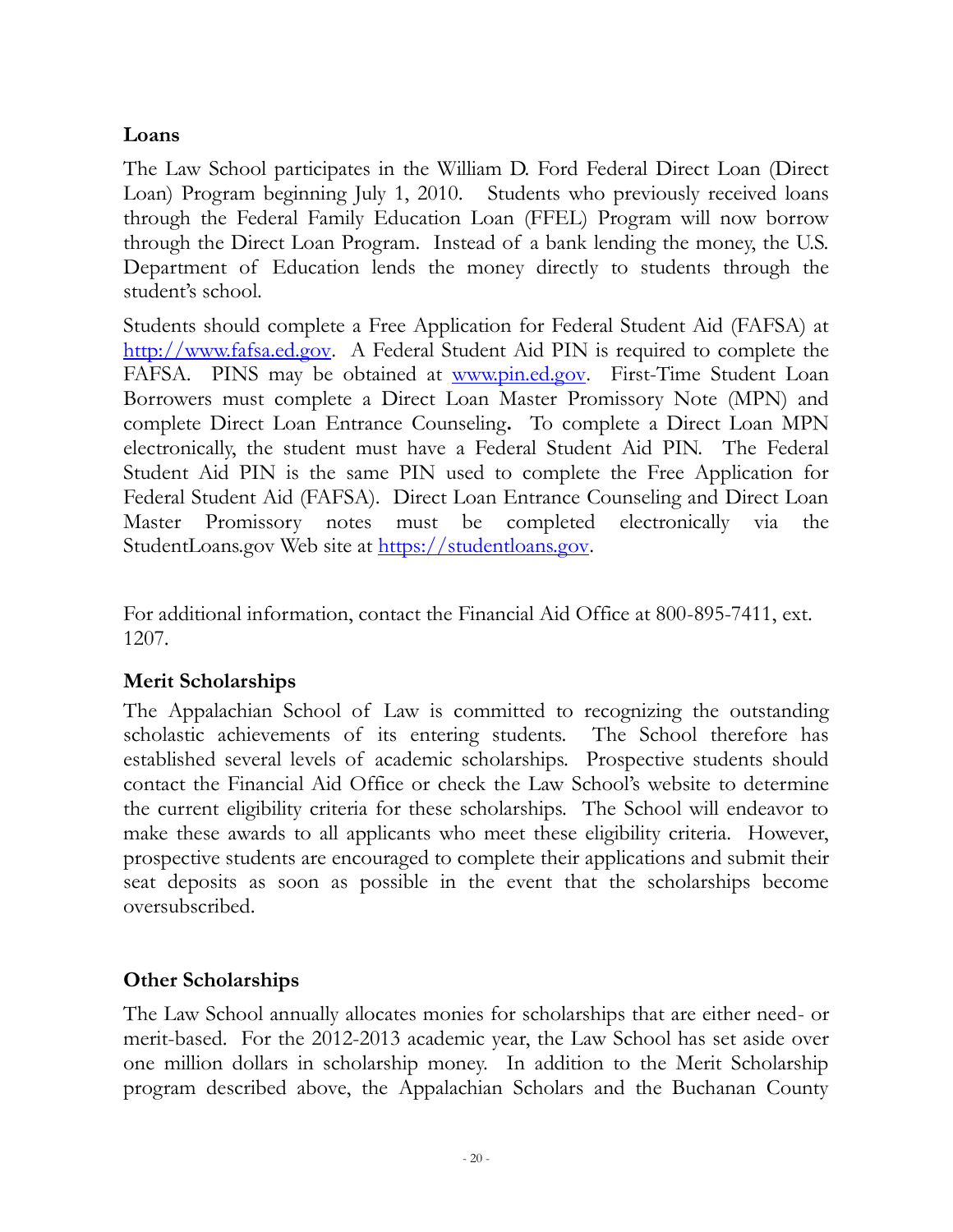Scholarship funds provide for awards that can range up to one half of tuition. Awards are given for one academic year and may be renewed, depending on need and academic performance. Appalachian Scholars are chosen by the Dean based on demonstrated financial need and either entering credentials or performance at the Law School (for upper-level students). Buchanan County Scholarships are granted by the Buchanan County Board of Supervisors based on demonstrated financial need, entering credentials or performance, and place of permanent residence.

### **Veterans' Benefits**

The Law School has been approved under the provisions of Public Law 89-358 for eligible persons to receive veterans' benefits in connection with the J.D. degree. For more information, contact ASL's Financial Aid Office at 1-800-895-7411, extension 1207.

### **Federal Work Study**

The Law School participates in the Federal Work Study (FWS) program. A limited number of employment opportunities are available to students enrolled at the Law School. These jobs pay at least the minimum wage and may not exceed twenty hours per week. All students employed by the Law School must participate in the FWS program.

Federal regulations require that eligible students selected to participate in the FWS program must file a Free Application for Federal Student Aid (FAFSA) and meet the federal definition of financial need. Students should be aware that FWS earnings are treated as a part of the student's overall financial aid package; that is, the total amount of a student's FWS earnings, scholarships, grants, loans, etc., may not exceed his or her cost of attendance.

Students interested in participating in the FWS program should contact the Financial Aid Office for a determination of their eligibility.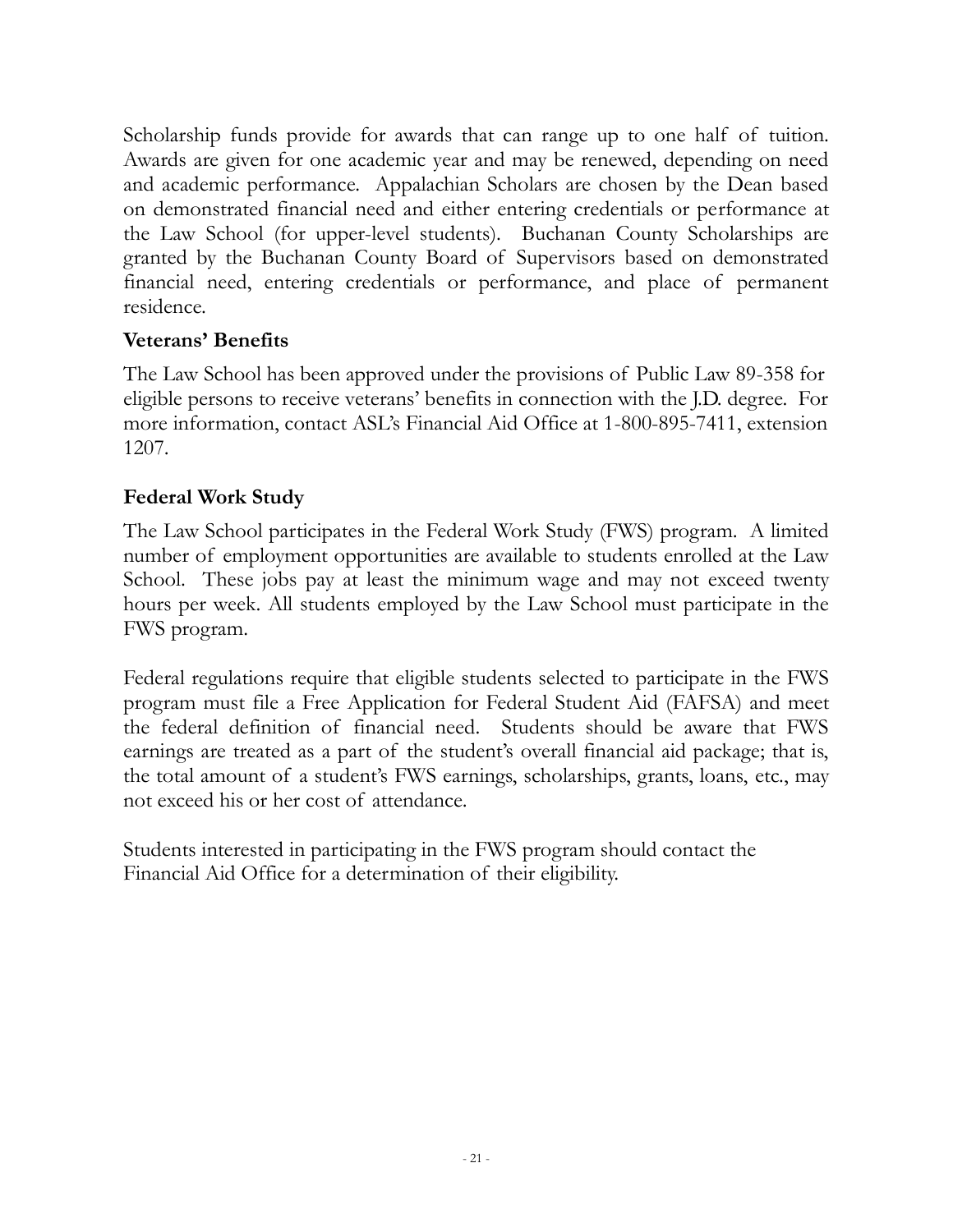# **CURRICULUM**

#### **Program Offered**

The Law School offers a sequence of courses designed to lead to a Juris Doctor degree. Requirements for the degree (for students entering in the Fall of 2012) include completion of ninety-one semester credits, including a summer externship, and six semesters (or the equivalent thereof) in full-time residence. In addition, a student must obtain a cumulative grade point average of C (2.0) or better in order to graduate. Contemporaneous with the time the academic requirements are completed, the J.D. degree is conferred.

The Law School provides an academic community dedicated to creating an exciting, civil, and responsible educational environment. The Law School offers a rigorous program for the professional preparation of lawyers by a nationally recruited, well-qualified, and diverse faculty which is particularly committed to a high level of student instruction in substantive law, professional responsibility, dispute resolution, and practice skills. The faculty also emphasizes scholarship and community service while modeling excellence, integrity, and independence in the best traditions of the legal profession.

#### **Community Service**

The Law School's mission is to develop professionals who will serve as community leaders and community advocates. The Law School provides a unique program of mandatory community service that students may complete in a variety of ways. As a requirement for graduation from the Law School, each student must complete 25 hours of community service each semester. During their first semester in law school, students satisfy this requirement by taking the mandatory Introduction to Community Service class, which meets once per week throughout the Fall semester.

As just a few examples of community service provided by members of the Law School community, Law School faculty and students have implemented a weekly conflict resolution program in the Buchanan County elementary schools, tutored in the public schools, provided assistance to the County mapping project, participated in a study of gender bias in the court system commissioned by the Virginia Supreme Court, worked with the Buchanan County Humane Society, performed home repairs and improvements for low-income residents through Buchanan Neighbors United, assisted Family Crisis Support Services, and participated in a youth mentoring program. Students and faculty may create alternative service projects as well. For example, students have worked on an annexation project in an adjacent county, worked at a food bank, created personnel policies and a pay plan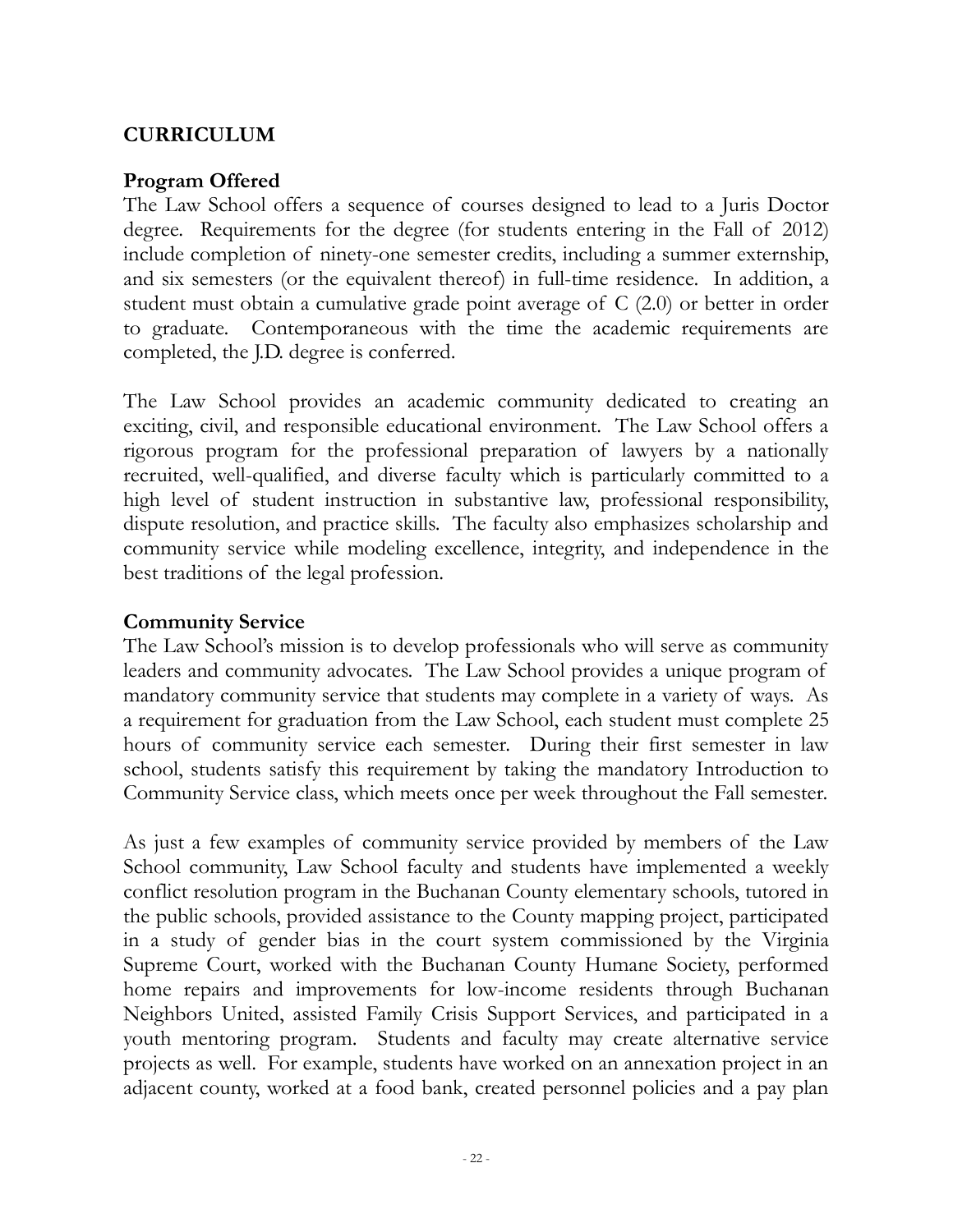for a small town, coached a high school athletic team or other clubs, worked at a local nursing home, monitored water quality in the Levisa River, worked as child advocates in the court system, and taught dispute resolution techniques in local schools.

#### **Prescribed Curriculum--Full-time Students**

Students begin their first year at ASL by taking the Introduction to Law course. For the rest of the first year, students take required courses in Civil Procedure I & II, Contracts I & II, Criminal Law, Legal Process I & II, Property I & II, Strategies for Legal Success I and Torts.

Students typically complete the required Externship course during the summer after their first year. Students also must successfully complete the following required upper-level courses prior to graduation: Business Associations; Constitutional Law I; Constitutional Law II; Criminal Procedure; Dispute Resolution; Estates and Trusts; Evidence; Family Law; Payment Systems, two Practicum courses; Professional Responsibility; Secured Transactions, Bar Preparations Studies and a Seminar. Students also must take a prescribed number of Capstone Courses, including at least one State Practice Elective, in their third year.

Prior to graduation from the Law School, students also must satisfy two upper-level writing requirements. First, students must successfully complete the Seminar Writing Requirement, which requires the student to complete an expository or argumentative research paper of at least twenty pages in length, not including endnotes or footnotes. Most students satisfy the Seminar Writing Requirement by completing one of the Seminar courses during their third year of studies, although some students satisfy the requirement through work on Law Journal or Moot Court.

Second, all students must successfully complete at least one course designated as satisfying the Upper-Level Writing Skills Requirement. The purpose of this Requirement is to insure that all students receive substantial exposure, beyond the first-year Legal Process courses, to the types of writing and drafting that attorneys typically encounter in the practice of law. For a course to satisfy the Upper-Level Writing Skills Requirement, writing or drafting assignments must comprise at least a quarter of the work for the course. Courses that satisfy the Requirement will be designated by the Dean and the Associate Dean.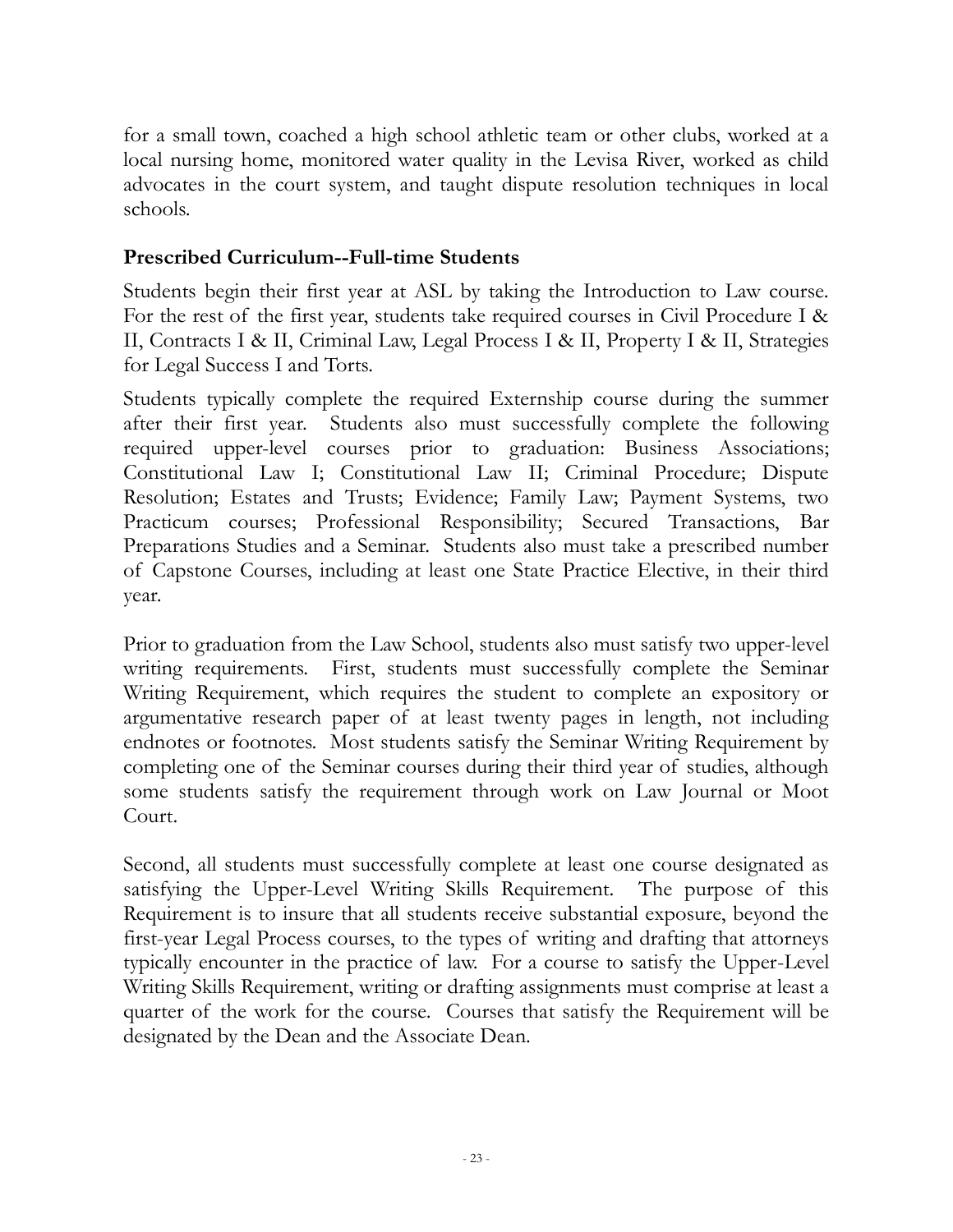The courses required and the sequence in which those courses are taken changes from time to time and may change during a student's period of studies at the Law School. Presently, however, the Faculty anticipates that full-time students entering the Law School in 2012-2013 will take courses in the following sequence:

| First Year - Fall                   |                | First Year – Spring          |                |
|-------------------------------------|----------------|------------------------------|----------------|
| Introduction to Law                 | 1              | Civil Procedure II           | 3              |
| & Torts                             |                | Contracts II                 | $\mathfrak{Z}$ |
| Civil Procedure I                   | $\overline{2}$ | Criminal Law                 | $\overline{3}$ |
| Contracts I                         | $\overline{3}$ | Legal Process II             | $\overline{3}$ |
| Legal Process I                     | $\mathfrak{Z}$ | Property II                  | $\overline{3}$ |
| Property I                          | $\overline{3}$ |                              |                |
| Torts                               | $\overline{3}$ |                              |                |
| <b>Strategies for Legal Success</b> | $\mathbf{1}$   |                              |                |
| Total                               | 16             | Total                        | 15             |
| Summer after First Year             |                |                              |                |
| Externship                          | 3              |                              |                |
| Second Year - Fall                  |                | Second Year – Spring         |                |
| Constitutional Law I                | 3              | Constitutional Law II        | 3              |
| Dispute Resolution or               | $2 - 3$        | <b>Business Associations</b> | $\overline{4}$ |
| Appellate Advocacy                  |                | Estates & Trusts             | $\overline{4}$ |
| Evidence                            | 4              | Dispute Resolution or        | $2 - 3$        |
| Professional Responsibility         | 3              | 3-Credit Capstone Elective   |                |
| Criminal Procedure                  | $\overline{3}$ |                              |                |
| Total                               | $15 - 16$      | Total                        | $13 - 14$      |
| Third Year - Fall                   |                | Third Year – Spring          |                |
| Family Law                          | 3              | Capstone Electives (3)       | 9              |
| <b>Secured Transactions</b>         | 3              | Practicum                    | 4              |
| Payment Systems                     | 3              |                              |                |
| Practicum                           | $\overline{4}$ |                              |                |
| Seminar                             | $\overline{2}$ |                              |                |
| Total                               | 15             | Total                        | 13             |

#### **Part-time Students**

The Law School does not have a regular part-time program. Special permission from the Dean is required to enroll as a part-time student. If a student has received approval from the Dean to enroll part-time, each semester, the student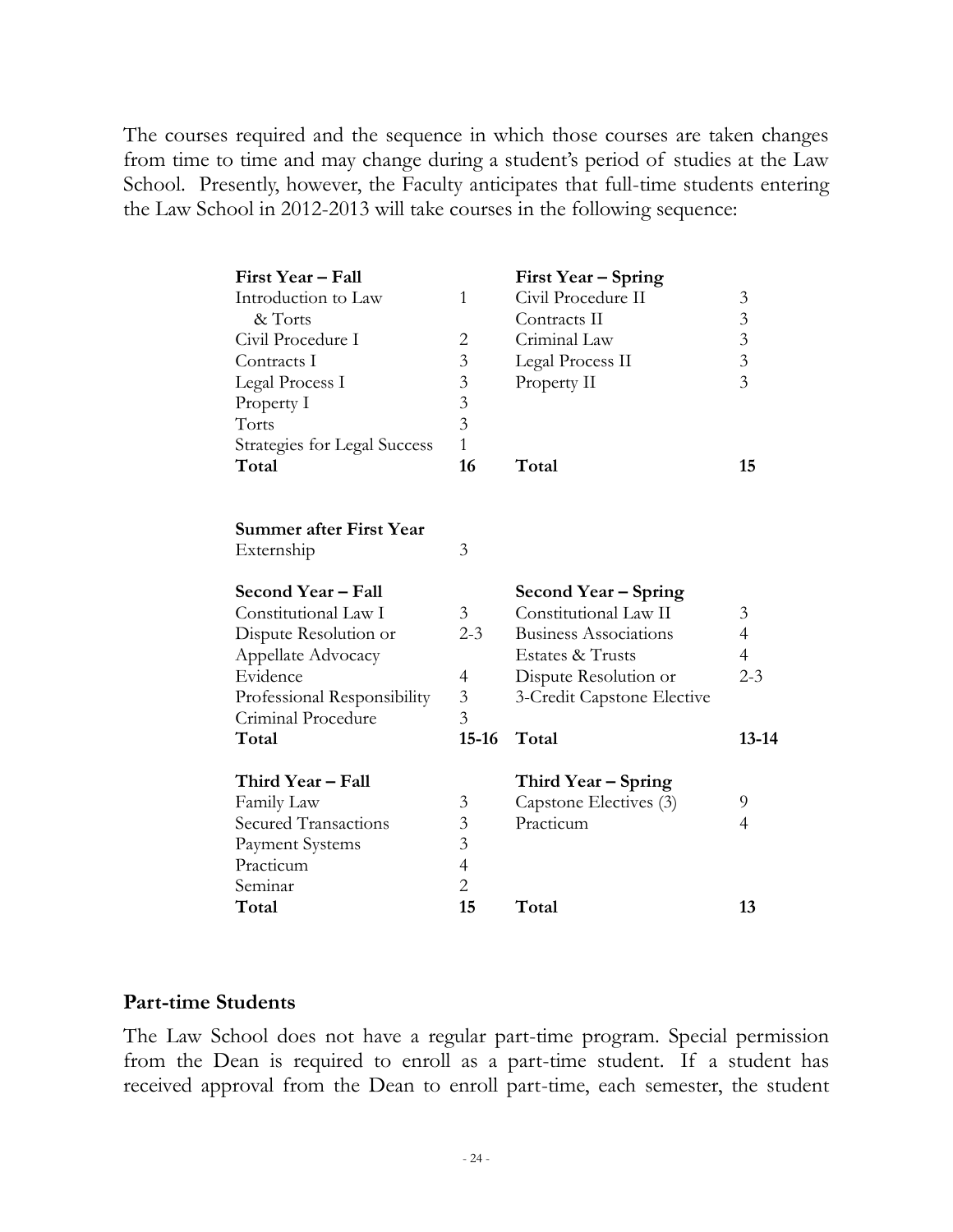must arrange his or her schedule of courses with the Associate Dean. Prior to graduation, the part-time student must complete all courses required of students in the three years of the full-time curriculum.

Students taking less than twelve credit hours or who are taking less than the prescribed number of curricular courses are considered to be part-time. Students who drop to part-time status will result in a loss of merit scholarship and may also result in decreased eligibility for student loans.

Any student who registers for less than the prescribed number of courses required by the curriculum, will be billed full-time tuition unless the student has obtained written permission to enroll part-time.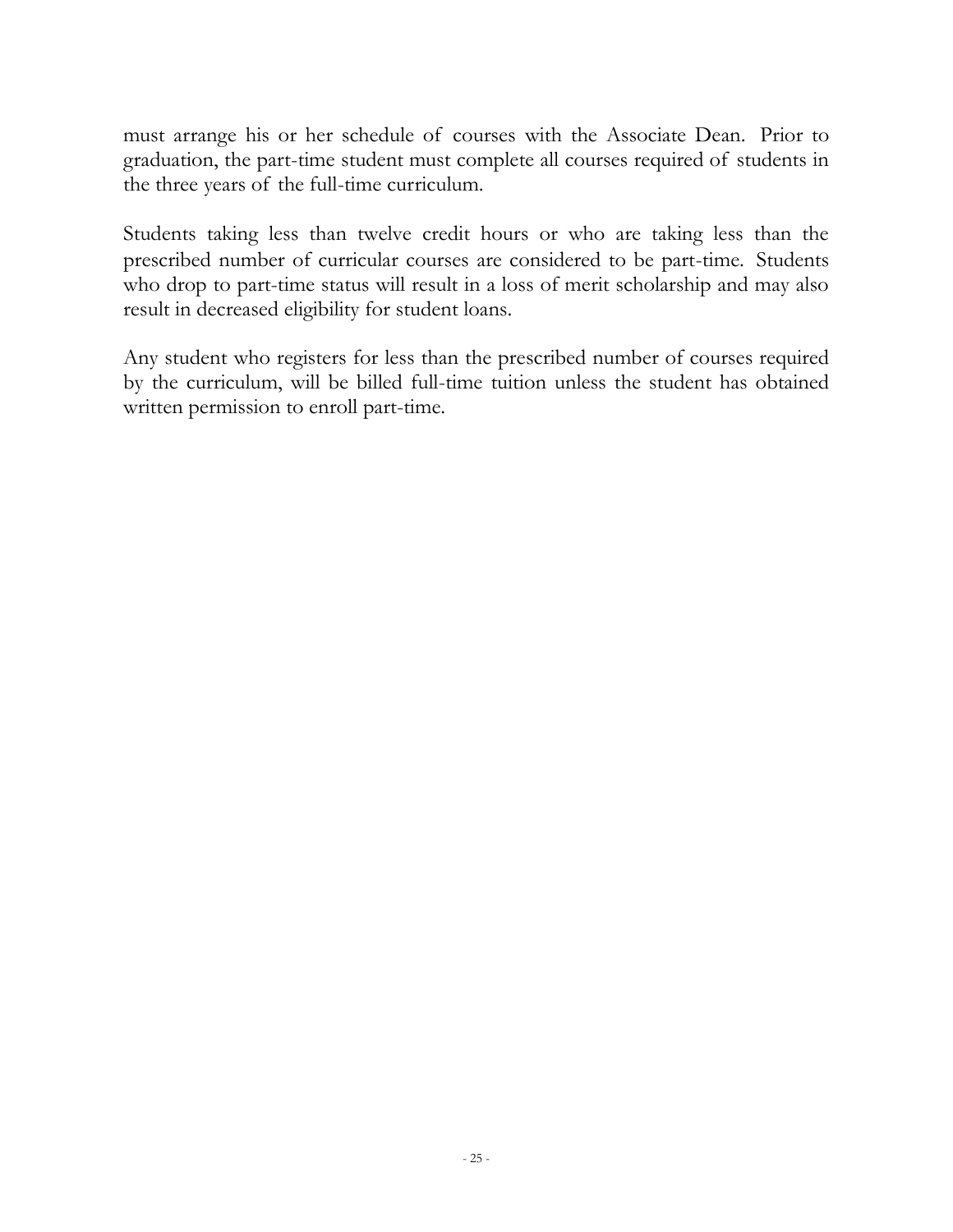# **COURSE DESCRIPTIONS**

**Appellate Advocacy** (three credit hours) focuses on the art of oral advocacy and provides further instruction in persuasive writing. Students write appellate briefs and present oral arguments.

**Bar Preparation Studies** (3 credits) The Bar Preparation Studies (BPS) is a bar preparatory course that will build on the analytical, writing and organizational skills taught across the ASL curriculum with the goal of enhancing a student's ability to prepare for the July bar examination. Although the most intensive preparation for the bar will occur in the six to eight weeks before the bar examination, BPS will prepare students for that period of study and practice by introducing them to the format and components of the bar exam and the scope of the task, and by conveying information about study and organizational skills. Students will review selected substantive topics, learn methods by which to review the tested areas of law, complete practice essay, multiple choice and performance test questions, and receive individualized feedback on written answers. This course is not intended to replace commercial bar preparation courses. While this course focuses on the Multistate Bar Examination subjects (Constitutional Law, Contracts, Criminal Law and Procedure, Evidence, Real Property and Torts), the class will also be divided into smaller sections, with additional meeting sessions to be scheduled, based on the state bar exam being taken by students.

**Business Associations** (four credit hours) is a study of the law concerning business entities, including: the factors affecting the selection of the form of a business enterprise; the nature of corporate entities; and the promotion, organization, activities, financing, management, and dissolution of business corporations. In addition to discussing the law of corporations, the course covers the principles by which one party may act as agent for another and the law governing unincorporated business organizations such as partnerships, limited partnerships, limited liability companies, and limited liability partnerships.

**Capstone Courses** (three hours) are designed to provide students with a comprehensive review of various subject matters essential to the practice of law. Third year students are required to take a fixed amount of Capstone Courses. Capstone Courses vary from year to year, but include such courses as:

- **Administrative Law** (three credit hours) examines the role of the formal and informal administrative processes in our society, and emphasizes the powers and procedures common to all administrative agencies and the relationships among the legislative, judicial, and executive branches in the development of public policy.
- **Advanced Criminal Procedure** (three credit hours) provides an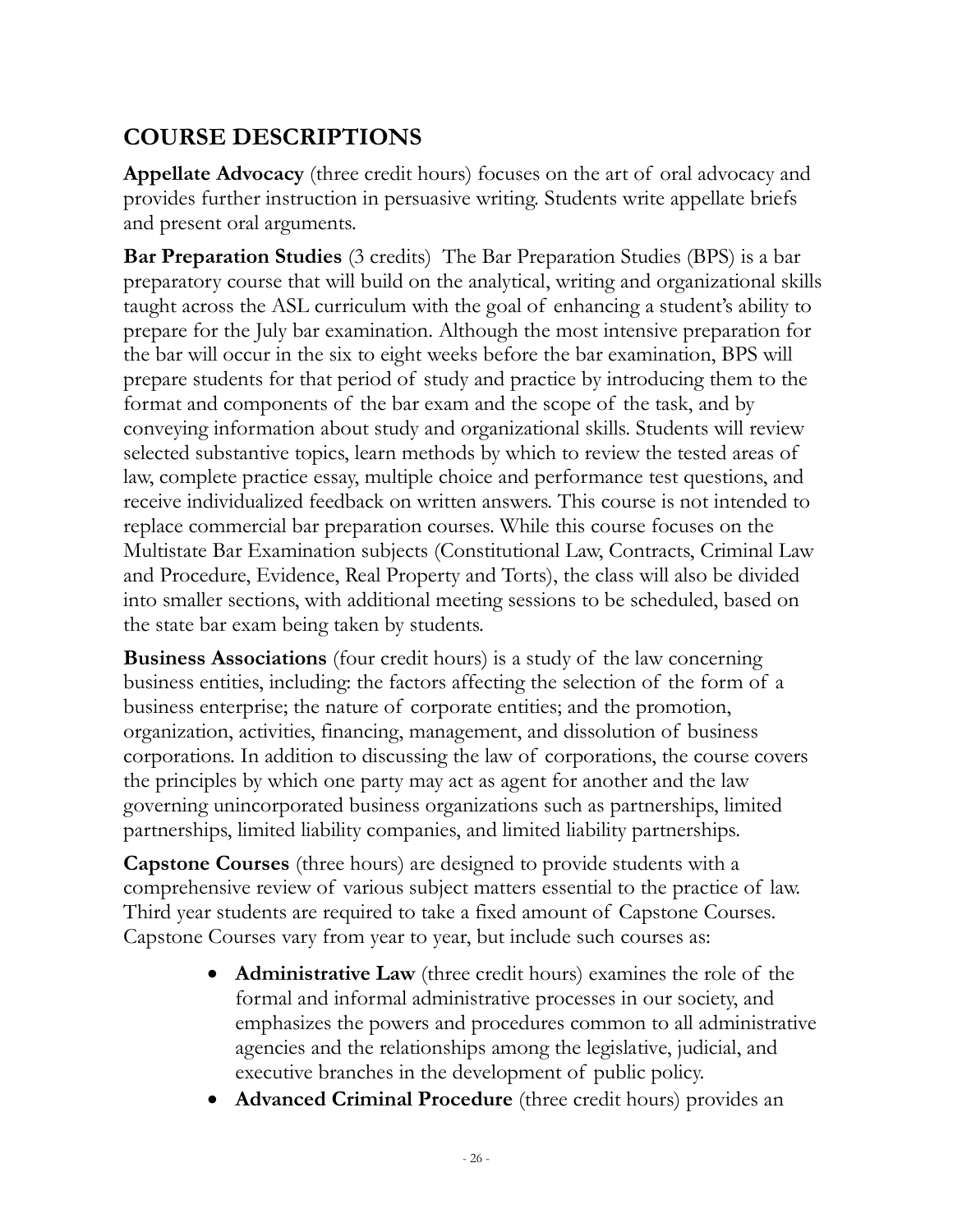overview of constitutional and other procedural issues inherent in the criminal process. Course coverage includes double jeopardy, entrapment, grand jury, confrontation clause, joinder and severance, and various jury issues.

- **Advanced Torts** (three credit hours) expands on the issues examined in the first year Torts course. It focuses on privacy and business torts.
- **Conflict of Laws** (three credit hours) is a study of the law relating to transactions with elements in more than one state or nation, jurisdiction of courts and enforcement of foreign judgments, constitutional issues, and the theoretical basis of choice of law.
- **Debtor-Creditor Law** (three credit hours) offers a comprehensive study of the legal principles governing the relationship of debtors and creditors, with primary emphasis on federal bankruptcy law and focus on the rights of unsecured creditors. Traditional state remedies such as attachment, garnishment, execution, fraudulent conveyance, and debtors' exemptions also are covered.
- **Federal Income Taxation** (three credit hours) gives a basic understanding of federal income taxation relating to individuals and teaches the use and interpretation of complex statutes and regulations.
- **First Amendment** (three credit hours) deals with the complex and everevolving jurisprudence regarding the First Amendment to the United States Constitution. Primary emphasis will be on the many facets of freedom of expression, but freedom of religion will also be covered. Classes will trace the long history of First Amendment interpretation in the United States Supreme Court to illuminate the cutting-edge state of the law as it now stands. Focus will be on modern variations in First Amendment law generated by such phenomena as the internet, mass media communications, the war on terror, and other revolutionary developments in society and technology. Topics will include national security restrictions on free speech, obscenity/pornography, defamation, hate speech laws, and flag burning, among many others.
- **Remedies** (three credit hours) is a study of the forms of legal and equitable remedies, the substantive law of restitution, and the problems of measuring damages and non-monetary forms of remedy. Various remedies are explored in both litigation and alternative dispute resolution contexts.
- **Sales** (three credit hours) is the study of the law of contracts for the sale of tangible, movable items. The course focuses on Articles II and IIA of the Uniform Commercial Code.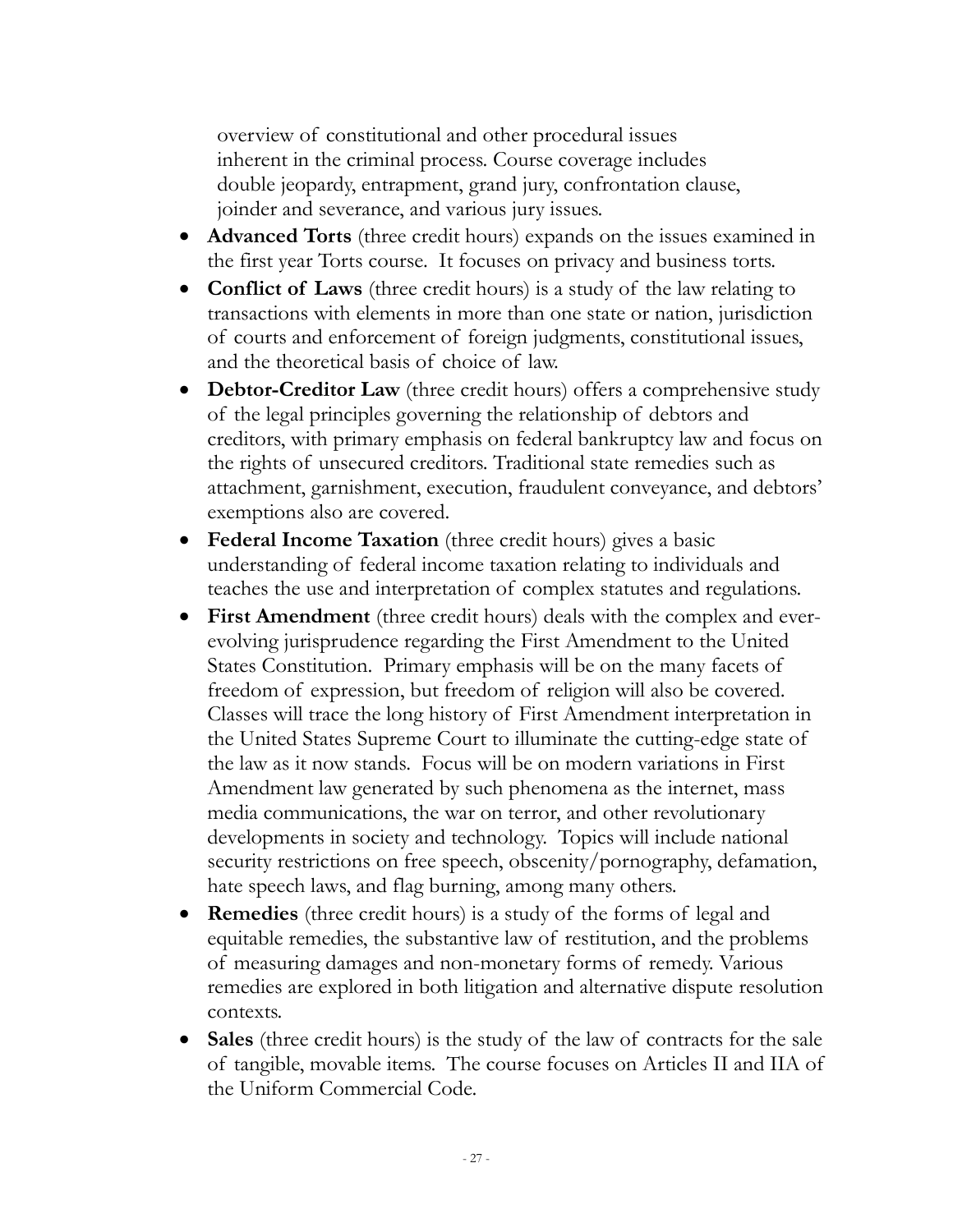**Virginia Procedure** (three credit hours) covers the subject of procedure from the point of view of practice in the Virginia state courts, with heaviest emphasis on civil procedure. Expected topics include self-help, subject matter jurisdiction, personal jurisdiction, service of process, venue, parties, pleading, discovery, pre-trial motions, motions at trial, post-verdict motions, judgments, costs, and appeals.

**Civil Procedure I** (two credit hours) is a general survey of court procedure in civil cases using federal civil procedure as a model. The course covers the jurisdiction of courts (both personal and subject matter), venue, and removal of cases from state to federal court.

**Civil Procedure II** (three credit hours) is a continuation of Civil Procedure I. It covers pleading, discovery, disposition without trial, joinder of claims and parties, and effects of judgments.

**Constitutional Law I (**three credit hours) is a study of the provisions in the United States Constitution governing our form of government and the powers of the federal judiciary, legislature, and executive. The course also reviews relations between the federal government and the states.

**Constitutional Law II** (three credit hours) is a study of the limitations on governmental power over individuals inherent in constitutional provisions relating to due process and equal protection and freedom of speech and religion. The course evaluates the restrictions on private action mandated or permitted by these constitutional provisions.

**Contracts I** (three credit hours) encompasses the study of legally enforceable promises, termed "contracts." The course encompasses the study of what types of promises are legally enforceable, what it takes to form a contract, what the obligations of the parties are, what constitutes breach, and what remedies are available upon breach.

**Contracts II (**three credit hours) is a continuation of Contracts I.

**Criminal Law** (three credit hours) is an inquiry into the sources and goals of the criminal law, general principles of liability and defenses, and the characteristics of particular crimes.

**Criminal Procedure** (three credit hours) is a survey of federal procedures and constitutional safeguards applicable in the criminal justice system, focusing on police investigation and arrest. Particular emphasis is given to Fourth Amendment issues.

**Dispute Resolution** (two credit hours) provides students with a working knowledge of dispute resolution theory and practice. The major dispute resolution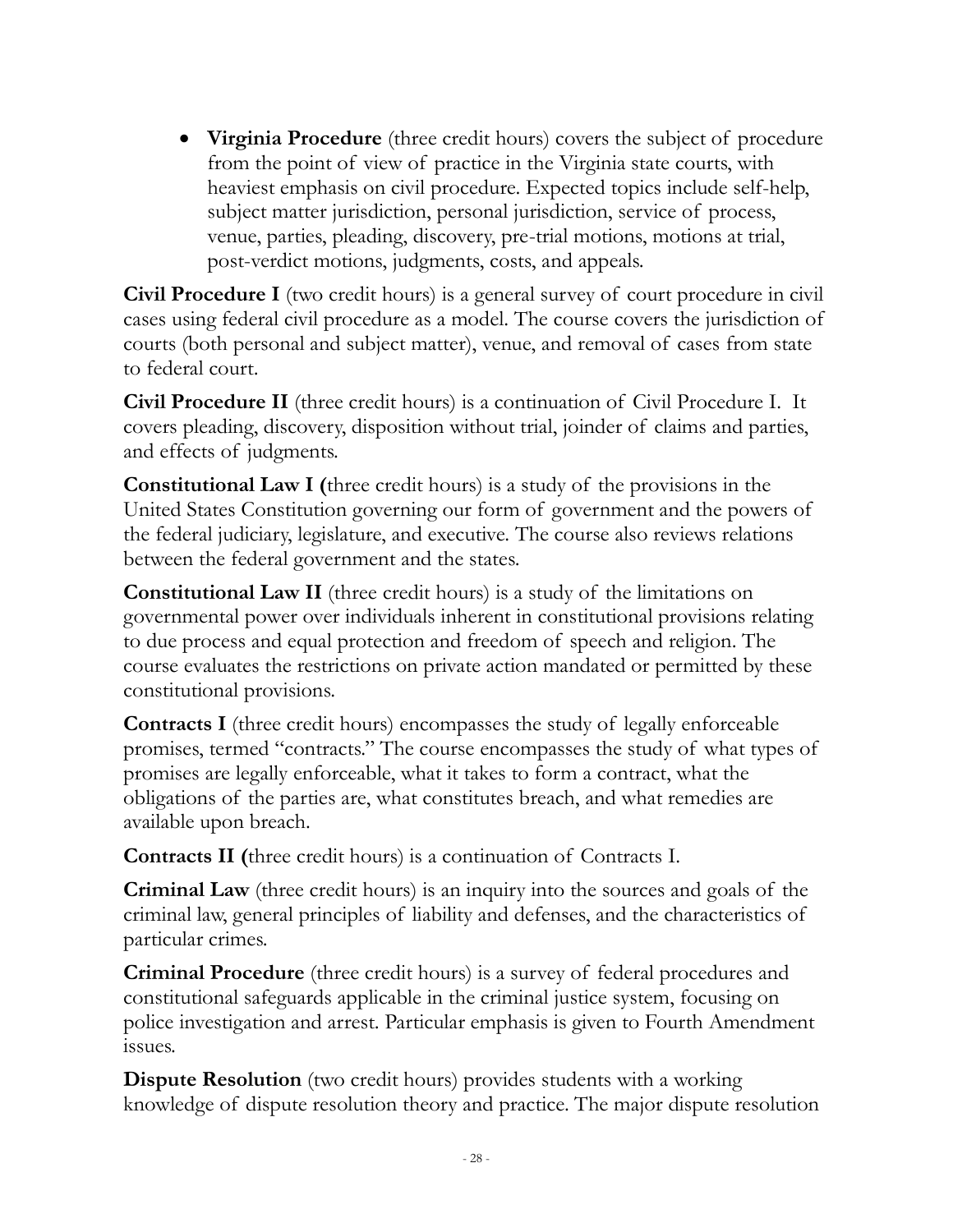processes are examined critically with discussion of their strengths and weaknesses. Particular emphasis is given to negotiation, mediation, arbitration, and ethics. Legal, ethical, and policy issues that arise in the use of dispute resolution processes also are examined. A major theme throughout the course is the selection of appropriate dispute resolution forums and representation of clients in dispute resolution.

**Estates and Trusts** (four credit hours) is a study of the devolution of property by descent and wills, including a study of intestacy, and related problems of construction. The course also covers a study of the formation and management of trusts, including the rights and responsibilities of settlors, rights and responsibilities of trustees, rights and responsibilities of beneficiaries, the doctrine of cy pres, and the concept of fiduciary duty. In addition, the course introduces the federal transfer tax system and related estate planning opportunities and techniques.

**Evidence** (four credit hours) is an examination of the rules governing the admissibility of evidence in civil and criminal trials, with particular emphasis on the Federal Rules of Evidence. Topics covered include relevancy, the hearsay rule and its exceptions, examination, cross-examination, and impeachment of witnesses, witness competency, opinion and scientific evidence, admissibility of writings, judicial notice, and burdens of proof and presumptions.

**Externship** (three credit hours) allows students to apply the skills learned in the core curriculum. Students typically take this course during the summer following their first year of studies at the Law School. Students work for a total of approximately 200 unpaid hours in a judge's chambers, public law office, or public interest organization under the direct supervision of a licensed attorney. Each student is assigned to a full-time faculty coordinator and the faculty coordinators conduct an orientation and a debriefing session before and after the externships. Externship placements for students have included federal magistrate, district court, and circuit judges; state Supreme Court justices in Virginia, Kentucky, Tennessee, and North Carolina; state trial judges in Virginia, West Virginia, and Kentucky; U.S. Environmental Protection Agency and U.S. Department of Justice; Virginia Attorney General's Office; Virginia, West Virginia, and Kentucky Legal Services offices; Tennessee District Attorneys; Virginia Commonwealth Attorneys; West Virginia District Attorneys; North Carolina District Attorneys; Kentucky County Attorneys; Georgia District Attorney; South Carolina Solicitor's Office; and the Air Force Legal Office. Extern students' experiences typically include a combination of the following: observe court proceedings, research legal issues, perform factual investigations, draft pleadings and legal memoranda, draft judicial opinions, update law libraries, and assist with trial strategy and problem solving.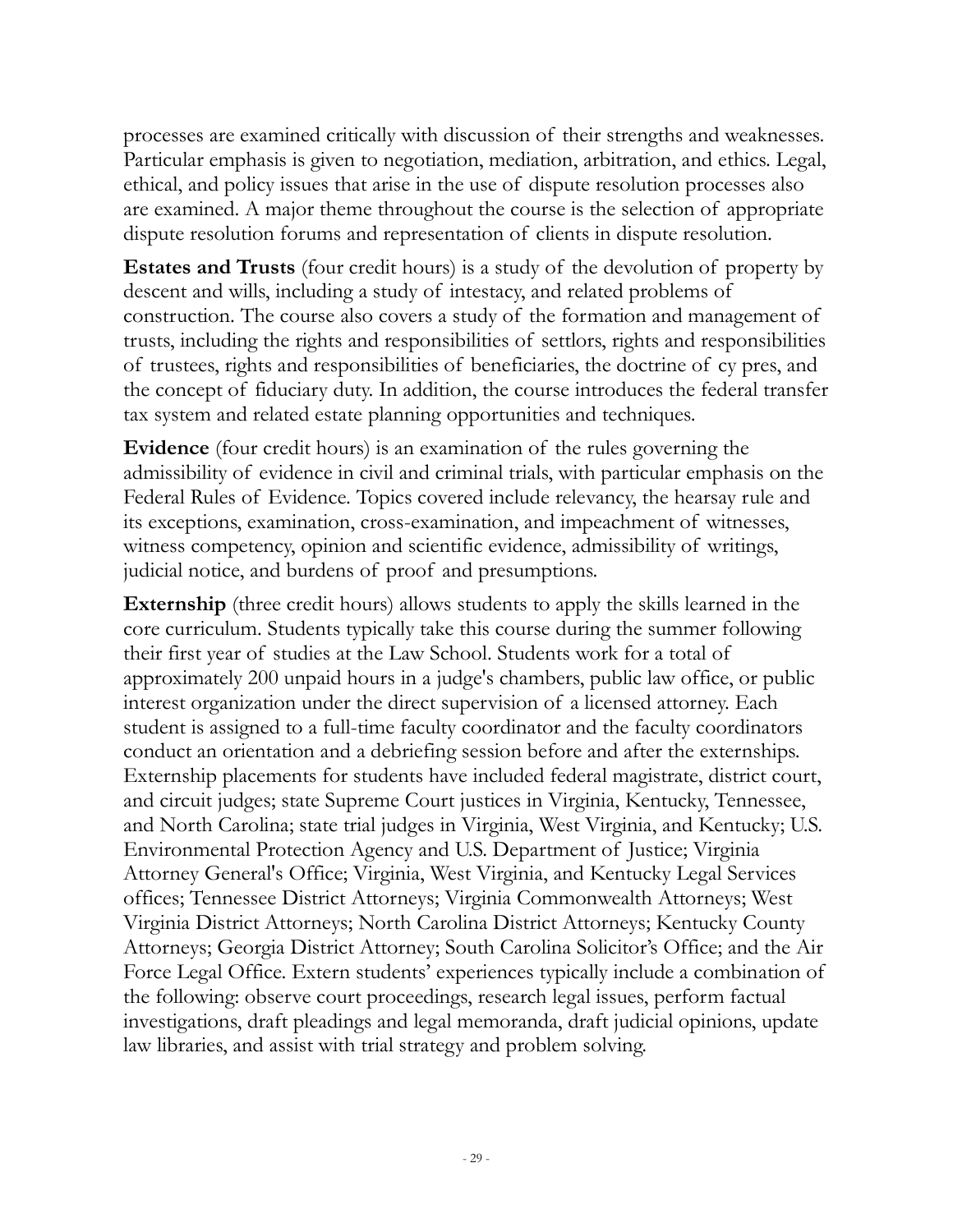**Family Law** (three credit hours) covers various subject areas in family law. The main topics covered are marriage, divorce, division of property, spousal support, child custody and visitation, child support, adoption, and domestic violence.

**Independent Study** (one to three credit hours) involves assigned readings, conferences, research, and writing in specialized or advanced areas of the law. Proposals for Independent Study must be approved by the supervising professor and by the Dean or Associate Dean for Academic Affairs.

**Introduction to Law & Torts** (one credit hour) is an introduction to legal analysis and the legal process. The subject matter of the course will vary from year to year. In 2011, for example, the course will examine the law of intentional torts.

**Law Journal** (two credit hours) credit is awarded to students who successfully complete two years of service on the Appalachian Journal of Law, including at least one year as a member of the Board of the Journal, and who produces a note of publishable quality. Successful completion of the requirements is determined by the Journal's Faculty Advisor. This course is graded on a pass/fail basis, and credit is awarded during the student's final semester in law school. Successful completion of the course will substitute for the Seminar requirement or for a two-credit-hour elective course, at the student's option.

**Legal Process I** (three credit hours) explores the basic methods of legal analysis and legal research, and how to write clear and concise predictive legal analyses. Students are assigned a number of research and writing projects, which may include briefing cases and drafting office memoranda and client communications. Students also gain experience in editing and rewriting.

**Legal Process II** (three credit hours) is a continuation of Legal Process I in which students receive further detailed instruction in and extensive practice with combining research and writing by doing the research for problems and preparing extensive written memoranda or other legal documents in response to assigned problems. Persuasive writing and advocacy are introduced.

**Moot Court** (two credit hours) credit is awarded to students who successfully complete two years of service on the Moot Court Board, who compete in an interscholastic Moot Court competition, and who independently prepare at least one brief. Successful completion of the requirements is determined by the Moot Court Program's Faculty Advisor. This course is graded on a pass/fail basis, and credit is awarded during the student's final semester in law school. Successful completion of the course will substitute for the Seminar requirement or for a twocredit-hour elective course, at the student's option.

**Payment Systems** (three credit hours) is a study of the laws governing the mechanisms for the transfer of value from one party to another, including the law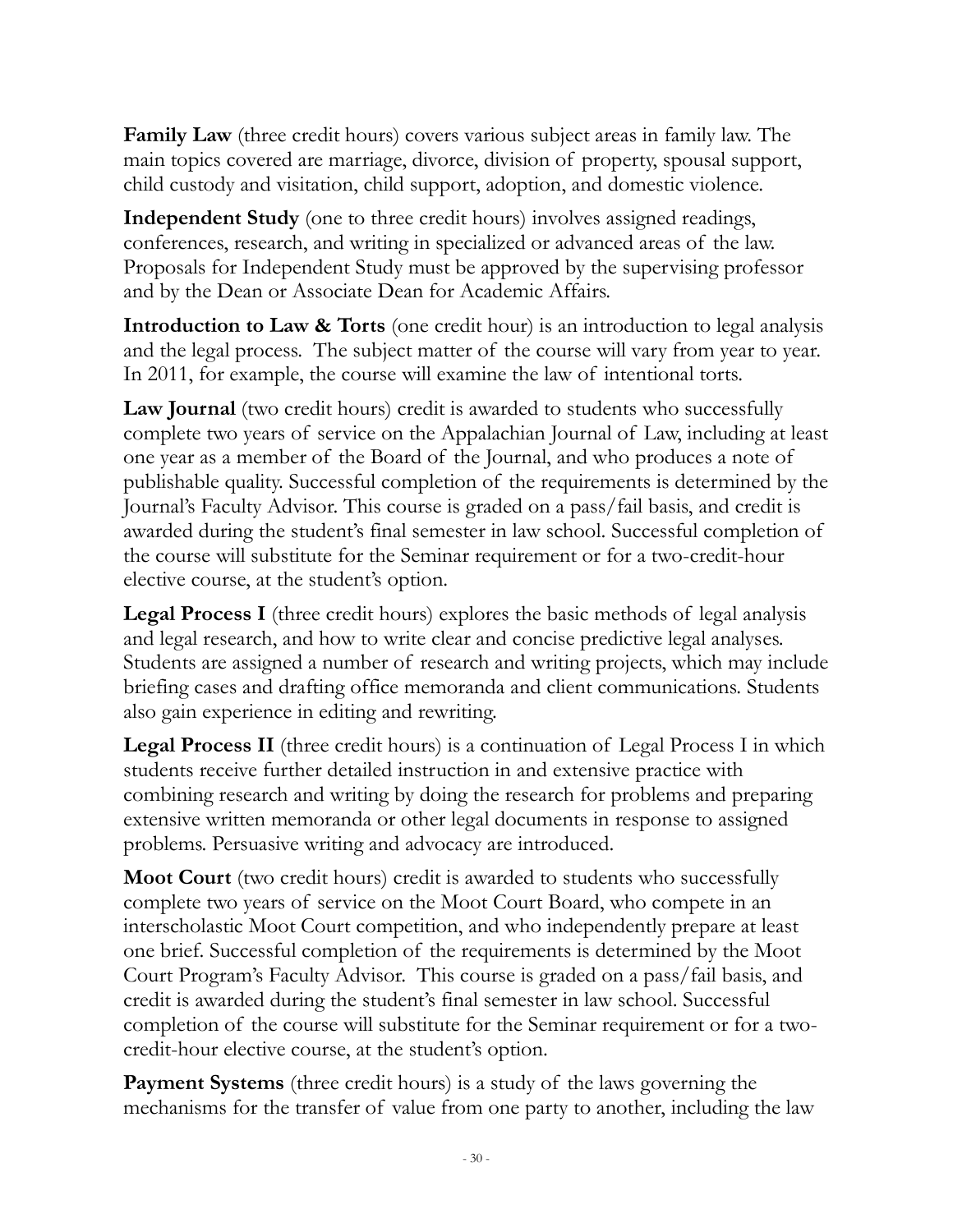governing credit cards, letters of credit, and electronic funds transfer, with a primary focus on the law governing negotiable instruments. Also covered is the law governing the check-collection process and the bank-customer relationship. This is also a course in statutory construction, focusing on Articles 3 and 4 of the Uniform Commercial Code, as well as certain federal statutes.

**Practicum** (four credit hours) courses are designed to give students practical, skills-based training. These courses combine skills training with additional instruction in a particular substantive area of the law. Practicum courses are open to third-year students only and enrollment is limited. The Practicum offerings vary from year to year, but include such courses as:

- **Advanced Negotiation** offers students the opportunity to develop further the skills learned in Dispute Resolution. It will focus on simulations and negotiation exercises intended to give students more first-hand experience in applying interest-based negotiation techniques. The course examines the skills, constraints, and dynamics of negotiation. Students will also learn a theoretical framework for understanding negotiation practice in a variety of contexts through readings from the fields of law, psychology, business, and communication. Prior successful completion of Dispute Resolution is a prerequisite for this course.
- **Certified Civil Mediation** will help students progress towards the entry-level mediator certification required by the Supreme Court of Virginia for persons who want the court to list them as court-referred mediators. The course will provide students with the first element of the certification requirements by providing at least 20 hours of professional mediation skills training. For students who will practice outside Virginia, this class may receive reciprocal recognition as the basic mediation training required in other states. Mediation requires a diverse set of skills that consider the legal context of the dispute, the interests and psychological needs of the parties, the emotions fueling the dispute, the parties' need for apology and forgiveness, and the techniques for helping parties reach reconciliation. Good mediators are skillful at listening, questioning, paraphrasing, and reframing. This course will give students the ability to develop these skills through readings, demonstrations and role-play exercises. The course also will satisfy the upper level writing requirement. Students will write an 18-20 page paper analyzing a "difficult conversation" they had with another person. Students also will conduct a complete mediation roleplay as the second component of the grade in this class.
- **Client Interviewing and Counseling** will introduce students to fundamental lawyering skills involved in the critical process of client interviewing and counseling. This course will cover basic interviewing techniques; psychological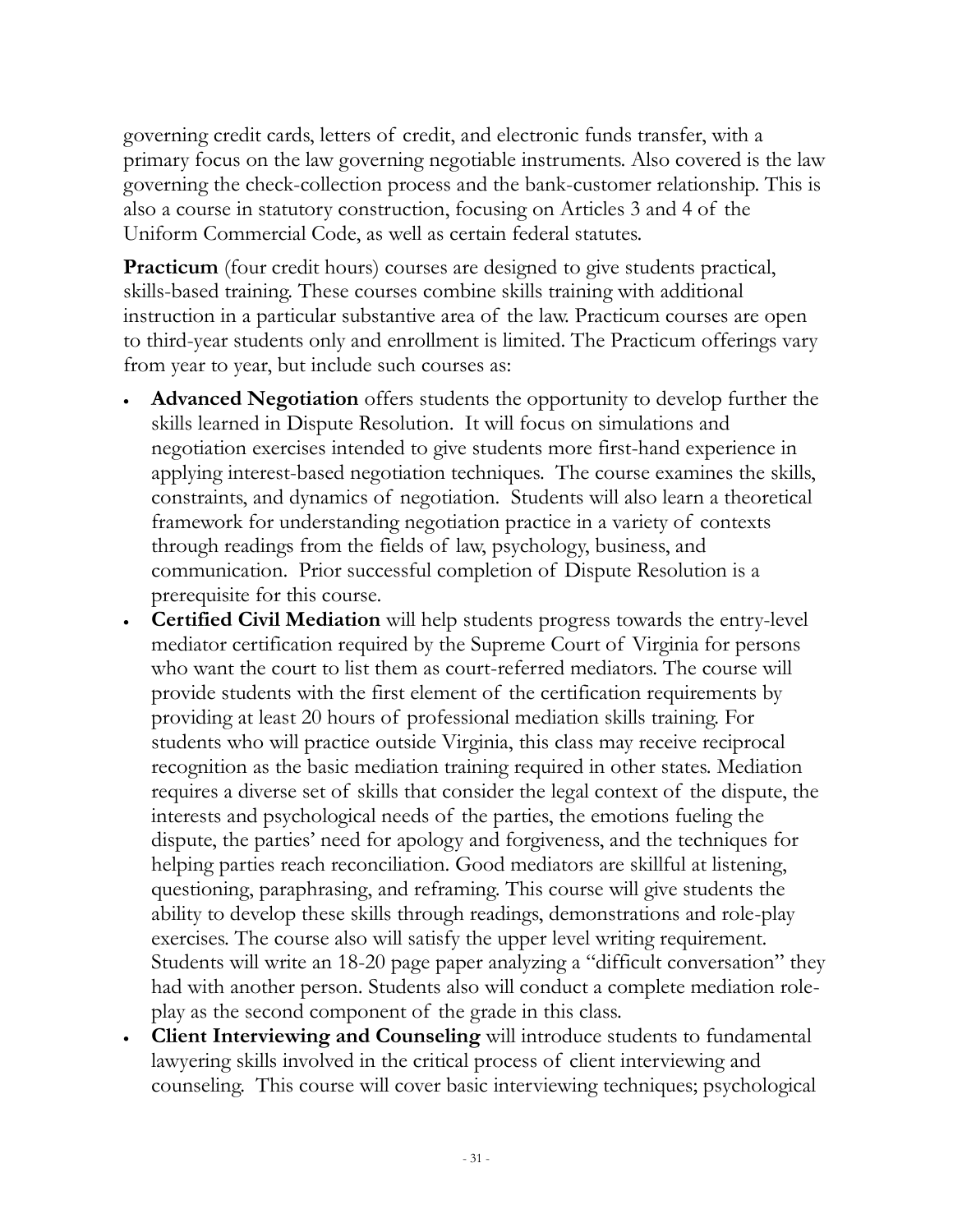factors affecting the interviewing process; facilitating and structuring the interview; clarification of statements and ascertaining legal issues; dealing with client resistance and hostility; efforts towards resolution; and the nature and conduct of the counseling process. It will also introduce students to an emerging approach to client representation called Collaborative Law. Students will read materials on communication, psychology, and law. Interactive roleplays and simulations will help students to put the concepts from the reading material into direct practice and application.

- **Criminal Practice** includes both substantive instruction and skills training on pre- and post-trial criminal practice issues. Students will prepare written motions and participate in simulated in-class exercises involving indictment and charging decisions, client relations, bail and release, investigation, discovery, preliminary hearings, pre-trial motions, guilty pleas, sentencing, and probation. The course focuses on both defense and prosecution issues and students will have the opportunity to experience both sides of criminal practice through in-class exercises.
- **Employment Law & Practice** surveys common law, statutory, and constitutional regulation of the employment relationship. Topics covered will include employment at will, employment contracts, employment discrimination under both Title VII of the Civil Rights Act of 1964 and the Americans With Disabilities Act, and various federal wage and hour statutes. If time permits, the course may cover OSHA regulations governing safety in the workplace. The course does not include any coverage of laws pertaining to unionization of workers. This course will also contain a writing component, including but not limited to short research papers based on the law of the state where a student will be taking the bar, interviewing clients and drafting an employment contract, interviewing clients in preparation for filing both an EEOC complaint and a Title VII complaint, and drafting the complaints and other pleadings associated with a multiple-count Title VII complaint.
- **Estate Planning** develops students' skills relating to the disposition of property during lifetime and at death. The first part of the course will examine federal estate and gift taxation. The second part of the course will focus on developing estate plans and drafting the instruments (e.g., wills, trusts, etc.) necessary to implement such plans so as to accomplish a client's non-tax objectives while minimizing estate taxes, gift taxes, and income taxes.
- **Family Law Practice** will focus on substantive instruction and skills training in issues most prevalent to a family law practitioner. The course will cover selected subject areas in family law, such as annulment, divorce grounds and defenses, spousal support, child support, property division upon dissolution of marriage, ante-nuptial agreements, post-nuptial agreements, and child custody and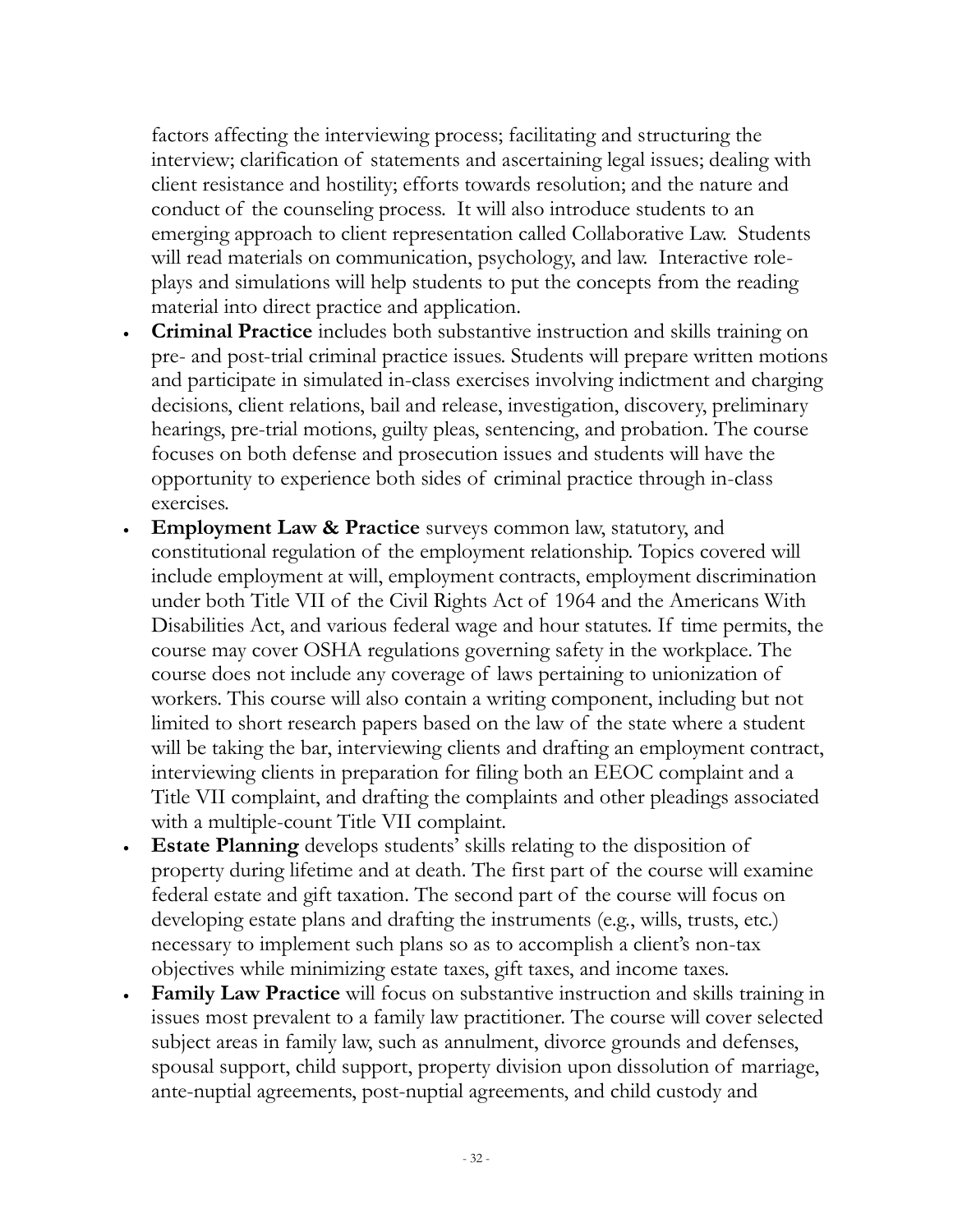visitation. Students will receive instruction in the preparation of pleadings, motions, court orders, and agreements. Students will also participate in simulated in-class exercises, including in-class simulated client interviews and court hearings.

- **Insurance Law Practice** will focus on substantive instruction and writing skills training in issues most relevant to an insurance law practice. The course will include study of selected subject areas in insurance law, including automobile, fire and casualty (homeowners), liability, health, and disability. Among other topics covered will be the formation and operation of the insurance contract, coverage and exclusions, insurable interests, the claims process, subrogation, and vehicles to determine coverage issues such as declaratory judgment actions.
- **Law Office Practice** provides grounding in lawyering skills in several areas: legal drafting, interaction with clients, and the management of a small law office. The legal drafting component emphasizes the drafting of transactional documents, e.g., various types of contracts, rather than litigation documents. The course includes practice exercises simulating work with clients and the other parties on business transactions. Topics covered in the office management component include: structure of law firms; financial issues (including compensation, billing, fees, and trust accounts); business development (marketing and advertising); law practice tools; and personnel, office, and operational issues.
- **Pretrial Practice** focuses on the handling and preparation of a civil case from the time a client walks in the lawyer's office to the eve of trial. Specific topic covered will include: client interviewing and counseling; tactical considerations of where and what to file; preparation of the pleadings; taking and defending discovery; interviewing witnesses; and preparation of pretrial motions. Students will prepare a series of written documents and take part in a variety of in-class exercises.
- **Real Estate Transactions** focuses on how commercial and residential real estate is conveyed. Lecture will discuss legal theories of title, transfer, and ownership issues. Students will prepare written projects that will require research of title records, statutes, and precedent. Projects will follow real property as it is conveyed, mortgaged, leased, and foreclosed. Condominium issues and mineral rights transfers will be addressed. Students will work with a local attorney to gain experience in current issues. Skills elements of this course include real estate title search; drafting of purchase and sales agreements, deeds, mortgages, UCC statements, closing settlement statements, and leases; drafting and review of easements, attachments, and other encumbrances; and drafting and scheduling of foreclosure sale.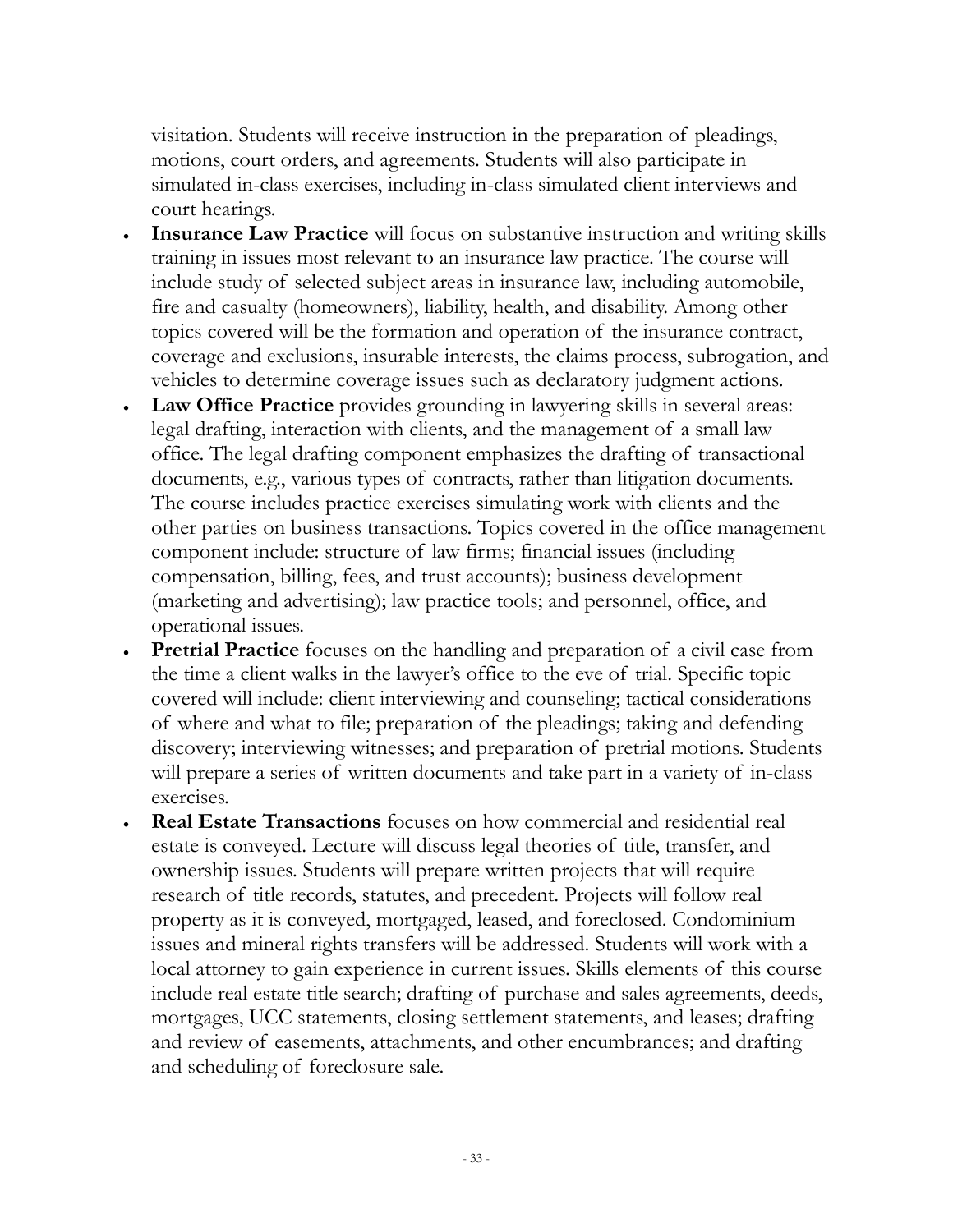- **Small Business Entities** includes a study of issues relating to the formation of a small business. Coverage will include an understanding of business governance structures needed for a choice of the most appropriate business entity to meet the client's needs; the drafting of basic organizational documents, such as articles of incorporation, bylaws, resolutions, and minutes for corporations, partnership agreement provisions, and articles of organization and operating agreement provisions for limited liability companies (LLC's). It also will include a review of accounting and tax issues and other issues related to the purchase of a business.
- **State and Local Government Practicum** will give students the opportunity to explore the multitude of problems faced by state and local governments (including New Orleans) and to draft statutes designed to address such problems. It will examine current cases of interest to state and local governments and discuss their merit. Issues such as homelessness, affordable housing, voting rights, juvenile rights, eminent domain, economic development, and the Freedom of Information Act will be addressed.
- **Sustainable Energy Law Practicum** will focus on the legal implications of burgeoning "green" policies and technologies in the development and delivery of energy. Specific topics covered will include the policies behind curbing greenhouse gases, especially carbon; international agreements with respect to carbon emissions and greenhouse gases, and the challenges posed by the legitimate concerns of developing and poorer nations; in-depth analysis of pending federal, state and local laws with respect to emission controls and renewable energy; the legal implications of a carbon capture and sequestration program; the legal implications of carbon cap and trade, and carbon taxation programs; a review of legal issues unique to various renewable energy technologies such as wind, solar, geothermal, hydro, ocean and tidal and biofuels; and other legal issues pertinent to burgeoning "green" technologies, such as intellectual property obstacles to the spread of green technology, government subsidies and other encouragement for the development of green technologies, and land-use issues. This course contains a writing component, including but not limited to, position papers of various nations heading into continuing post-Kyoto negotiations; lease and/or land use agreements permitting the underground storage of carbon; regulations that will implement pending carbon control legislation; agreements for buying and selling carbon credits; plans for citing a green energy project; proposals for grants and/or funding of "green" projects; and research papers in a "green" energy area of interest. There are no prerequisites for this class although basic environmental law or natural resources law may be helpful.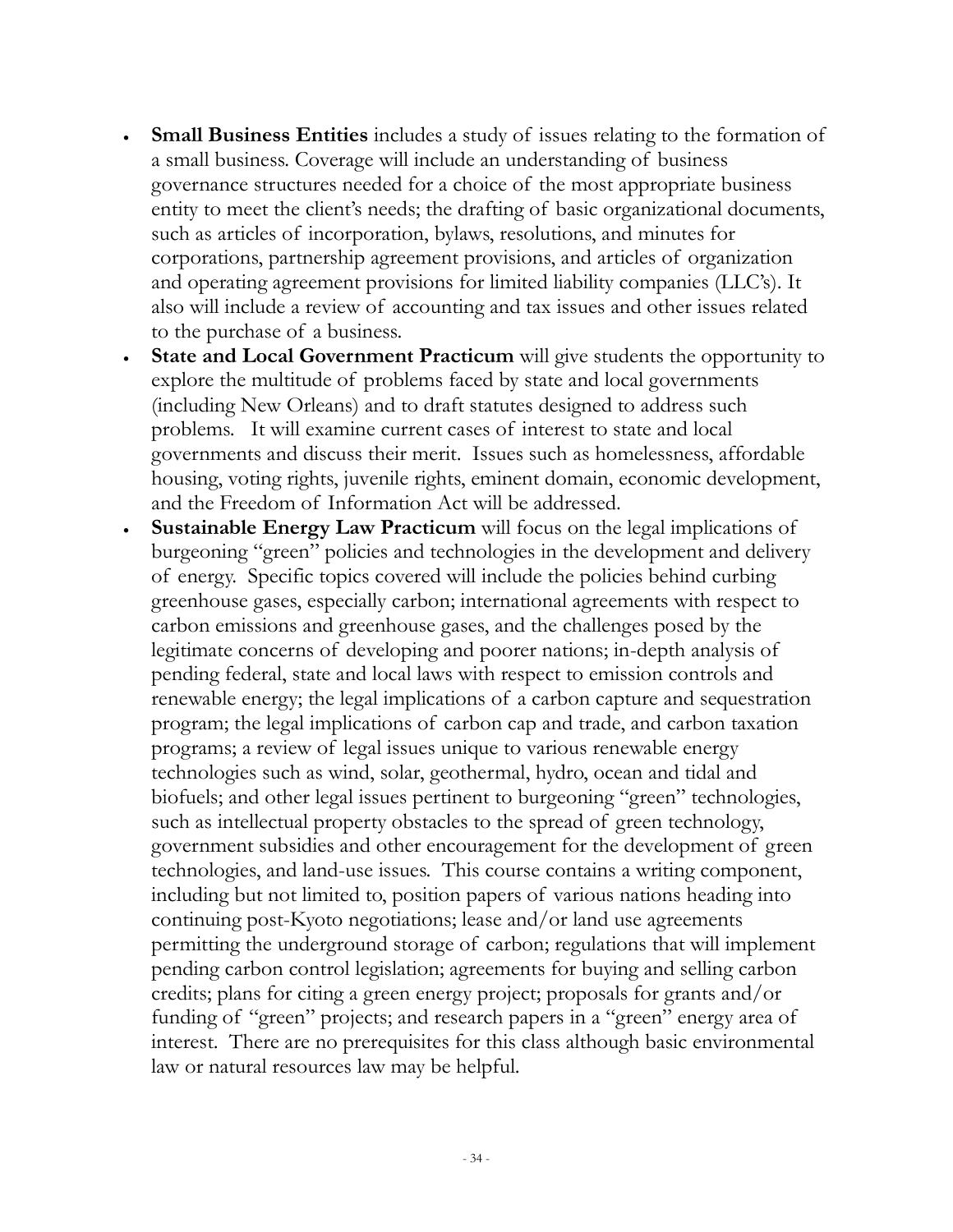**Trial Advocacy** is an intensive course in the analysis, skills, and techniques of trials. The course includes simulated exercises on all aspects of in-court trial practice including opening statements, development of witness testimony on direct and cross examination, use of illustrative aids and exhibits in evidence, impeachment, expert testimony, and summations. Each participant will take part in at least one full simulated trial.

**Professional Responsibility** (three credit hours) is the instruction in the history, structure, goals, duties, values, and responsibilities of the legal profession, including instruction in the Model Rules of Professional Conduct. The course focuses on a lawyer's responsibilities and duties to clients, the legal profession, courts, and the public.

**Property I** (three credit hours) is an introduction to the law of personal property and real property, including estates and other interests in land, real property marketing and conveyancing, landlord and tenant issues, nuisance, regulatory limitations on land use, and eminent domain and inverse condemnation.

**Property II** (three credit hours) is a continuation of Property I.

**Secured Transactions** (three credit hours) studies credit transactions in which a loan is secured by an interest in personal property, as governed by Article 9 of the Uniform Commercial Code. With secured loans, the debtor and lender agree that if the debtor does not pay, the lender can take certain items of property (collateral) from the debtor. The course examines the mechanics of making secured loans, the rules that govern repossessing the collateral if the debtor does not pay, and what can happen to security interests if the debtor goes bankrupt. The course also examines the priority rules that rank competing claims to the same collateral.

**Seminar** (two credit hours) courses require students to complete an expository or argumentative research paper under the supervision of a faculty member. Each third-year student elects one seminar course. The Seminar offerings vary from year to year. The following Seminar courses were offered during recent academic years.

 **Alternative Dispute Resolution in Criminal Cases** recognizes that the vast majority of criminal cases in the United States never go to trial but are instead resolved through an alternative form of dispute resolution. In this seminar, students will critically examine these processes, both as forms of dispute resolution and for their greater policy implications. This seminar will focus on more traditional forms of ADR in criminal cases such as negotiation of settlements through plea bargaining. In addition, this seminar will examine restorative justice, a victim/community-centered approach to crime and its impact. Restorative justice is increasingly used in criminal cases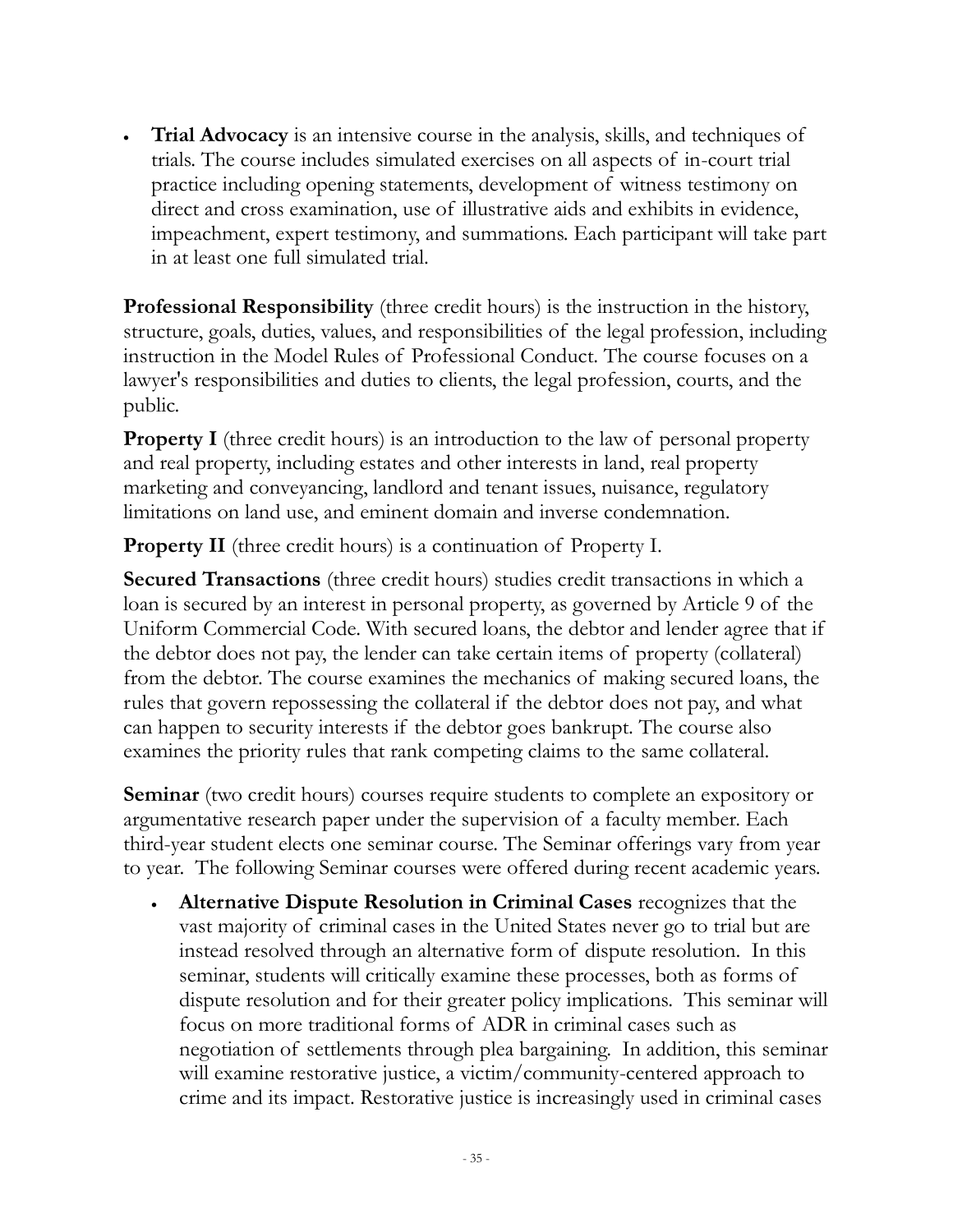in the United States through a variety of different techniques including victim/offender conferencing, victim/family conferencing, and victim impact panels. This seminar will also examine truth and reconciliation commissions as a form of alternative dispute resolution in societies torn apart by war or by regimes that engaged in serious and long term violations of human rights.

- **Arbitration** will expose students to the great breadth of the field of arbitration, including arbitration in the commercial, labor, employment, consumer, construction, insurance, sports, securities, health care, and international context. The course will consider the following topics: the origins of arbitration; how arbitration compares to other dispute resolution processes; binding versus non-binding arbitration; how arbitration fits in the system of justice; historical judicial attitudes about private binding arbitration; goals in drafting agreements to arbitrate; the use of third party administrators (like the American Arbitration Association); how agreements to arbitrate are enforced and challenged (including international agreements to arbitrate); the arbitrability of federal statutory claims; the pre-emption of state arbitration law; how arbitral awards are enforced and challenged; and arbitral ethics. The course also requires students to independently research and write a 20-page seminar paper. Students will share their research with other students during the last part of the class. The instructor will also ask students to research the appellate briefs submitted to the U.S. Supreme Court in several significant cases. The instructor will ask those students to prepare short oral arguments based on those briefs.
- **Corporate Governance** is premised on the belief that, as corporations gain more power over our lives, it is vitally important that an examination be undertaken regarding how corporations are governed and what responsibilities they have to the people. This seminar will begin with an examination of the Enron scandals, focusing specifically on Congress's role in facilitating the disaster and the remedial statutes that Congress enacted in an attempt to prevent such fiascos. The seminar will examine the impact of major corporations like Wal-Mart on both the American and the global landscape. The course will also explore whether corporations should have an obligation to act in socially responsible ways
- **Disability Law** examines federal and state legislation governing compensation of disabled persons.
- **Environmental Law** (three credit hours) examines selected topics in the law governing the protection of air, water, and land from pollution. The first sessions cover brief overviews of the Clean Water Act, the Clean Air Act, Resource Conservation and Recovery Act, and the "Superfund" law;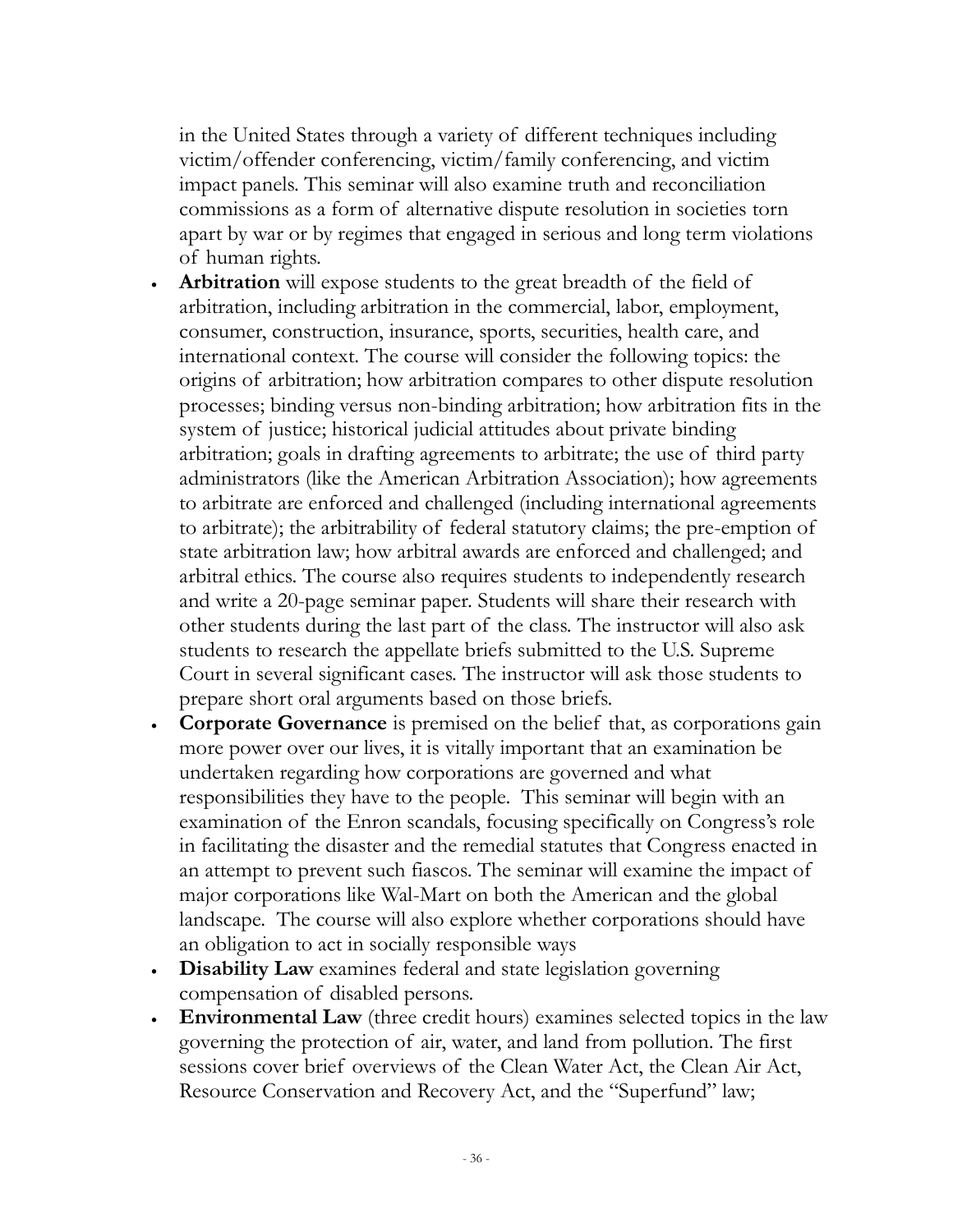competing conceptual approaches to environmental regulation; the political and bureaucratic aspects of environmental regulation as a model of regulation generally; emerging notions of environmental justice; the role of citizen enforcement; and environmental issues facing the mining industry. The last sessions are devoted to presentation and discussion of student research papers. Reading materials include some of the classic selections from the literature of economics, political science, and philosophy that underlie current legal debates in environmental law, as well as the more familiar components of judicial decisions, administrative materials, and case law.

- **Intellectual Property** focuses on the basics of patent, copyright, trademark, and trade secret law.
- **Natural Resources** examines the specialized property rules governing estates in natural resources, the correlative rights of surface and mineral owners, and the rights to explore, mine and extract, develop, and transport natural resources, with primary emphasis on "hard" minerals. As a compliment to existing courses in Administrative and Environmental law, the course examines selected issues of natural resources regulation from the perspective of the regulated community.
- **Practice before the Social Security Administration** addresses the substantive and procedural law and various practice skills applicable to representing clients with disability claims before the Social Security Administration.

**Strategies for Legal Success** (one credit hour) helps students improve the essential skills needed to succeed in law school, including critical thinking, reading, and listening as well as effective case briefing, note taking, outlining, and exam writing. This course also promotes an understanding of the law of Agency that students will encounter in Torts, Contracts, Property, and Business Associations.

**Torts** (three credit hours) reviews the standards and principles governing legal liability for intentional and unintentional invasions of interests of personality and property, including such topics as assault, battery, negligence, strict liability, and products liability.

# **ACADEMIC SUPPORT**

The Student Learning and Testing Enrichment program, or SLATE, is an integral part of the Appalachian School of Law's commitment to provide all students the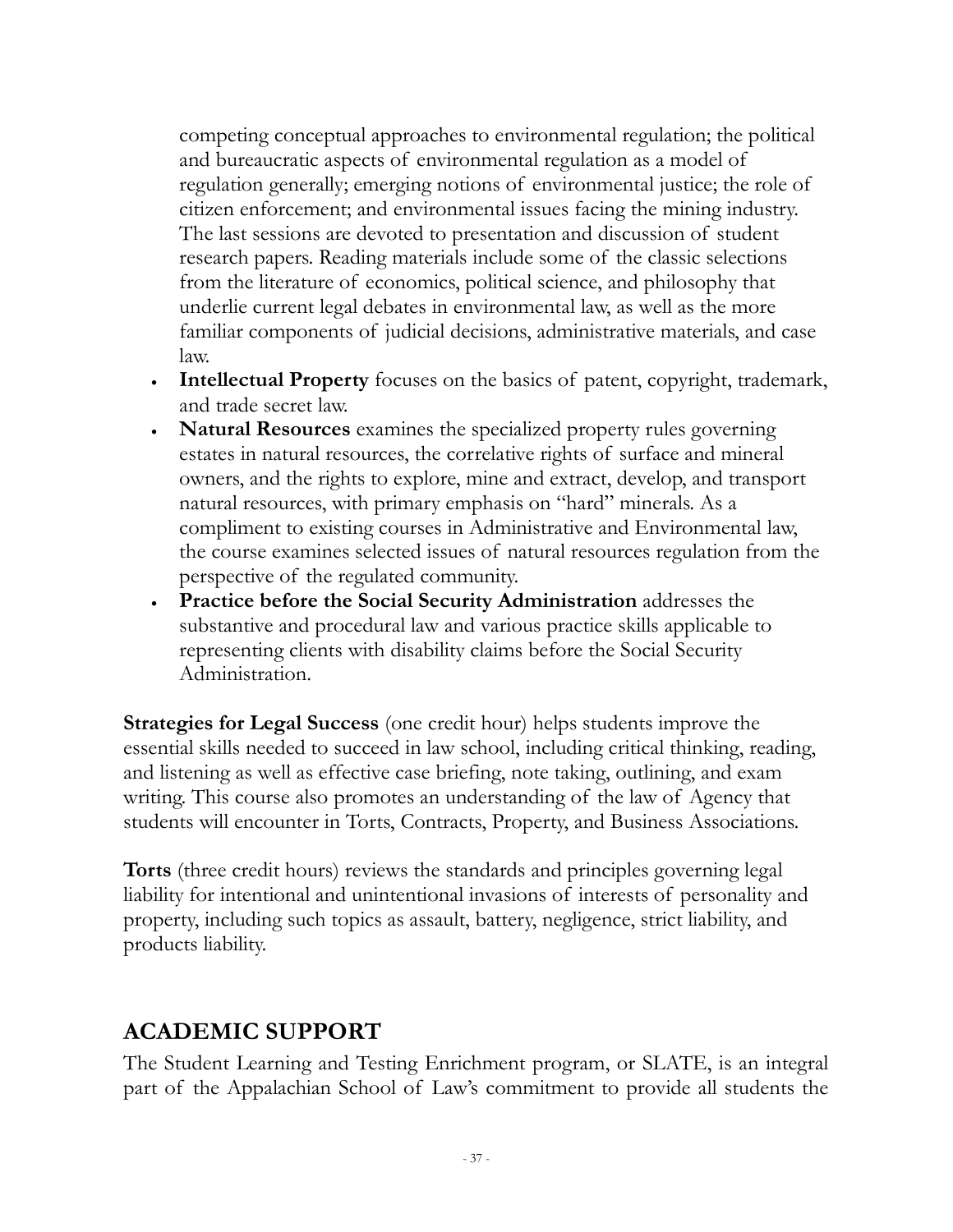chance to succeed in law school. SLATE encompasses the law school's bar preparation, academic success, and writing center programs.

SLATE seeks to help students master those legal study skills necessary for success in law school, on the bar exam, and in legal practice. SLATE offers a range of programs for students prior to law school, for students at all levels of law school, and for graduating students preparing to take a bar examination.

SLATE consists of several components, but the cornerstones of the program are the mandatory courses at the beginning and end of the student's matriculation at the law school. All incoming students are required to take Strategies for Legal Success, a one-semester course during a 1L's Fall semester, which helps students improve the essential skills needed to succeed in law school, including critical thinking, reading, and listening as well as effective case briefing, note taking, outlining, and exam writing. This course also promotes an understanding of the law of Agency that students will encounter in Torts, Contracts, Property, and Business Associations.

SLATE also includes a writing center to assist students with the mechanics of writing, individual tutoring in both substance and lawyering skills, regular workshops for second- and third-year students, and an alumni-mentoring program as well as a specialized bar-support mentoring program for third-year students and alumni.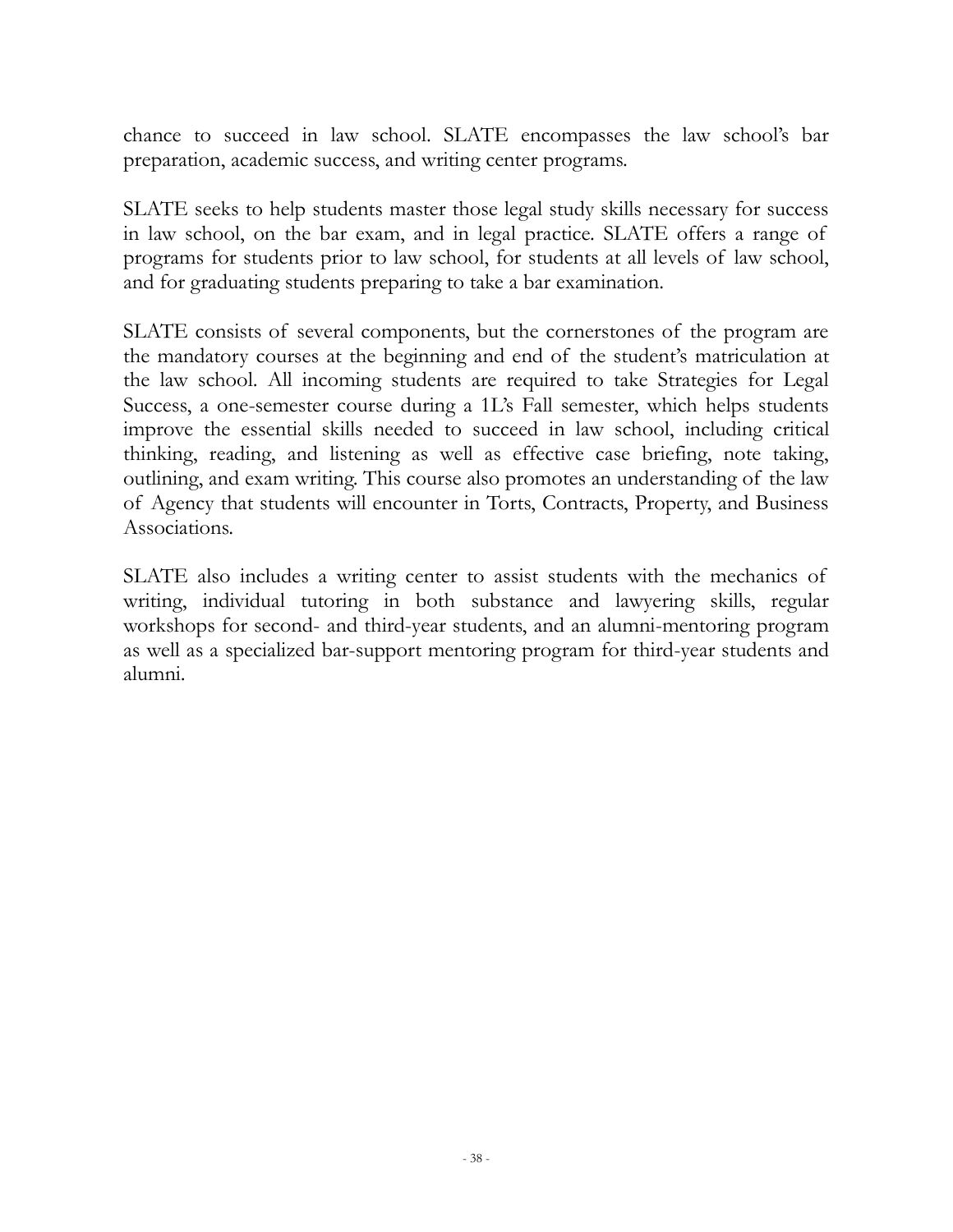# **STUDENT ORGANIZATIONS** (Partial List)

### **Student Bar Association**

The Student Bar Association of the Appalachian School of Law is governed by four officers, nine Senators, and four Honor Court Justices. Every ASL student is a member of the Student Bar Association by virtue of enrollment. The SBA serves the ASL student body in the formation of law school policy and student governance. In addition, the SBA organizes social events and community service events and facilitates the formation of new student organizations. The SBA plays an important role in serving as a liaison between the students and the faculty and administration. The SBA organizes the ASL Speaker Series, which brings attorneys, judges, and other persons to ASL to speak on topics related to the study of law and the legal profession. These events help broaden students' awareness of current events and better prepare them for entry into the legal profession.

# **American Constitution Society**

The American Constitution Society is a national organization of law students, law professors, practicing lawyers, and others. We seek to revitalize and transform the legal debate, from our classrooms to our courtrooms. We seek to counter the dominant vision of American law today, a narrow conservative vision that lacks appropriate regard for the ways in which the law affects people's lives. We seek to restore the fundamental principles of human dignity, individual rights and liberties, genuine equality, and access to justice to their rightful—and traditionally central place in American law.

# **Appalachian School of Law Recycling Program**

The Appalachian School of Law Recycling Team was established to further the preservation of the greater Grundy area and the larger global environment by recycling. Each week over 1,500 aluminum cans and around five hundred pounds of paper are collected and recycled by law school students. The team collects electronic recyclables, such as laptops and cell phones, each spring. In 2006, the team also began recycling printer cartridges. All funds collected by the program benefit the L. Anthony Sutin Endowment Fund, which helps to defray the cost of tuition for area students interested in public service law. The ASL Recycling Program saw student involvement in recycling increase over ten times between the Fall of 2004 and the Spring of 2006. Currently, the ASL Recycling Program is comprised of approximately fifty law students. Membership in the ASL Recycling Program also helps students secure community service hours required for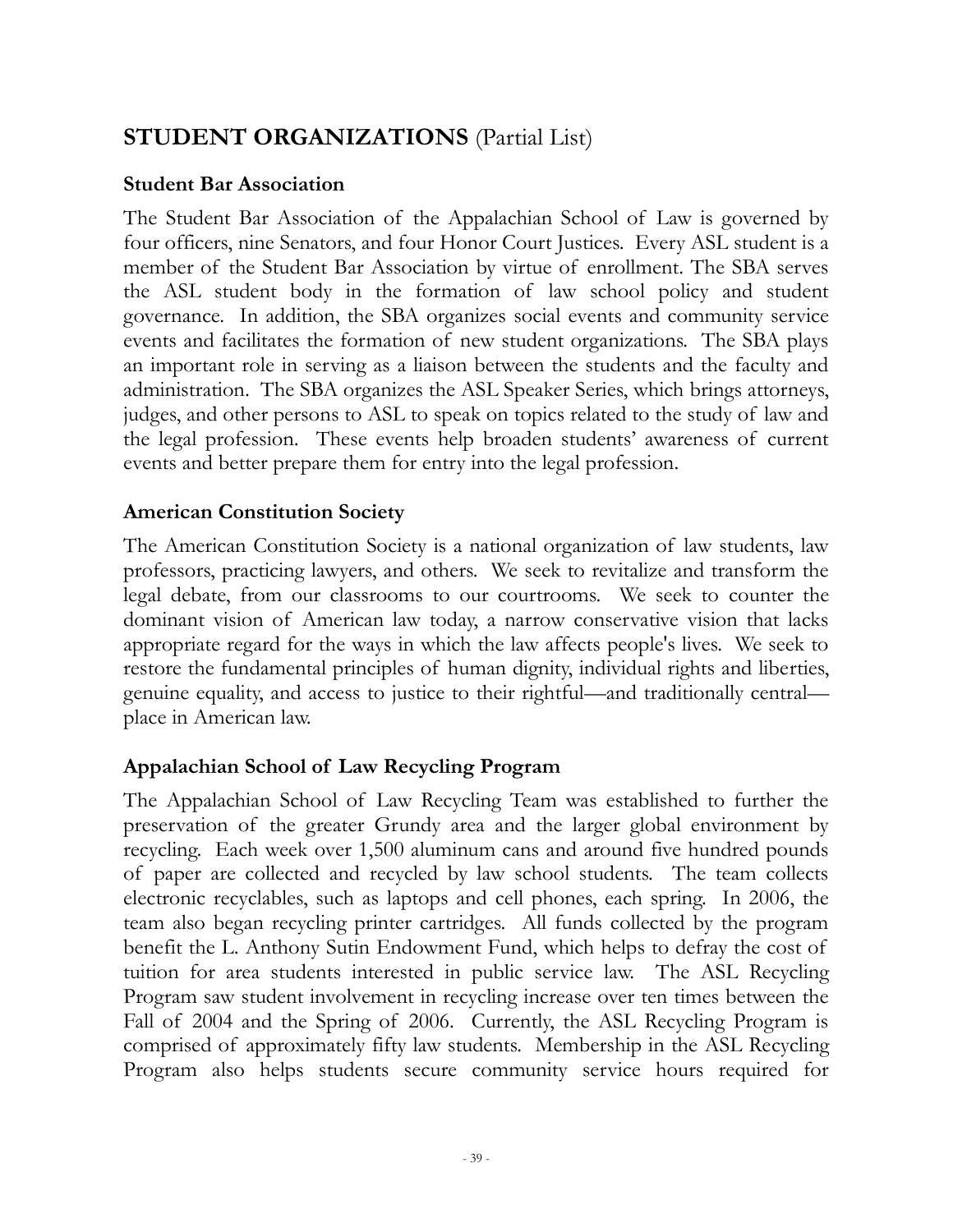Association of Women in Law ("Where there's A.W.I.L., there's a way") is an egalitarian, consensus-based organization concerned with issues facing women in law. The group, which welcomes all students, participates in community service projects, networks with women lawyers in the Appalachian region, and hosts

The ASL Memorial 5K Run/Walk, held annually the first Saturday morning in April with a pasta dinner provided the Friday prior to the race, is a community service project designed to foster and promote the memory of Tony Sutin, Tom Blackwell, and Angela Dales. The organized event endeavors to build stronger ties with the local community while offering community service opportunities to ASL staff and volunteers. Proceeds of the race benefit the Anthony Sutin and Thomas Blackwell Endowment Scholarship Funds, which benefit future ASL students in memory of those who died on January 16, 2002.

#### **Association of Trial Lawyers of America**

The ASL chapter of the national Association of Trial Lawyers of America (ATLA) encourages law students and future trial lawyers to become actively involved in promoting the civil justice system and championing the cause of those who deserve redress for injury to person or property. ASL/ATLA seeks to acquaint its members with the practical aspects of trial work, to provide the benefits of membership in ATLA and its affiliated state organizations, and to foster mentoring and professional relationships between area trial lawyers and the student members. During its first three years, ASL/ATLA fielded two teams for the national Student Trial Advocacy Competition and sponsored half-day seminars on basic advocacy skills.

#### **Black Law Students Association**

The purpose of the Black Law Students' Association is to represent the diverse views of the black community through the black law students and associates who represent them at the Appalachian School of Law; to promote the welfare of its members through educational, professional, cultural, and social programs; and to provide a forum for the discussion of local and national issues affecting both the black law student community and the law school community as a whole.

- 40 -

**Association of Women in Law**

discussions of gender-related topics.

**ASL Memorial 5K Run/Walk**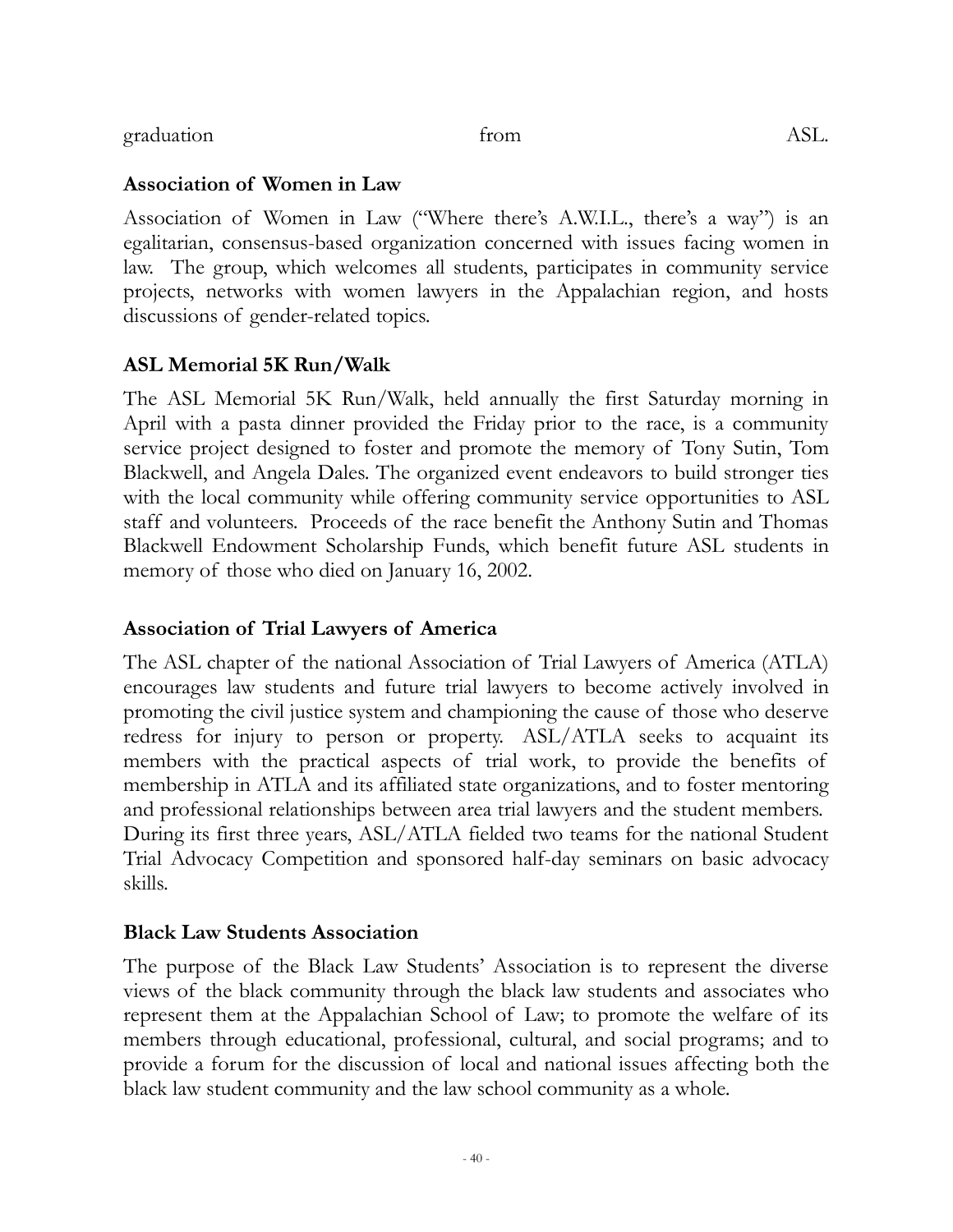### **Christian Legal Society**

The Christian Legal Society ("CLS") is a non-denominational membership organization of lawyers, judges, law professors, and law students, working in association with others, to follow the command of Jesus "to do justice with the love of God." (Luke 11:42, Matthew 23:23). CLS is international in scope, with more than 90 attorney chapters and 165 law student chapters located in more than 1100 cities, in all 50 states and in 10 foreign countries. The mission of CLS is to identify, equip, and mobilize "a national grassroots network of lawyers and law students committed to proclaiming, loving and serving Jesus Christ, through all that we do in the practice of law, and by advocating biblical conflict reconciliation, public justice, religious freedom and the sanctity of human life." The ASL chapter of CLS meets regularly throughout the school year to share prayer, Bible study, and fellowship. The chapter also works on projects of service to the law school and the community. All are welcome to attend.

#### **Criminal Law Society**

The Criminal Law Society of the Appalachian School of Law is dedicated to keeping students informed of developments in the criminal law area, as well as increasing students' exposure to networking and career opportunities. Toward this end, the Society will sponsor discussion groups, invite outside speakers, and promote curricular and co-curricular activities in the criminal law field. The Society is apolitical; however, the Society will facilitate student membership in political groups representing defense attorneys or prosecutors.

#### **Democratic Society**

The Democratic Society at the Appalachian School of Law exists to facilitate and encourage the full participation of all ASL students in choosing their elected officials and controlling their political destiny. It is dedicated to the preservation of all of the rights enumerated in Article I of the Constitution. The Democratic Society of ASL exercises full equality with Democratic organizations in other law schools in controlling the activities and establishing the principles of the national Democratic Party. Our Society endorses the principles contained in the Charter of the Democratic Party of the United States, bound always by the United States Constitution.

#### **Diverse Students in Law**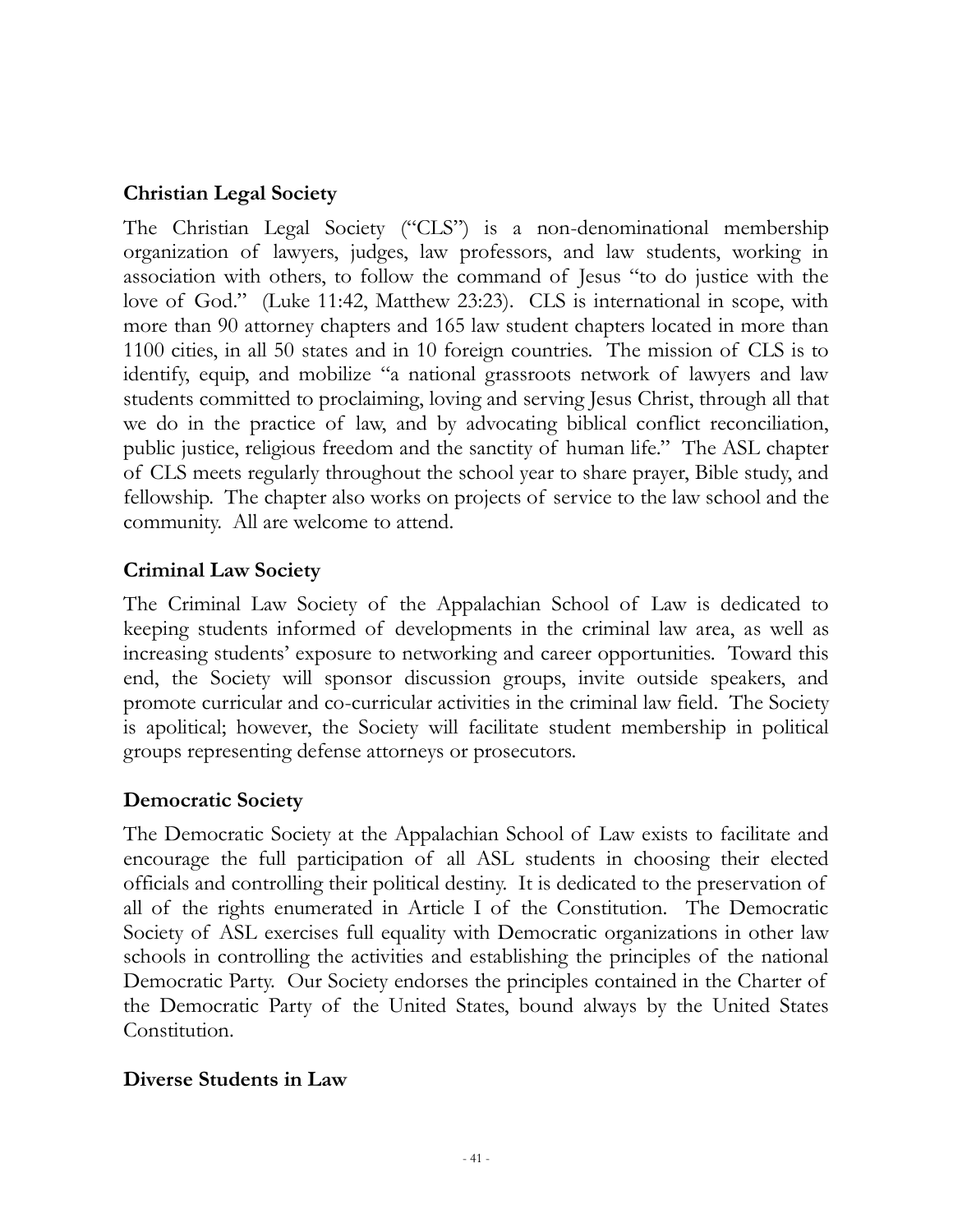Diverse Students in Law is a student organization dedicated to promoting diversity in the law profession and to ensure equal opportunity and inclusion for law students regardless of race, sex, disability, sexual orientation, and identity. The organization was formed to articulate and promote the needs and goals of the Diverse Culture of the law students represented on campus. Diverse Students in Law hopes to accomplish this goal by fostering and encouraging an attitude of professional competence and to focus upon the relationship of the diverse cultures that attorneys will represent in the legal system.

# **Federalist Society**

The Federalist Society for Law and Public Policy Studies is a group of conservatives and libertarians interested in the current state of the legal order. It is founded on the principles that the state exists to preserve freedom, that the separation of governmental powers is central to our Constitution, and that it is emphatically the province and duty of the judiciary to say what the law is, not what it should be. The Society seeks both to promote an awareness of these principles and to further their application through its activities.

# **Gay and Straight Legal Alliance**

The Gay and Straight Legal Alliance is a student organization affiliate of the National Lesbian and Gay Law Association (NLGLA), a national association of lawyers, judges, and other legal professionals. Its mission includes keeping its members and the ASL community informed of the effects of current law on people based on their sexual orientation. The Alliance has sponsored film nights and discussion groups in the past. In the future, the Alliance also plans to host outside speakers on LGBT topics. Membership is open to all members of the ASL community.

# **Libertarian Society**

The Libertarian Society of the Appalachian School of Law is a student organization dedicated to promoting the ideals and principles of the Libertarian Party. Established at ASL in November 2003, the LSASL adheres to the principle "that all individuals have the right to exercise sole dominion over their own lives, and have the right to live in whatever manner they choose, so long as they do not forcibly interfere with the equal right of others to live in whatever manner they choose." The LSASL is open to all students, faculty, and staff of ASL, as well as any member of the community, who wishes to attend and participate in the meetings and activities of the organization.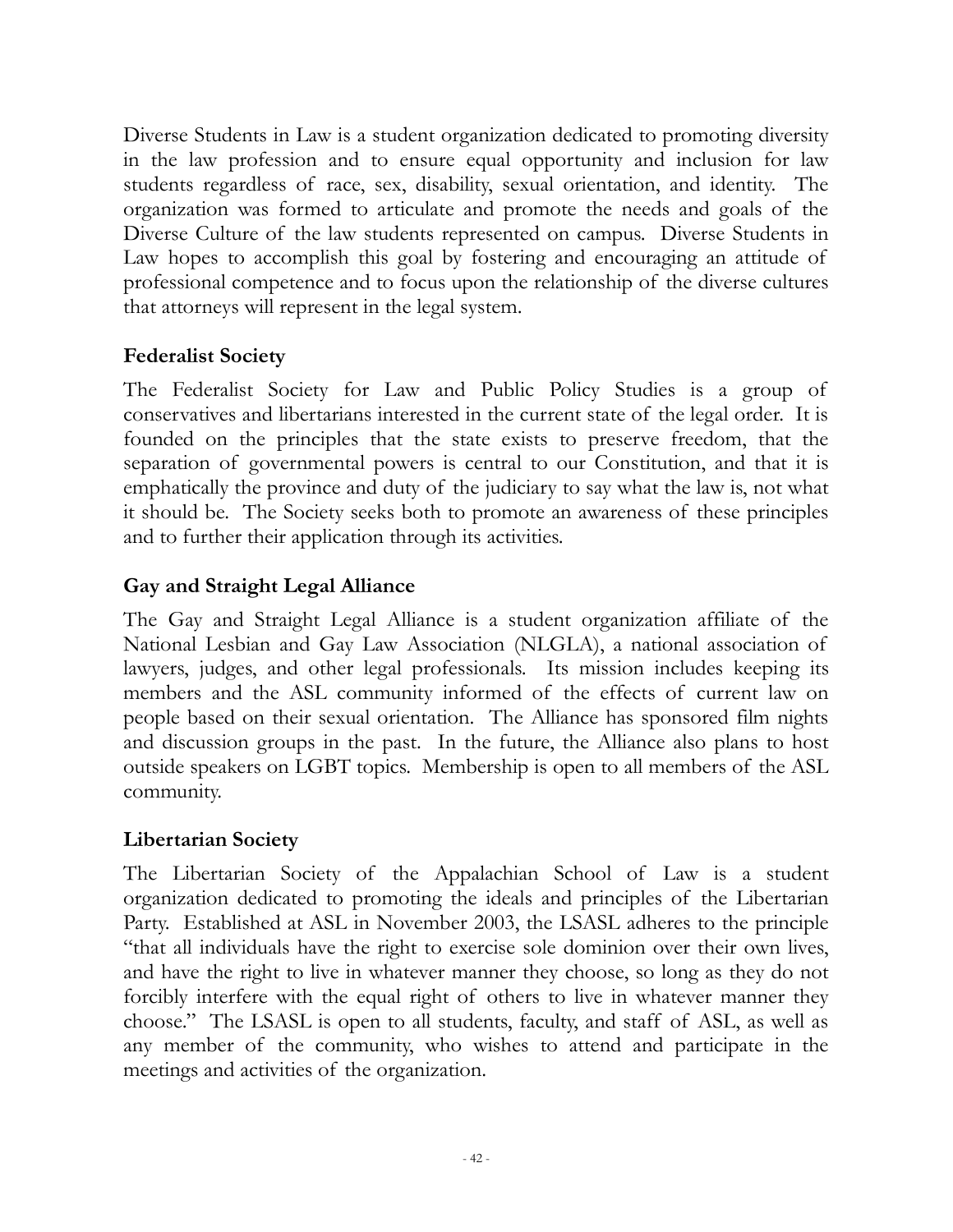# **Phi Alpha Delta**

The L. Anthony Sutin Chapter of the Phi Alpha Delta Legal Fraternity was chartered in 2002. Phi Alpha Delta is the world's largest legal fraternity. The purpose of the fraternity is to form a strong bond uniting students and teachers of the law with members of the Bench and Bar in a fraternal fellowship designed to advance the ideals of liberty and equal justice under law; to stimulate excellence in scholarship; to inspire the virtues of compassion and courage; to foster integrity and professional competence; to promote the welfare of its members; and to encourage their moral, intellectual, and cultural advancement; so that each member may enjoy a lifetime of honorable professional and public service.

# **Phi Delta Phi**

The Phi Delta Phi International Legal Fraternity, established in the year 1869 to promote a higher standard of professional ethics, is among the oldest legal organizations in North America. It holds a unique position in the history of the North American bench, bar, and the law schools. Phi Delta Phi is the world's largest legal fraternity whose membership is restricted to students and practitioners of the law. Phi Delta Phi holds monthly meetings for fellowship and planning. Yearly events include: "GrundyPalooza," an Initiation Ceremony and cocktail party in the Fall Semester and "Ethics Week" in the Spring semester

# **Republican Law Students Association**

The RLSA is a local Republican student organization formed at the Appalachian School of Law to foster and promote the mission and goals of the Republican Party. All ASL students, faculty, and staff are welcome to join. The RLSA holds bi-monthly meetings during the academic semester and hosts the annual All-American Ball during the Fall semester.

#### **Sutin Public Interest Association**

Sutin Public Interest Association is ASL's chapter of Equal Justice Works, formerly the National Association of Public Interest Law. The objective of this association is to promote awareness, educate, and empower public service-minded law students in upholding Dean Sutin's strong beliefs in serving the public. The founders of this organization were dedicated to surmounting barriers to equal justice that affect millions of low-income individuals and families. Today, the association leads the country in organizing, training, and supporting public service-minded law students, and in creating summer and postgraduate public interest jobs.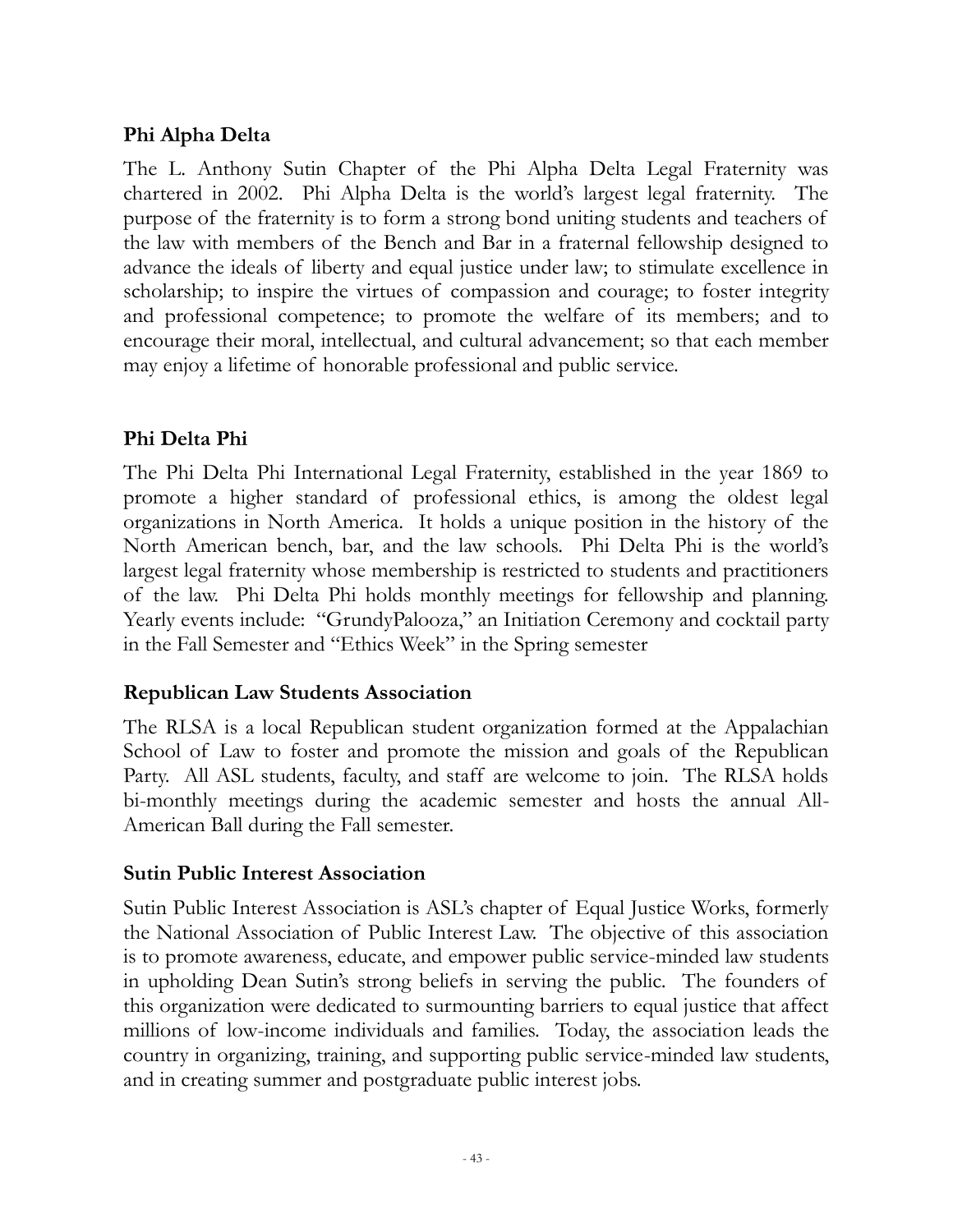# **ACADEMIC STANDARDS & POLICIES**

#### **General**

The Law School Academic Standards contain the policies and rules governing Student Academic Conduct, Registration, Attendance, Examinations, Papers and Projects, Grade Standards and Grading Policies, Student Retention, Leaves of Absences, and Graduation Requirements. A digital copy of the Academic Standards is posted on the law school's web site, www.asl.edu.

During Orientation, each matriculating student is provided notice as to the location of the Academic Standards. Copies of the Academic Standards are also available by request from the Student Services Office and are kept on reserve in the Law Library. Some essential provisions are summarized below. Students are responsible for reading and becoming familiar with new or revised policies as they become available.

# **Full-time Status**

All students must be full-time students, except those who have received special permission from the Dean. Full-time students must enroll in the complete prescribed sequence of courses for each semester in which they are enrolled.

In accordance with the American Bar Association's Standards for Approval of Law Schools, no full-time student may work more than twenty hours per week during any week in any term or semester in which the student is enrolled. The student bears the burden of proving compliance with this work limitation, and the Law School, at its sole discretion, may at any time require the student to provide proof of compliance. Any student who cannot prove satisfactorily the student's compliance with the work limitation may not be awarded full-time residence credit for the semester or semesters in which the student exceeded the work limitation. Failure to obtain full-time residency credit means that a student who exceeds the twenty-hour limit will not have sufficient residency credits to graduate in three years and will be required to spend a fourth year in law school. Furthermore, violation of the work limitation is a Code of Academic Conduct violation and is, therefore, subject to additional sanction. The Law School strongly encourages first-year law students to refrain from any outside employment or, if they must work, to limit their employment to 15 hours a week or fewer.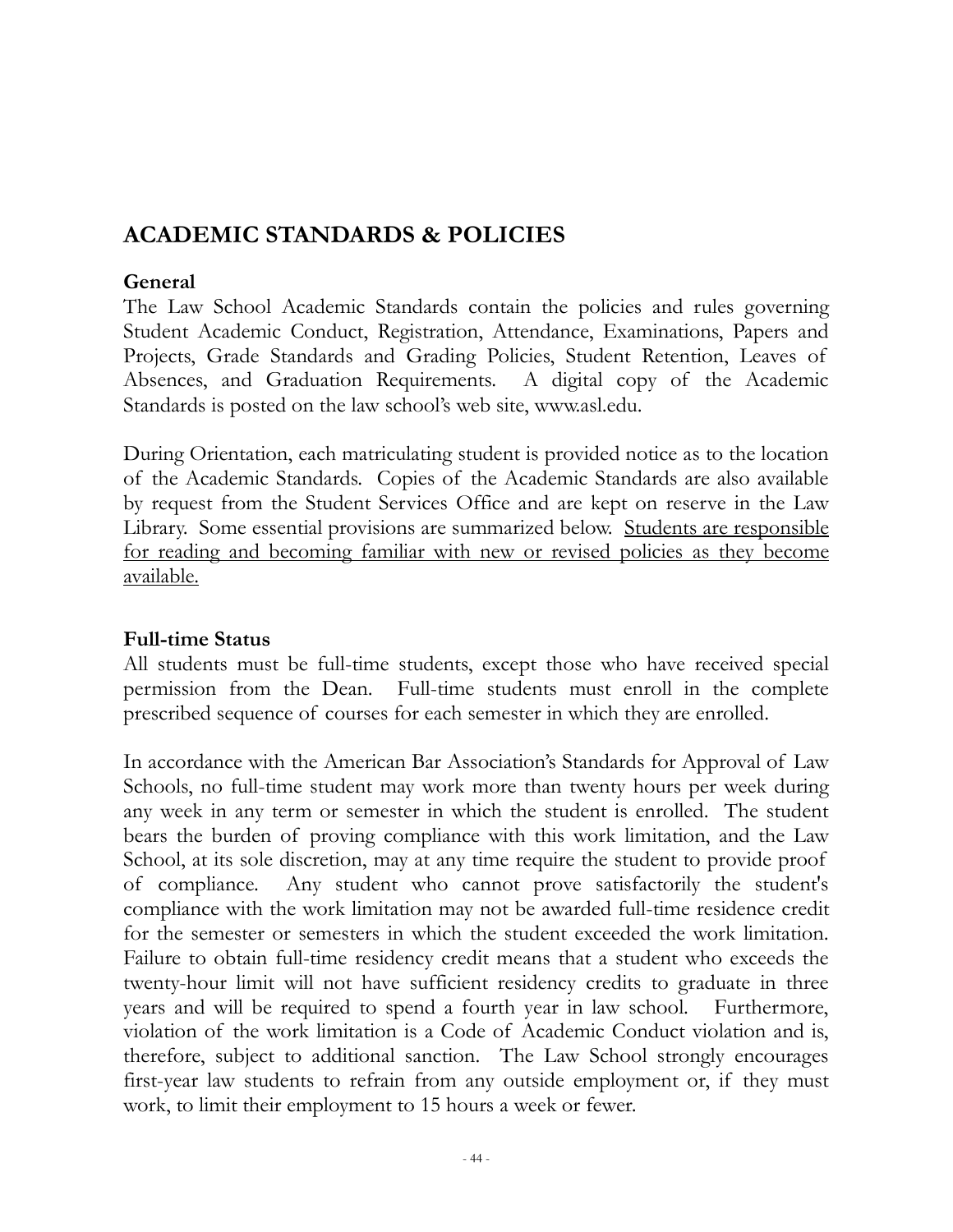#### **Academic Standards**

Students must have at least a  $C(2.0)$  average at all times after three semesters at the Law School or be academically dismissed. For the 1L year, grades are 'Proficient,' 'Not Proficient,' and 'F.' After two semesters of the 1L year, a student having more than 16 credit hours of 'Not Proficient' or of 'F' shall be academically dismissed. If after two semesters in the School, a student has received between 12 and 16 credit hours of "Not Proficient" or "Fail" grades, such student shall be dismissed from the School for academic deficiency but may petition to be placed on academic probation. In some cases, a student who has been academically dismissed may petition to be allowed to continue on probation or to restart the program. The full grading, retention, and petition policies are described in the Academic Standards.

#### **Exams and Grade Reports**

Grade reports are accessible to each individual student through the ASL Student Access System. Students who have financial balances owing to the Law School may be administratively withdrawn from courses, barred from taking exams, or have their grades or transcripts withheld.

### **Code of Academic Conduct**

A student may be placed on probation, suspended, or dismissed for conduct unbecoming a student of law. Conduct unbecoming a student of law includes:

- (1) violating any rule or regulation of the School;
- (2) plagiarism, fraud, deceit, misrepresentation, or dishonesty;
- (3) violating any rule or regulation which would disqualify the student from taking the bar examination;
- (4) any conduct which, if done by a lawyer, would subject the lawyer to the disciplinary processes of the state bar;
- (5) harassing, hostile, threatening, or intimidating actions toward other law students, faculty, staff, or administrators, or a manner disruptive of the academic program;
- (6) refusing to attend professional counseling or submit to a psychological evaluation at the request of the School;
- (7) requesting another person to sign a student's name on the attendance sheet during a class that he or she did not attend, arrived late for or left early for; or signing another student's name on an attendance sheet.

# **Disciplinary Process**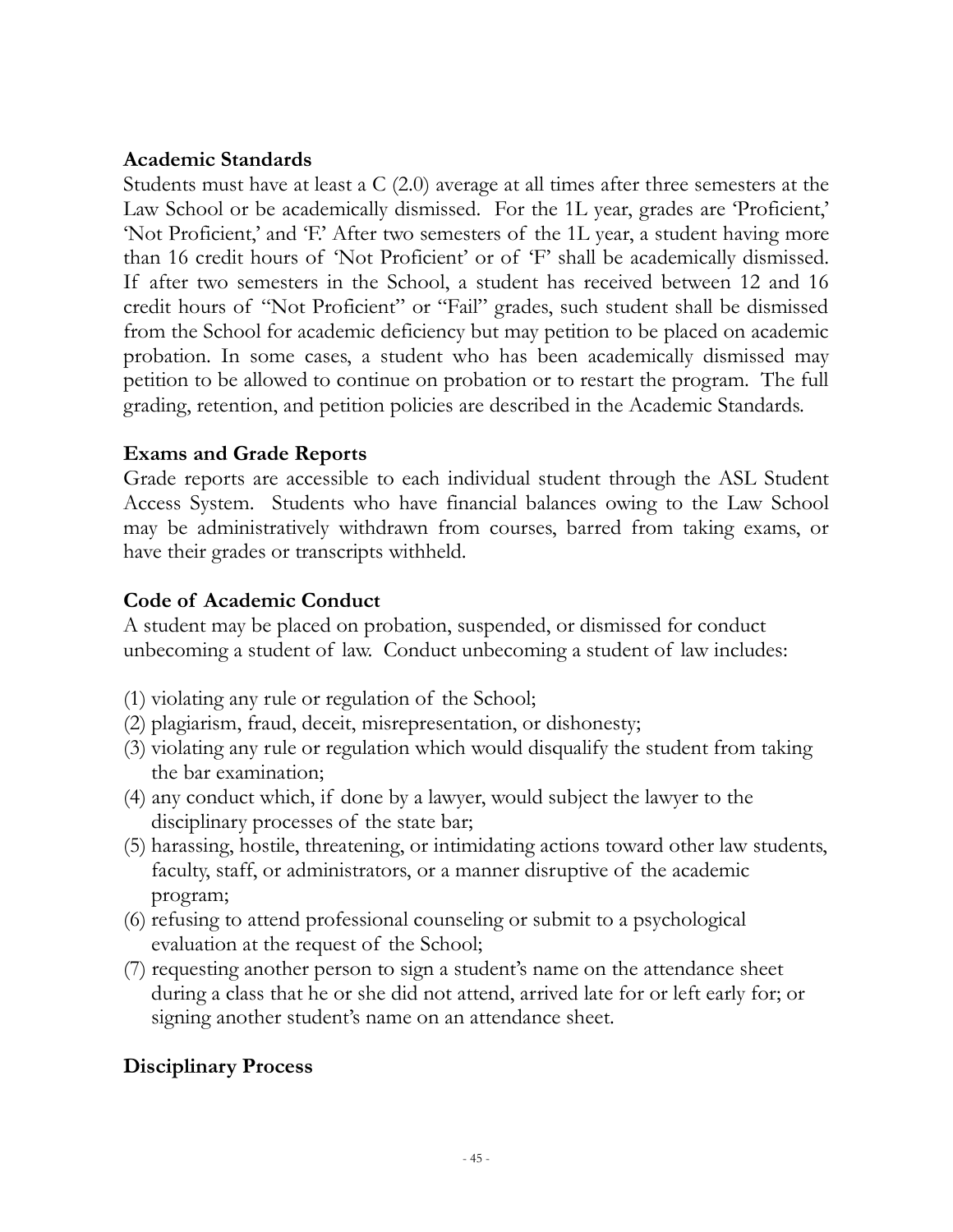Students, faculty, or employees of the Law School who suspect a violation of the Code of Academic Conduct (Code) must report the violation to the Dean. For violations regarding class assignments or examinations, a grade will be turned in as if no violation occurred, but the grade will be held by the registrar pending an investigation.

Alleged violations of the Code of Academic Conduct will be investigated and resolved in accordance with the Law School's Academic Standards. **STUDENT GRIEVANCES**

The Board of Trustees has adopted the following Grievance Policy:

A person with a grievance against students, employees, volunteers, or other visitors or participants in Law School sponsored programs or activities regarding any matter at the School not governed by the Academic Standards, including, for example, treatment by a faculty or staff member or another student, harassment, discrimination, retaliation for filing a grievance, etc., shall make that grievance known in writing to the Ombudsperson. Grievances not in writing, anonymous, or filed by third parties will be investigated to the fullest extent possible.

- 1. The Ombudsperson shall investigate the grievance. The Ombudsperson may obtain assistance with this responsibility from other appropriate persons who are not connected to the grievance.
- 2. The Ombudsperson and any other appropriate persons involved in the investigation of the grievance will attempt to preserve all parties' anonymity throughout the investigation.
- 3. The Ombudsperson may impose interim measures for the pendency of the investigation when there is a need to protect the person filing the grievance from further contact with the person the grievance was filed against. These may include, but are not limited to, temporary suspensions, or agreements of no contact. If these measures are imposed and subsequent positive resolution of the grievance occurs, the Law School may take the following reasonable steps such as reinstatement, reassignment, promotion, training, back pay, or reinstatement of other benefits as necessary.
- 4. Within three weeks of receiving the grievance, the Ombudsperson shall make an initial resolution of the grievance and will inform the parties of this resolution. The initial resolution will consist of a determination of fact, determination of the merits of the allegation, imposition of sanctions (if appropriate), and any other appropriate information regarding the investigation. The three week timeline may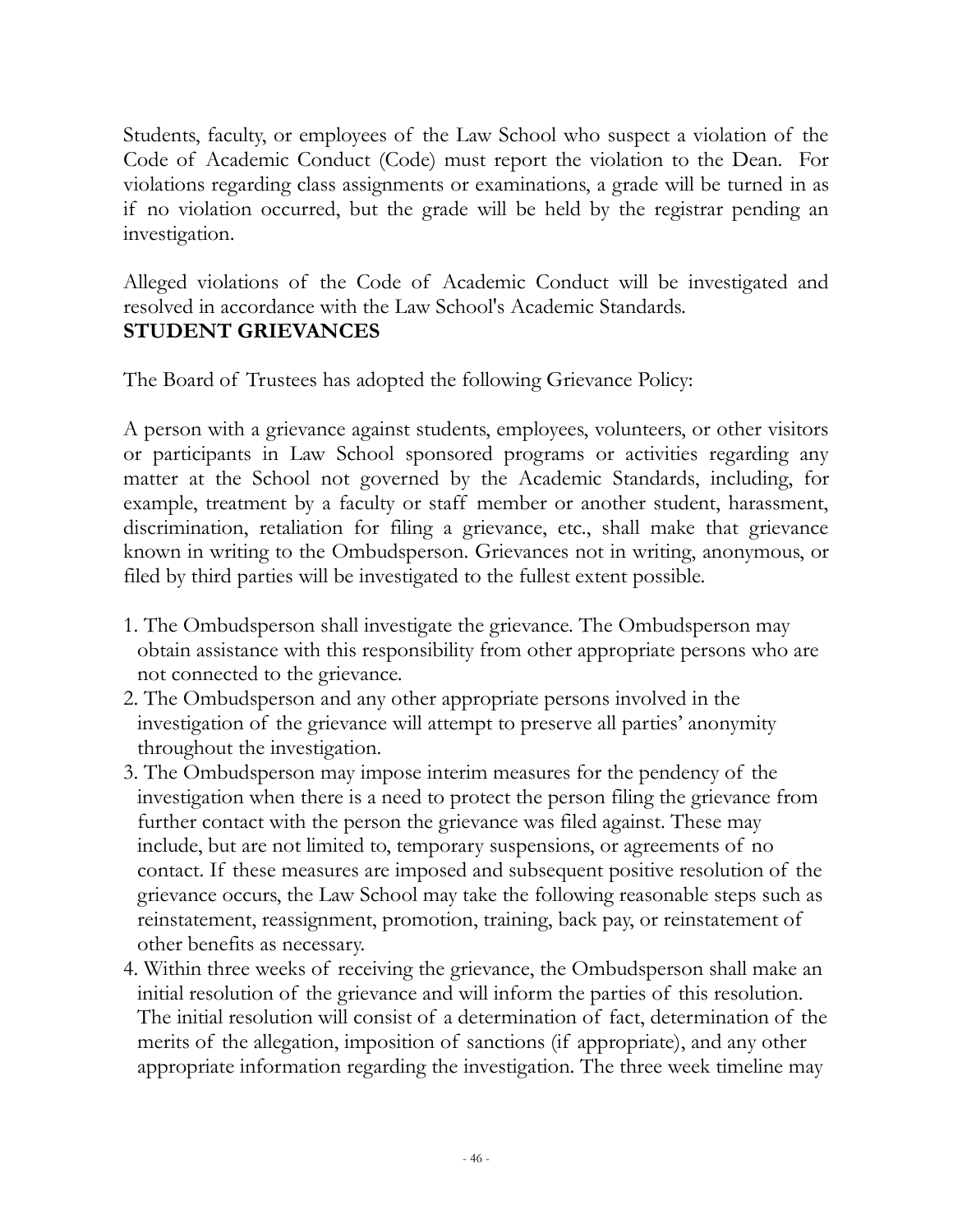be extended by the Law School if all parties are provided written notice to his or her address of record.

- 5. Possible sanctions include but are not limited to:
- (a) Students: warning, fines, educational projects, additional community service, counseling, no contact order, disciplinary probation, disciplinary suspension, administrative hold, and expulsion.
- (b) Employee: suspension with or without pay, counseling, or motion for appropriate termination.
- (c) Non-Law School Employees or Non-Law School Students will be sanctioned to the maximum extent possible.
- 6. If any party involved is unsatisfied with the Ombudsperson's initial resolution of the grievance, he or she may request that the Ombudsperson hold a hearing on the grievance within 10 working days of the initial resolution.
- 7. If a hearing is held, the following procedural rules shall apply:
	- (a) The hearing shall be held within 10 working days of the request for the hearing. The 10 day timeline may be extended by the Law School if all parties are provided written notice to his or her address of record.
	- (b) The Associate Dean shall preside over the hearing
	- (c) The two parties to the hearing are:

i. The Law School representative stating the position of the grievance or a designee as appropriate; and

- ii. The person the grievance was brought against, the accused.
- (d) All parties may choose one counselor to attend the hearing with that party at the party's own expense. In the event that a counselor disrupts the proceedings he or she shall be removed from the hearing.
- (e) The order of the hearing shall be:
- i. Reading of the grievance.
- ii. A statement by the Law School representative or designee.
- iii. A statement by the accused or designee.
- iv. Presentation of evidence and witnesses by both parties
- v. The Associate Dean may also call witnesses at this time.
- vi. Closing statement of the Law School representative or designee.
- vii. Reply to the charges by the accused or designee
- (f) The Law School shall bear the initial burden of producing evidence and shall bear the burden of persuasion. The standard of proof applied shall be the preponderance of the evidence.
- (g) A record of the hearing shall be created.
- 8. Upon completion of the hearing, the Associate Dean shall make a decision in writing on the validity of the grievance and the appropriate institutional response thereto, if any, within 45 calendar days. The 45 day timeline may be extended by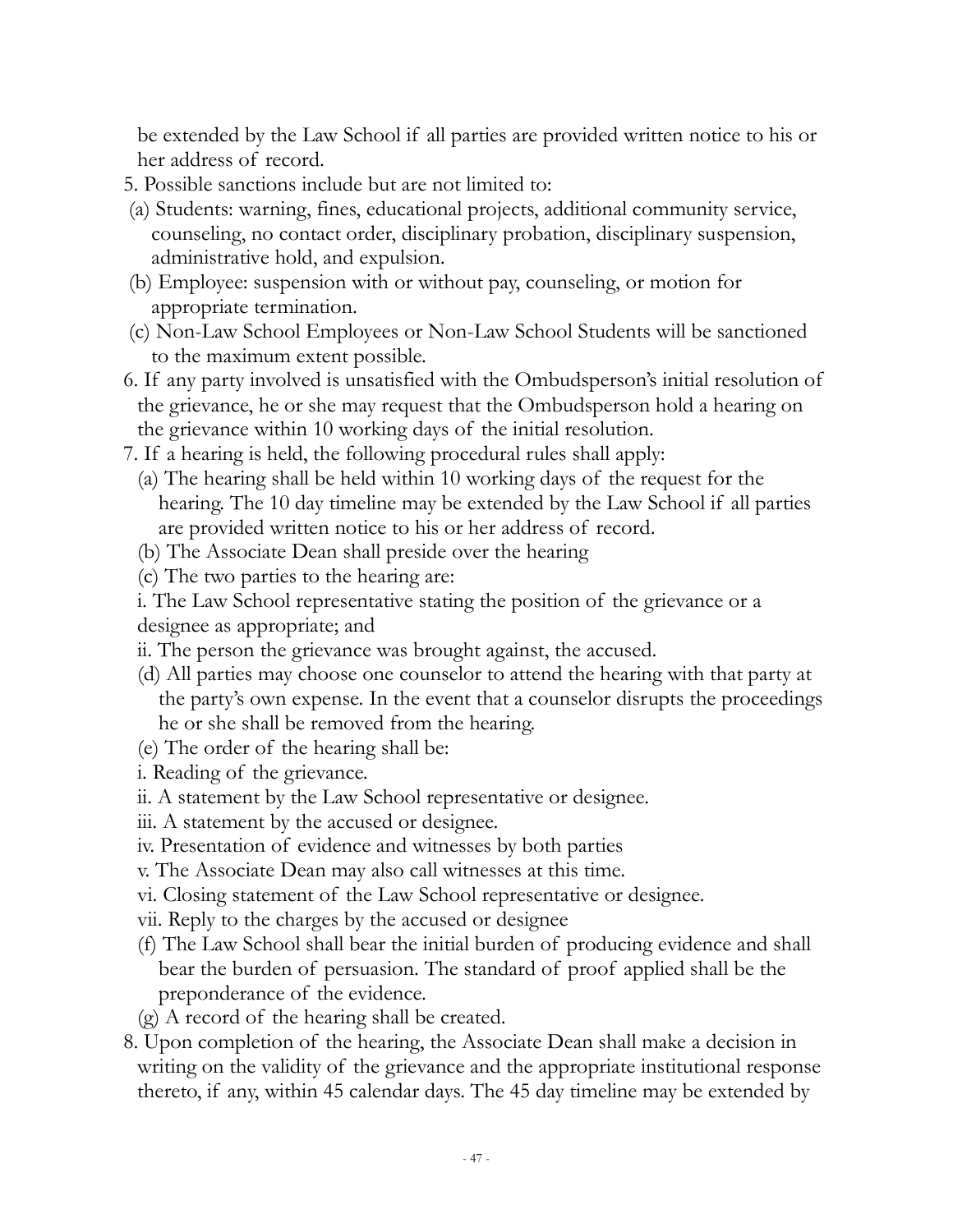the Law School if all parties are provided written notice to his or her address of record. Absent an appeal to the Dean, the decision of the Associate Dean is final.

9. Any party, if not satisfied with the decision of the Associate Dean, may appeal that decision in writing to the Dean provided that notice of appeal is received by the Dean within ten working days. The Dean shall review the record of the proceeding before the Associate Dean, and conduct further investigations as are deemed appropriate. The Dean shall consider all information to ensure the outcome provided for fundamental fairness and take one of the following actions: concur with sanctions, reduce or rescind the sanction, or resubmit the grievance to the Associate Dean with appropriate instructions. The decision of the Dean shall be final and shall be rendered in writing within 45 calendar days of the student appeal.

The 45 day timeline may be extended by the Law School if all parties are provided written notice to his or her address of record.

- 10. The records of all grievances, all grievance hearings, and all final decisions on grievances will be kept by the Dean, Associate Dean, Ombudsperson, or their designee for a period of not less than five years, and these records will be available to other people only with the express and specific approval of the Ombudsperson, Associate Dean, or the Dean.
- 11. If the Ombudsperson is a party to the grievance or in some other way is not capable of making a fair and impartial judgment on the grievance, the Associate Dean shall appoint a faculty member to perform the role of the Ombudsperson in the grievance process.
- 12. If the Associate Dean is a party to the grievance or in some other way is not capable of making a fair and impartial judgment on the grievance, the Dean shall appoint a tenured faculty member to perform the role of the Associate Dean in the grievance process.
- 13. If the Dean is a party to the grievance or in some other way is not capable of making a fair and impartial judgment on the grievance, the chairman of the Board of Trustees or his designee from among the members of the Board of Trustees shall perform the role of the Dean in this grievance process.
- 14. The procedure outlined in this Grievance Policy shall not apply to grievances concerning grades. Any grievance concerning a grade shall be governed by the appropriate provisions of the Academic Standards and Policies.
- 15. No student shall be subjected to unfair action as a result of filing a grievance under this policy.
- 16. Clery Act: The Law School is in compliance with federal legislation known as the "Clery Act." The legislation requires institutions to make available to prospective students, currently enrolled students, and interested parties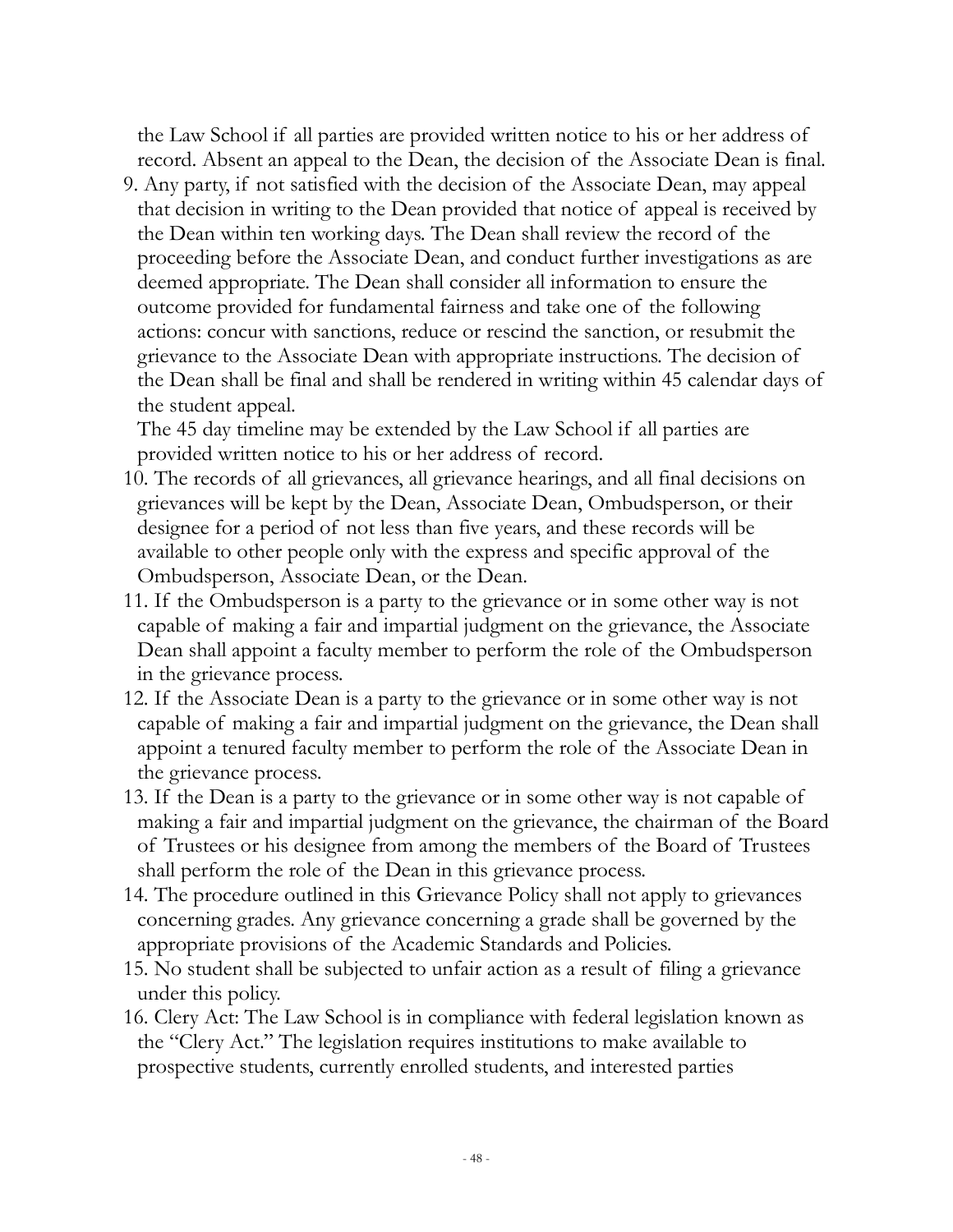information about campus safety policies and procedures, established safety programs, and statistics concerning crimes that have taken place on campus.

Consistent with its emphasis on alternative dispute resolution, the Law School encourages the informal resolution of student grievances.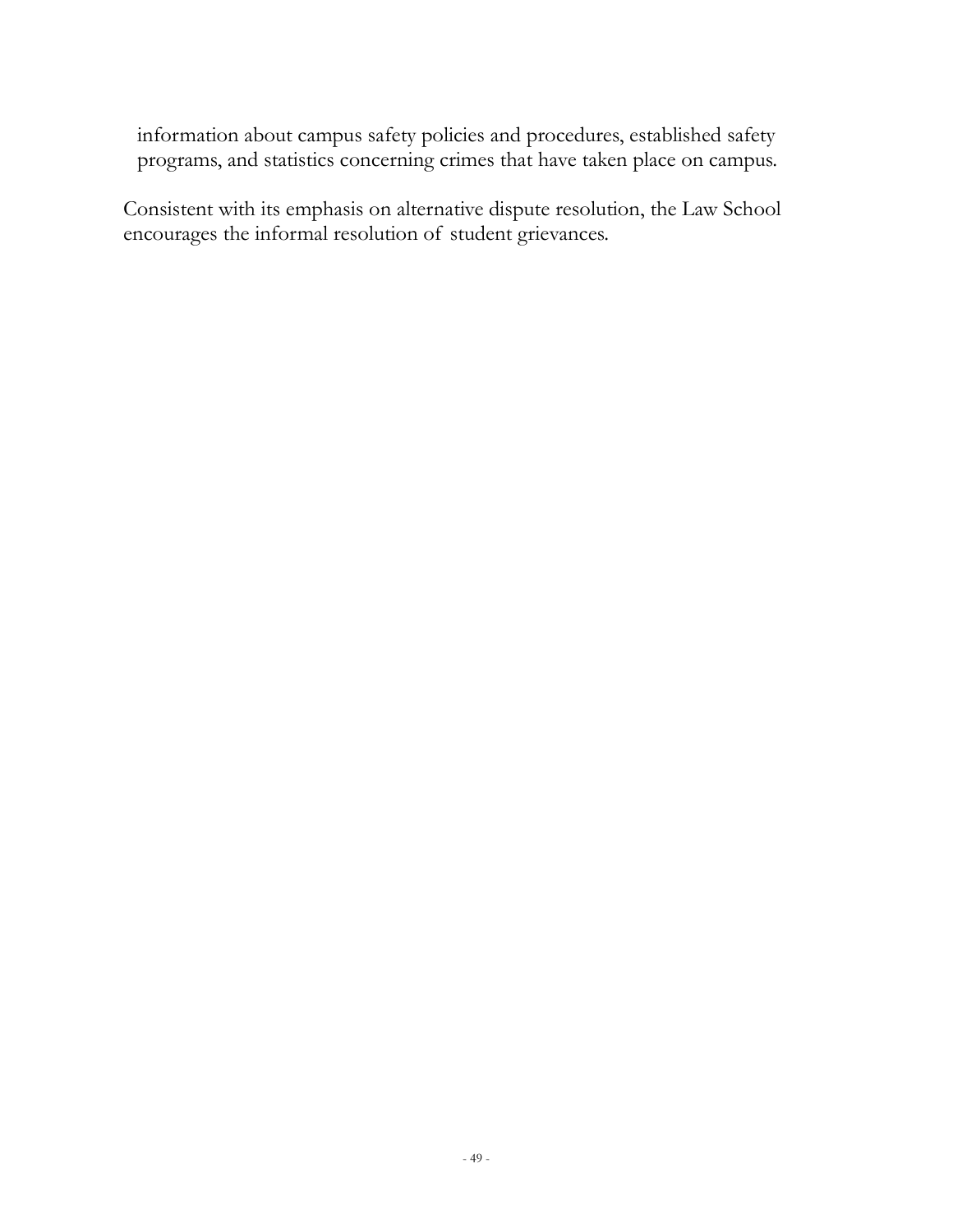#### **STUDENTS' RIGHTS, PRIVILEGES, AND RESPONSIBILITIES:**

#### **Notification of Rights under FERPA**

The Family Educational Rights and Privacy Act (FERPA) affords students certain rights with respect to their education records. These rights include:

(1) The right to inspect and review the student's education records within 45 days of the day the Appalachian School of Law (ASL) receives a request for access.

A student should submit to the Registrar, Director of Student Services, Dean, or other appropriate official, a written request that identifies the record(s) the student wishes to inspect. The ASL official will make arrangements for access and notify the student of the time and place where the records may be inspected. If the records are not maintained by the ASL official to whom the request was submitted, that official shall advise the student of the correct official to whom the request should be addressed.

(2) The right to request the amendment of the student's education records that the student believes are inaccurate, misleading, or otherwise in violation of the student's privacy rights under FERPA.

A student who wishes to ask ASL to amend a record should write the ASL official responsible for the record, clearly identify the part of the record the student wants changed, and specify why it should be changed.

If ASL decides not to amend the record as requested, ASL will notify the student in writing of the decision and the student's right to a hearing regarding the request for amendment. Additional information regarding the hearing procedures will be provided to the student when notified of the right to a hearing.

(3) The right to provide written consent before ASL discloses personally identifiable information from the student's education records, except to the extent that FERPA authorizes disclosure without consent.

ASL discloses education records without a student's prior written consent under the FERPA exception for disclosure to school officials with legitimate educational interests. A school official is a person employed by ASL in an administrative, supervisory, academic or research, or support staff position (including security personnel); a person or company with whom ASL has contracted as its agent to provide a service instead of using ASL employees or officials (such as an attorney, auditor, or collection agent); a person serving on the Board of Trustees; or a student serving on an official committee, such as a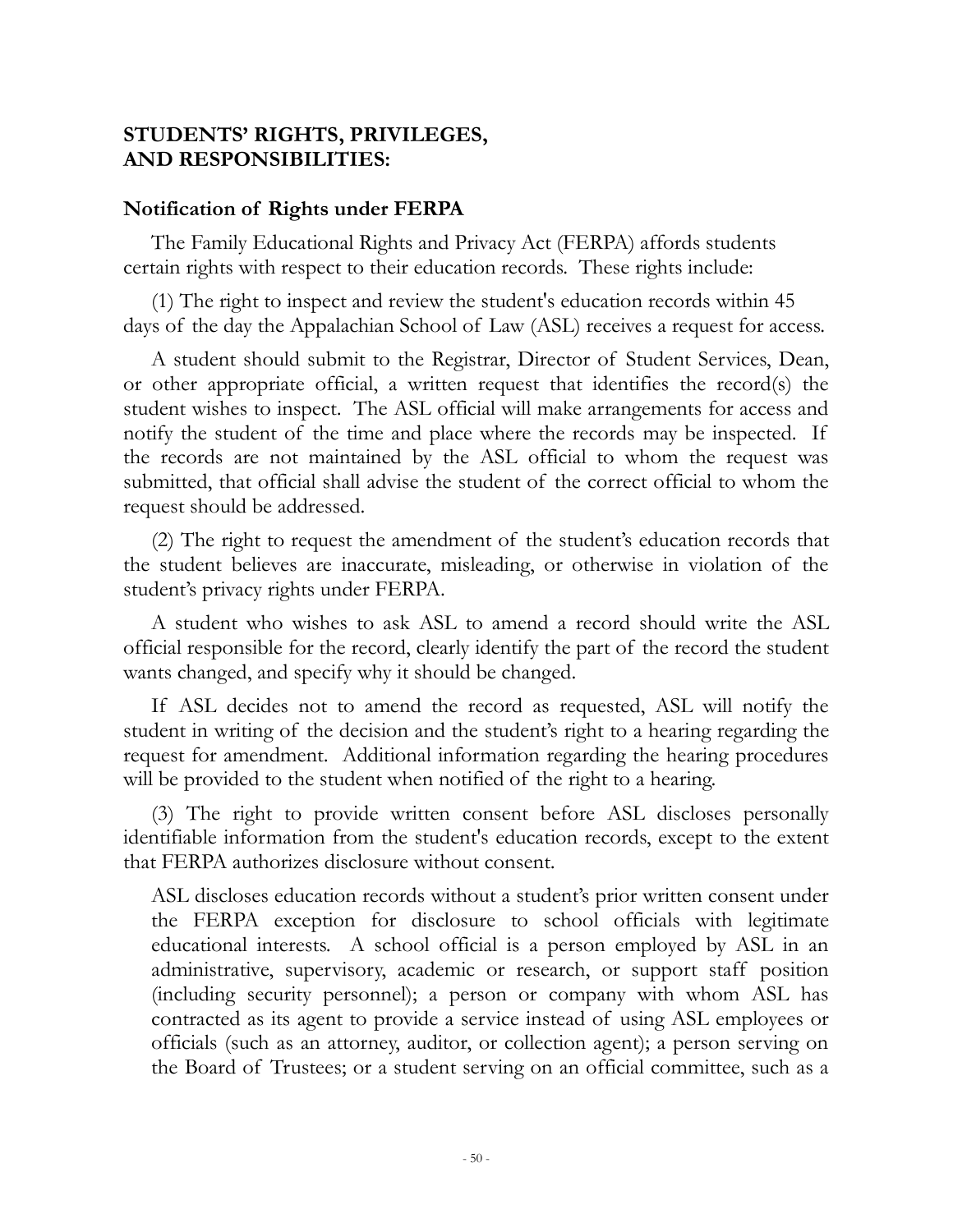disciplinary or grievance committee, or assisting another school official in performing his or her tasks.

A school official has a legitimate educational interest if the official needs to review an education record in order to fulfill his or her professional responsibilities for ASL. Upon request, ASL also may disclose education records without consent to officials of another school in which a student seeks or intends to enroll.

 (4) The right to file a complaint with the U.S. Department of Education concerning alleged failures by ASL to comply with the requirements of FERPA. The name and address of the Office that administers FERPA is:

> Family Policy Compliance Office U.S. Department of Education 400 Maryland Avenue, SW Washington, DC 20202-5901

The Family Educational Rights and Privacy Act (FERPA), a Federal law, requires that the Appalachian School of Law ("ASL"), with certain exceptions, obtain your written consent prior to the disclosure of personally identifiable information from your education records. However, ASL may disclose appropriately designated "directory information" without written consent, unless you have advised ASL to the contrary in writing. The primary purpose of directory information is to allow ASL to include this type of information from your education records in certain law school publications. Examples include:

- Dean's List or other recognition lists; and
- Graduation programs.

Directory information, which is information that is generally not considered harmful or an invasion of privacy if released, can also be disclosed to outside organizations without your prior written consent. Outside organizations include, but are not limited to, newspapers and other media publishing press release information about honors, awards, ASL activities, and graduation.

If you do not want ASL to disclose directory information from your education records without your prior written consent, you must notify the Director of Reporting, Student Records, and Regulatory Compliance and Registrar in writing by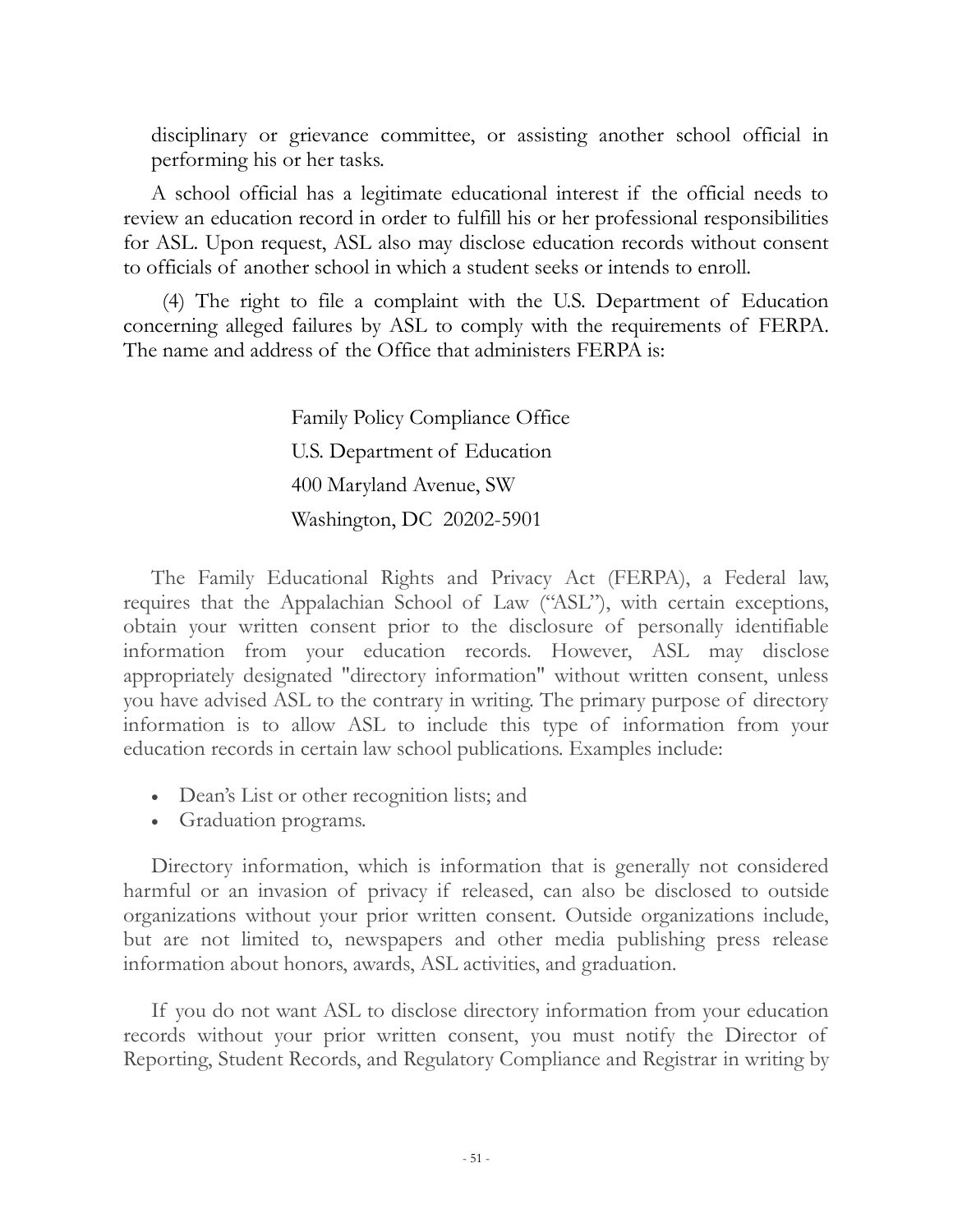November 1 of each academic year. ASL has designated the following information as directory information:

- Student's name
- Student's Hometown
- Participation in officially recognized activities
- Photograph
- Degrees, honors, and awards received
- Dates of attendance
- The most recent educational agency or institution attended

Law School policy prohibits discrimination on the basis of age, citizenship, color, handicap, disability, national origin, political affiliation, race, religion, gender, sexual orientation, or veteran status. This policy extends to all rights, privileges, programs, and activities, including admissions, employment, and financial assistance, as is required by law, including Title IX of the Educational Amendments of 1972, Section 504 of the Rehabilitation Act of 1973, the Vietnam Era Veterans Readjustment Assistance Act of 1974, and the Americans With Disabilities Act of 1990, and regulations there under.

The Law School subscribes to the philosophy that the integrity of our legal system relies upon the integrity of our country's lawyers. As future lawyers, it is imperative that our students adhere to the highest standards of ethics. Students, therefore, are subject to the standards promulgated in the Code of Academic Conduct in the Academic Standards and Policies. In addition, attendance in class is critical to learning the material and developing the skills taught at the Law School. The Law School adheres to a rigorous mandatory attendance policy, under which students who miss more than a specified number of class meetings receive a failing grade for the course. The precise details of the attendance policy are in the Academic Standards and Policies.

The ASL application requires disclosure of information relating to character and fitness. The applicant signs to acknowledge that the information is complete and accurate. During Introduction to Law, students are expressly reminded that the character and fitness representations will be disclosed by ASL to Bar Examiners, and that non-disclosure to ASL as part of the initial application may be treated by Bar Examiners as a separate fitness issue. Since the serious nature of the application inquiries may be different than the experience and expectations of some students, a period of time after the Introduction to Law discussion is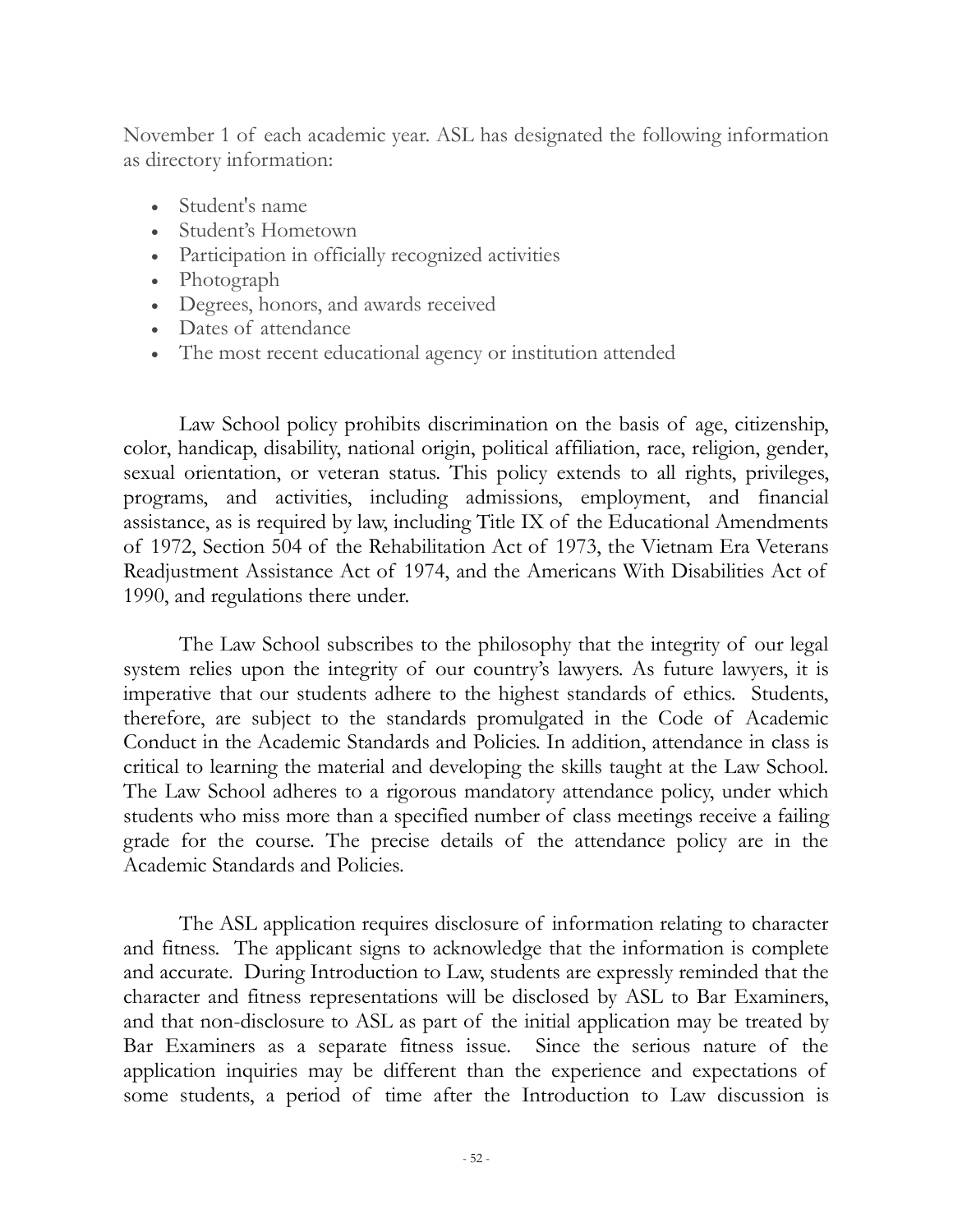provided for amendments to the ASL application. ASL reserves the right to review those amendatory disclosures to determine whether continued attendance at ASL will be appropriate. In order to fulfill the purpose of those disclosures from ASL's perspective, the following policies concerning disclosure are implemented:

1. Disclosures made through amendment to the application prior to December 1 of the first 1L semester will be considered by the Associate Dean for Academic Affairs and, if accepted, will be attached to the application.

2. All amendments made after December 1 of the first 1L semester will be clearly dated, and the date will be noted in any subsequent disclosure made by ASL to any state Bar Examiners.

3. Except as provided in 4 below, no amendments to ASL applications will be considered after June 1 following completion of the 2L year (that is, June 1 prior to commencement of the 3L year).

4. Disclosure of events relating to character and fitness (responsive to the ASL application) which occur during attendance at ASL is subject to an on-going obligation of the student. Therefore, amendments after June 1 following the 2L year for such events occurring after June 1 will be considered by the Associate Dean.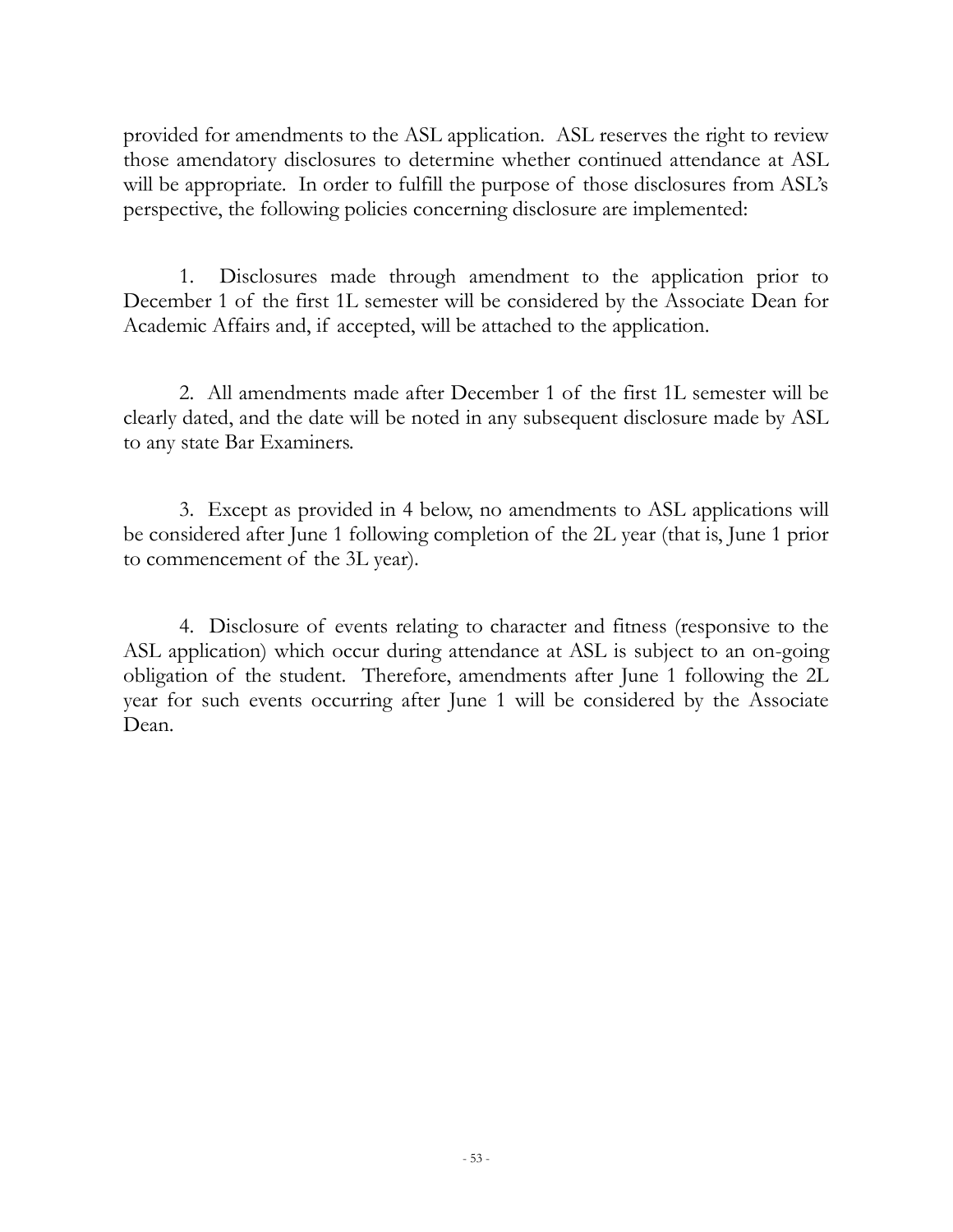# **ALCOHOL & DRUG POLICY**

It is the policy of the Appalachian School of Law to provide a drug-free, healthful, safe, and secure work and educational environment. Employees and students are required and expected to report to their class or student activities in appropriate mental and physical condition to meet the requirements and expectations of their respective roles.

Appalachian School of Law prohibits the unlawful manufacture, distribution, dispensation, possession, or use of narcotics, drugs, other controlled substances, or alcohol at the workplace and in the educational setting. Unlawful for these purposes means in violation of federal/state/local regulations, policy, procedures, and rules, as well as legal statutes. Workplace means either on Law School premises or while conducting Law School business away from the Law School premises. Educational setting includes both institutional premises and approved educational sites off campus.

In order to prevent the consequences of alcohol and other drug abuse at the workplace and in the educational setting, Appalachian School of Law has implemented this policy to ensure a drug-free work and educational environment.

Appalachian School of Law recognizes that chemical dependency through use of controlled or uncontrolled substances, including alcohol, is a treatable illness. The Law School supports and recommends employee and student rehabilitation and assistance programs and encourages employees and students to use such programs.

The Law School will also implement drug-free awareness programs for employees and students. Such programs will annually ensure that employees and students are aware that:

Alcohol and other drug abuse at the workplace and in the educational setting is dangerous because it leads to physical impairment, loss of judgment, safety violations and the risk of injury, poor health, or even death.

Alcohol and other drug abuse can also significantly lower performance on the job and in the classroom, thus impacting on the Law School and its mission as well as seriously affecting the student's educational and career goals.

Employees must report any personal conviction under a criminal drug statute for conduct at the workplace to their personnel officer within five days.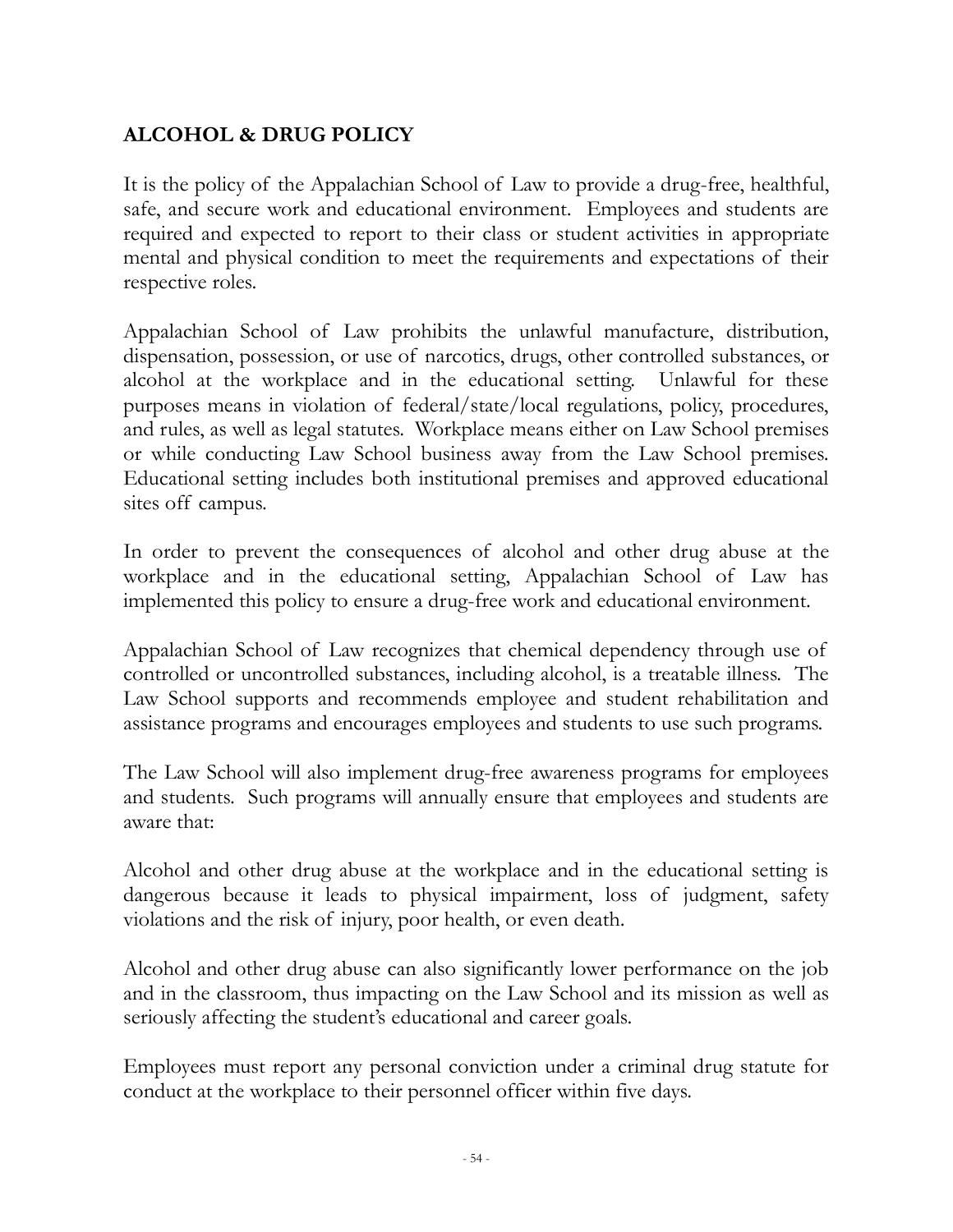It is a condition of employment and admission that all employees and students must abide by the policy on alcohol and other drug use as well as related procedures, statements, laws, and guidelines. Violation of any provision may result in disciplinary action up to and including termination or expulsion, and may have further legal consequences consistent with federal and state laws and regulations. In addition, management may require an employee or student to enter an employee/student assistance or drug rehabilitation program as a condition of employment or enrollment.

Use of Employee Assistance Programs (EAP), Student Assistance Programs (SAP), or drug/alcohol rehabilitation services is encouraged.

# **DISABILITY POLICY**

The Law School does not discriminate against individuals with disabilities in its program of legal education, as those disabilities are defined in Section 504 of the Rehabilitation Act of 1973, 29 U.S.C.  $\frac{6}{3}$  706; 45 C.F.R.  $\frac{6}{3}$  84.3(k)(3); and the Americans With Disabilities Act, 42 U.S.C. §§ 12101, et seq. In an effort to provide full opportunities to individuals with disabilities, the Law School offers individualization and reasonable accommodation, as required by law. Reasonable accommodations are those that do not fundamentally alter the nature of the Law School's educational program, and can be provided without undue financial or administrative burden, and without lowering academic and other essential performance standards. In the past, the Law School's students have included those with physical, visual, and learning disabilities.

Students who wish to request an accommodation should contact the Associate Dean, who is the Law School's Section 504 coordinator for students. The procedures for requesting an accommodation are set forth in sections VII.D and VII.E.3 of the Academic Standards. A copy of the Academic Standards is given to each student upon matriculation at the Law School, and copies of the current version of the Academic Standards also may be found on the Law School's website (www.asl.edu) and at the reserve desk in the Law School's library. Individuals who believe they have been discriminated against on the basis of a disability may file a complaint under the Law School's Grievance Policy. The Grievance Policy is found in this Bulletin, which is distributed to all students at the beginning of each academic year. Copies of the Bulletin also may be obtained from the Law School's Student Services Office or the Law School's website.